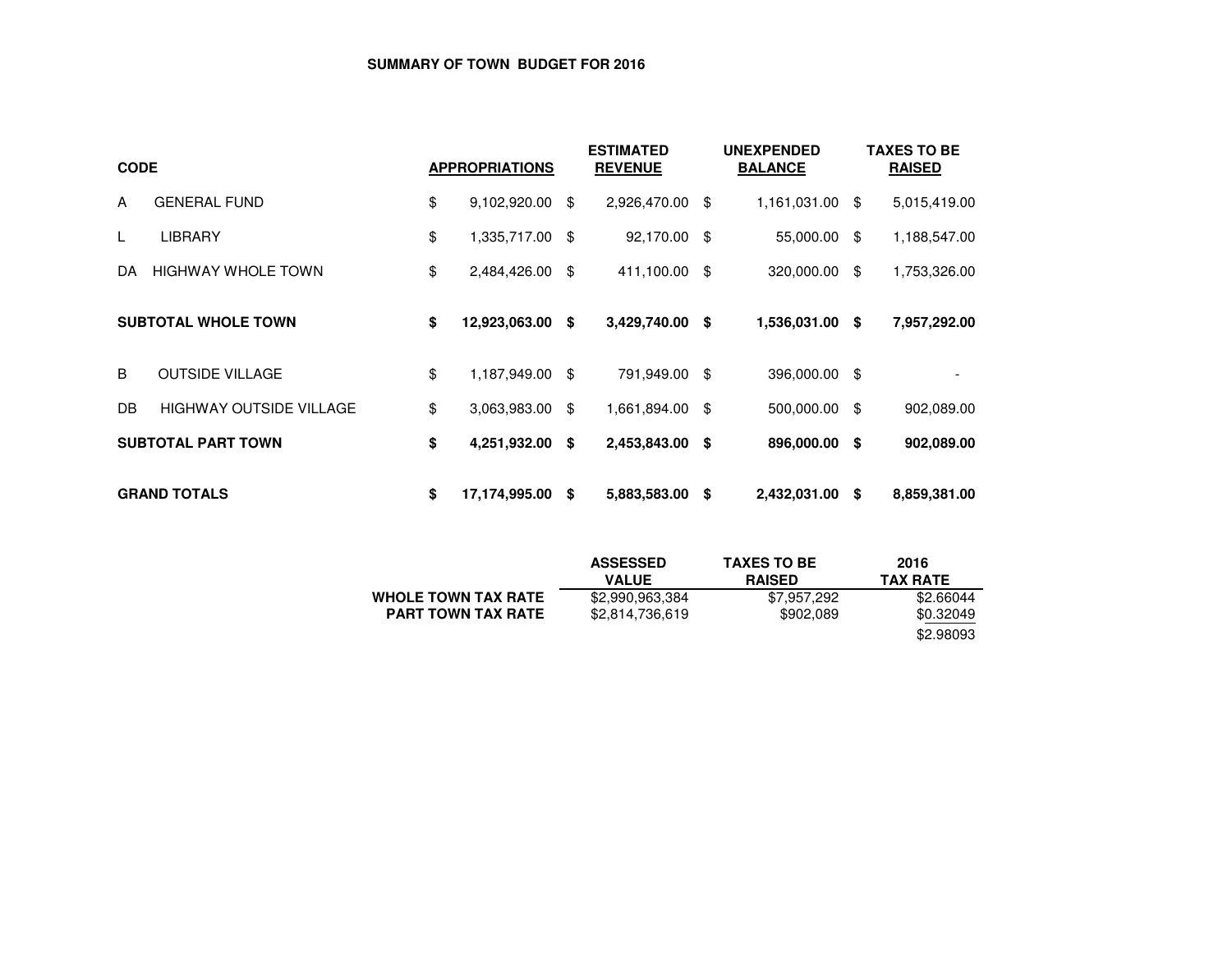## **2016 GENERAL FUND BUDGET - ESTIMATED REVENUES AND UNEXPENDED BALANCE**

|                                     | <b>ACTUAL 2013</b>    |      | <b>ACTUAL 2014</b> |     | <b>BUDGET 2015</b> |      | <b>DEPT 2016</b> |    | PROPOSED 2016   |      | ADOPTED 2016 |
|-------------------------------------|-----------------------|------|--------------------|-----|--------------------|------|------------------|----|-----------------|------|--------------|
|                                     |                       |      |                    |     |                    |      |                  |    |                 |      |              |
| 1001 REAL PROPERTY TAXES            | 4,017,024.00 \$       |      | 4,148,622.00 \$    |     | 4,886,318.00 \$    |      |                  | \$ |                 | \$   |              |
| 1081 OTHER PYMT IN LIEU OF TAXES    | 7,140.43 \$           |      | 7,672.53           | \$  | 8,240.00           | \$   | 5,728.00         | \$ | 5,728.00        | \$   | 5,728.00     |
| 1090 INTEREST & PENALTY ON PROP TAX | 161,589.97 \$         |      | 136,022.84         | \$  | 140,000.00 \$      |      | 145,000.00       | \$ | 145,000.00      | \$   | 145,000.00   |
| <b>1170 FRANCHISES</b>              | 449,883.88            | \$   | 431,304.49         | \$  | 401,112.00 \$      |      | 410,000.00       | \$ | 410,000.00      | \$   | 410,000.00   |
| 1232 TAX COLLECTOR FEES             | 2,986.35              | \$   | 3,261.49           | \$  | 3,000.00           | \$   | 6,000.00         | \$ | 6,000.00        | \$   | 6,000.00     |
| 1255 CLERK FEES                     | 3,837.01              | \$   | 4,038.49           | \$  | 4,000.00           | \$   | 4,000.00         | \$ | 4,000.00        | \$   | 4,000.00     |
| 1550 DOG WARDEN FEES                | 592.00                | \$   | 1,418.00           | \$  | 1,000.00           | \$   | 1,000.00         | \$ | 1,000.00        | \$   | 1,000.00     |
| 2001 CULTURE & RECREATION FEES      | 725,776.79            | \$   | 763,743.75         | \$  | 739,075.00         | \$   | 744,275.00       | \$ | 767,675.00      | \$   | 767,675.00   |
| 2300 SERVICE - OTHER GOV'T.         | 77,615.00             | \$   | 88,398.00          | \$  | 110,055.00         | \$   | 103,988.00       | \$ | 103,988.00      | \$   | 103,988.00   |
| 2350 YOUTH SER/OTHER GOV'T.         | 7,442.00              | \$   | 7,442.00           | \$  | 7,440.00 \$        |      | 7,442.00         | \$ | 7,442.00        | \$   | 7,442.00     |
| 2401 INTEREST & EARNINGS            | 10,718.96             | \$   | 6,602.27           | \$  | 8,000.00           | \$   | 5,000.00         | \$ | 5,000.00        | \$   | 5,000.00     |
| 2410 RENTAL OF LAND                 | 139,005.11            | \$   | 138,895.23         | \$  | 141,857.00         | \$   | 96,693.00        | \$ | 96,693.00       | \$   | 96,693.00    |
| 2450 COMMISSIONS                    | 498.05                | \$   | 599.04             | \$  | 500.00             | \$   | 500.00           | \$ | 500.00          | \$   | 500.00       |
| 2544 DOG LICENSES                   | 26,084.00             | \$   | 24,427.00          | \$  | 27,500.00          | \$   | 24,500.00        | \$ | 24,500.00       | \$   | 24,500.00    |
| 2560 STREET OPENING PERMITS         | 1,925.00              | \$   | 2,435.00           | -\$ | 2,400.00           | \$   | 2,400.00         | \$ | 2,400.00        | \$   | 2,400.00     |
| 2590 PERMITS                        | 2,765.00              | \$   | 3,295.00           | \$  | 3,750.00           | \$   | 3,750.00         | \$ | 3,750.00        | \$   | 3,750.00     |
| 2610 FINES & FORFEITED BAIL         | 121,715.65            | \$   | 147,225.52         | \$  | 140,000.00         | \$   | 147,000.00       | \$ | 147,000.00      | \$   | 147,000.00   |
| 2650 SALE OF SCRAP                  | 25.00                 | \$   |                    | \$  |                    |      |                  |    |                 |      |              |
| 2652 SALE OF FOREST PRODUCTS        | 2,025.00              |      | 400.00             |     | 500.00             |      |                  |    |                 |      |              |
| 2655 MINOR SALES                    | 231.48                | \$   | 182.56             | \$  |                    |      | 250.00           | \$ | 250.00          |      | 250.00       |
| 2665 SALE OF EQUIPMENT              | 25.00                 | \$   | $\sim$             | \$  |                    |      |                  |    |                 |      |              |
| 2680 INSURANCE RECOVERIES           |                       |      | 795.00             | \$  | 1,000.00           |      | 1,000.00         | \$ | 1,000.00        |      | 1,000.00     |
| 2701 REFUND OF PRIOR YEAR EXP.      | 171,796.06            | \$   | 2,198.74           | \$  | 1,500.00           | \$   | 1,500.00         | \$ | 1,500.00        | \$   | 1,500.00     |
| 2705 GIFTS & DONATIONS              | 28,225.76             | \$   | 20,950.33          | \$  | 21,725.00          | \$   | 21,725.00        | \$ | 21,725.00       | \$   | 21,725.00    |
| 2770 OTHER UNCLASSIFIED REVENUES    | 23,644.82             | \$   | 19,829.33          | \$  | 17,000.00          | \$   | 23,319.00        | \$ | 23,319.00       | \$   | 23,319.00    |
| 2771 SCRAPBOOK SALES                | 50.00                 | \$   | 104.00             | \$  |                    |      |                  | S  |                 |      |              |
| 2801 INTERFUND REVENUES             | 26,692.04             | \$   | 25,466.29          | \$  | 16,000.00          |      | 25,000.00        | \$ | 25,000.00       | \$   | 25,000.00    |
| 3001 STATE AID PER CAPITA           | 108,081.00            | \$   | 108,081.00         | \$  | 100,000.00         |      | 108,000.00       | \$ | 108,000.00      |      | 108,000.00   |
| 3005 MORTGAGE TAX                   | 1,053,739.67          | \$   | 839,075.49         | \$  | 815,000.00         |      | 815,000.00       | \$ | 815,000.00      | \$   | 815,000.00   |
| 3040 TAX MAPS/ASSESSMENTS           | 556.71                | \$   |                    |     |                    |      |                  |    |                 |      |              |
| 3089 OTHER STATE AID                | 4,633.44              | S    |                    |     |                    |      |                  |    |                 |      |              |
| 5031 INTERFUND TRANSFERS            | 243,434.00            | \$   | 631,644.00         | \$  | 200,000.00         |      | 200,000.00       | \$ | 200,000.00      | \$   | 200,000.00   |
| <b>TOTAL REVENUES</b>               | \$<br>7,419,759.18    | - \$ | 7,564,129.39       | \$  | 7,796,972.00       | - \$ | 2,903,070.00     | \$ | 2,926,470.00    | - \$ | 2,926,470.00 |
| 5999 APPROP FD BALANCE              | \$                    | \$   |                    | \$  | 1,223,109.00 \$    |      | 1,216,515.00 \$  |    | 1,161,031.00 \$ |      | 1,161,031.00 |
| <b>TOTAL GENERAL FUND REVENUE</b>   | \$<br>7,419,759.18 \$ |      | 7,564,129.39 \$    |     | 9,020,081.00 \$    |      | 4,119,585.00 \$  |    | 4,087,501.00 \$ |      | 4,087,501.00 |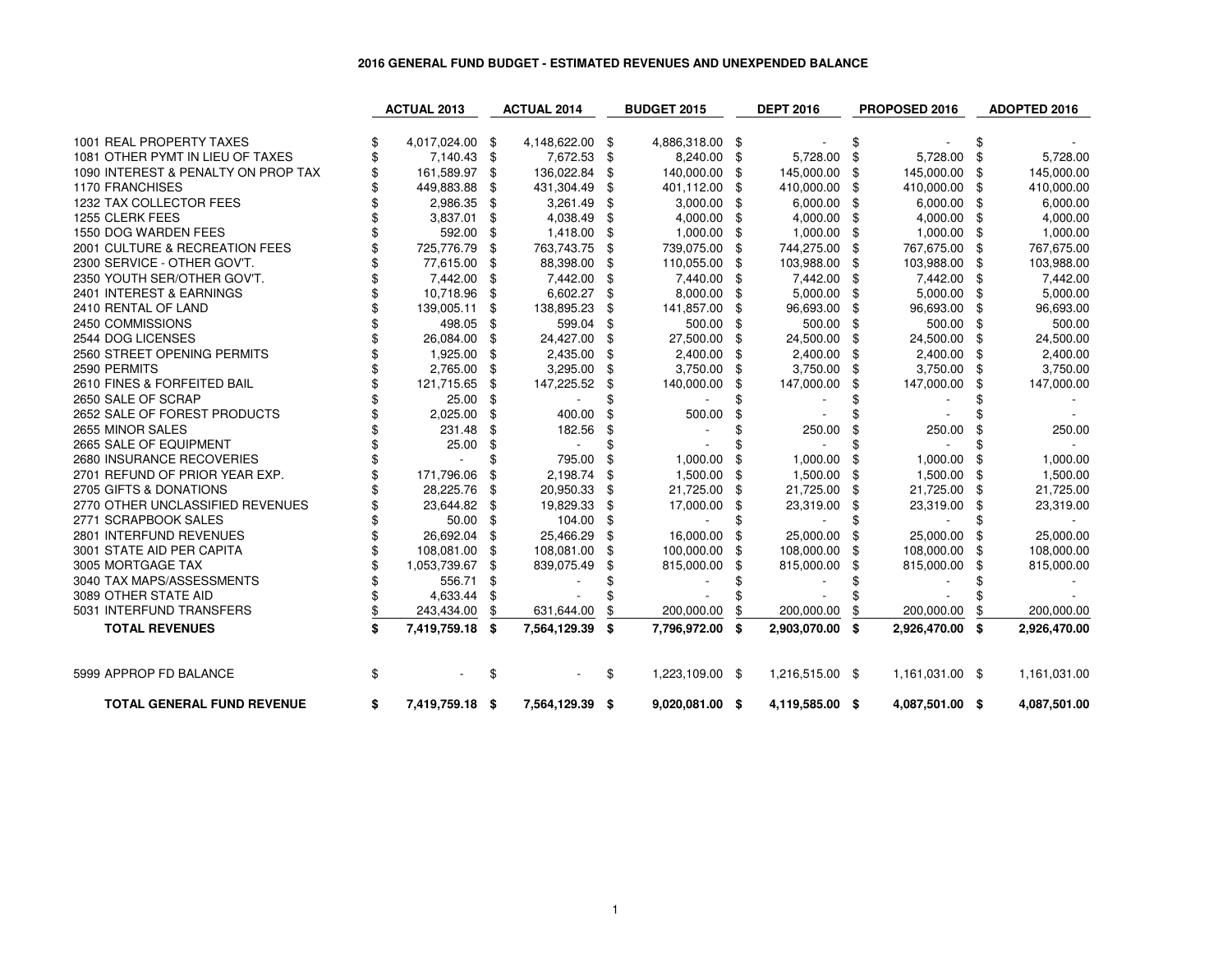|                                |                    | <b>ACTUAL 2014</b>                                                                                                                                                                                                                                                                                                                                           |        | <b>BUDGET 2015</b>                                                                                                                                            |               | <b>DEPT 2016</b>                                                                                                                                                                              |                                |                                                                                                                                                                              |               | ADOPTED 2016                                                                                                                                                                                                                                                                                                                                             |
|--------------------------------|--------------------|--------------------------------------------------------------------------------------------------------------------------------------------------------------------------------------------------------------------------------------------------------------------------------------------------------------------------------------------------------------|--------|---------------------------------------------------------------------------------------------------------------------------------------------------------------|---------------|-----------------------------------------------------------------------------------------------------------------------------------------------------------------------------------------------|--------------------------------|------------------------------------------------------------------------------------------------------------------------------------------------------------------------------|---------------|----------------------------------------------------------------------------------------------------------------------------------------------------------------------------------------------------------------------------------------------------------------------------------------------------------------------------------------------------------|
|                                |                    |                                                                                                                                                                                                                                                                                                                                                              |        |                                                                                                                                                               |               |                                                                                                                                                                                               |                                |                                                                                                                                                                              |               |                                                                                                                                                                                                                                                                                                                                                          |
|                                |                    |                                                                                                                                                                                                                                                                                                                                                              |        |                                                                                                                                                               |               |                                                                                                                                                                                               |                                |                                                                                                                                                                              |               |                                                                                                                                                                                                                                                                                                                                                          |
| \$                             |                    |                                                                                                                                                                                                                                                                                                                                                              |        |                                                                                                                                                               |               |                                                                                                                                                                                               |                                |                                                                                                                                                                              |               | 94,332.00                                                                                                                                                                                                                                                                                                                                                |
|                                | \$                 | 1,080.05                                                                                                                                                                                                                                                                                                                                                     | \$     |                                                                                                                                                               | \$            |                                                                                                                                                                                               | \$                             |                                                                                                                                                                              | \$            | 1,588.00                                                                                                                                                                                                                                                                                                                                                 |
|                                |                    |                                                                                                                                                                                                                                                                                                                                                              |        |                                                                                                                                                               |               |                                                                                                                                                                                               |                                |                                                                                                                                                                              |               | 95,920.00                                                                                                                                                                                                                                                                                                                                                |
|                                |                    |                                                                                                                                                                                                                                                                                                                                                              |        |                                                                                                                                                               |               |                                                                                                                                                                                               |                                |                                                                                                                                                                              |               |                                                                                                                                                                                                                                                                                                                                                          |
|                                |                    |                                                                                                                                                                                                                                                                                                                                                              |        |                                                                                                                                                               |               |                                                                                                                                                                                               |                                |                                                                                                                                                                              |               |                                                                                                                                                                                                                                                                                                                                                          |
| \$                             |                    |                                                                                                                                                                                                                                                                                                                                                              |        |                                                                                                                                                               |               |                                                                                                                                                                                               |                                |                                                                                                                                                                              |               | 213,103.00                                                                                                                                                                                                                                                                                                                                               |
|                                |                    |                                                                                                                                                                                                                                                                                                                                                              |        |                                                                                                                                                               |               |                                                                                                                                                                                               | \$                             |                                                                                                                                                                              |               | 500.00                                                                                                                                                                                                                                                                                                                                                   |
| \$                             |                    |                                                                                                                                                                                                                                                                                                                                                              | \$     |                                                                                                                                                               | \$            |                                                                                                                                                                                               | \$                             |                                                                                                                                                                              |               | 2,000.00                                                                                                                                                                                                                                                                                                                                                 |
| \$                             |                    | 109,209.50                                                                                                                                                                                                                                                                                                                                                   | \$     |                                                                                                                                                               | \$            |                                                                                                                                                                                               | -\$                            |                                                                                                                                                                              |               | 115,030.00                                                                                                                                                                                                                                                                                                                                               |
|                                |                    |                                                                                                                                                                                                                                                                                                                                                              | \$     |                                                                                                                                                               | \$            |                                                                                                                                                                                               | -\$                            |                                                                                                                                                                              |               | 2,604.00                                                                                                                                                                                                                                                                                                                                                 |
|                                |                    | 604.79                                                                                                                                                                                                                                                                                                                                                       | \$     | 984.00                                                                                                                                                        | \$            | 888.00                                                                                                                                                                                        | \$                             |                                                                                                                                                                              |               | 888.00                                                                                                                                                                                                                                                                                                                                                   |
| \$                             |                    | 9,002.18                                                                                                                                                                                                                                                                                                                                                     | \$     | 10,000.00                                                                                                                                                     | \$            | 10,000.00                                                                                                                                                                                     | \$                             |                                                                                                                                                                              | \$            | 10,000.00                                                                                                                                                                                                                                                                                                                                                |
|                                | - \$               | 605.05                                                                                                                                                                                                                                                                                                                                                       | \$     |                                                                                                                                                               | \$            | 1,344.00                                                                                                                                                                                      | \$                             |                                                                                                                                                                              | \$            | 1,344.00                                                                                                                                                                                                                                                                                                                                                 |
|                                |                    | 310.08                                                                                                                                                                                                                                                                                                                                                       | \$     | 600.00                                                                                                                                                        | \$            |                                                                                                                                                                                               | \$                             |                                                                                                                                                                              |               | 600.00                                                                                                                                                                                                                                                                                                                                                   |
|                                |                    | 83.10                                                                                                                                                                                                                                                                                                                                                        | \$     | 300.00                                                                                                                                                        | \$            | 200.00                                                                                                                                                                                        | \$                             |                                                                                                                                                                              |               | 200.00                                                                                                                                                                                                                                                                                                                                                   |
| \$                             |                    |                                                                                                                                                                                                                                                                                                                                                              | \$     | 695.00                                                                                                                                                        | \$            | 715.00                                                                                                                                                                                        | \$                             |                                                                                                                                                                              |               | 715.00                                                                                                                                                                                                                                                                                                                                                   |
| 1,527.76                       | \$                 |                                                                                                                                                                                                                                                                                                                                                              | \$     | 2,400.00                                                                                                                                                      | \$            | 2,400.00                                                                                                                                                                                      | \$                             | 2,400.00                                                                                                                                                                     | \$            | 2,400.00                                                                                                                                                                                                                                                                                                                                                 |
| \$                             |                    |                                                                                                                                                                                                                                                                                                                                                              | Ŝ.     |                                                                                                                                                               |               |                                                                                                                                                                                               |                                |                                                                                                                                                                              |               | 349,384.00                                                                                                                                                                                                                                                                                                                                               |
|                                |                    |                                                                                                                                                                                                                                                                                                                                                              |        |                                                                                                                                                               |               |                                                                                                                                                                                               |                                |                                                                                                                                                                              |               |                                                                                                                                                                                                                                                                                                                                                          |
| \$                             | \$                 |                                                                                                                                                                                                                                                                                                                                                              | \$     |                                                                                                                                                               | \$            |                                                                                                                                                                                               | \$                             |                                                                                                                                                                              | \$            |                                                                                                                                                                                                                                                                                                                                                          |
| \$                             | \$                 |                                                                                                                                                                                                                                                                                                                                                              | \$     |                                                                                                                                                               | $\frac{1}{2}$ |                                                                                                                                                                                               | \$                             |                                                                                                                                                                              |               |                                                                                                                                                                                                                                                                                                                                                          |
| \$                             |                    |                                                                                                                                                                                                                                                                                                                                                              | \$     |                                                                                                                                                               | \$            |                                                                                                                                                                                               | \$                             |                                                                                                                                                                              | \$            |                                                                                                                                                                                                                                                                                                                                                          |
|                                |                    |                                                                                                                                                                                                                                                                                                                                                              |        |                                                                                                                                                               |               |                                                                                                                                                                                               |                                |                                                                                                                                                                              |               |                                                                                                                                                                                                                                                                                                                                                          |
| \$                             |                    |                                                                                                                                                                                                                                                                                                                                                              |        |                                                                                                                                                               |               |                                                                                                                                                                                               |                                |                                                                                                                                                                              |               | 174,315.00                                                                                                                                                                                                                                                                                                                                               |
| $\blacksquare$                 | \$                 |                                                                                                                                                                                                                                                                                                                                                              | \$     |                                                                                                                                                               |               |                                                                                                                                                                                               |                                |                                                                                                                                                                              |               | 500.00                                                                                                                                                                                                                                                                                                                                                   |
| \$                             | -\$                | 38.90                                                                                                                                                                                                                                                                                                                                                        | \$     | 250.00                                                                                                                                                        | \$            | 250.00                                                                                                                                                                                        | \$                             |                                                                                                                                                                              |               | 250.00                                                                                                                                                                                                                                                                                                                                                   |
|                                | - \$               |                                                                                                                                                                                                                                                                                                                                                              | \$     | 400.00                                                                                                                                                        | \$            | 400.00                                                                                                                                                                                        | \$.                            |                                                                                                                                                                              |               | 400.00                                                                                                                                                                                                                                                                                                                                                   |
|                                |                    | 616.40                                                                                                                                                                                                                                                                                                                                                       | \$     | 1,320.00                                                                                                                                                      | \$            |                                                                                                                                                                                               | -\$                            |                                                                                                                                                                              |               | 192.00                                                                                                                                                                                                                                                                                                                                                   |
|                                |                    | 56.56                                                                                                                                                                                                                                                                                                                                                        | \$     | 1,050.00                                                                                                                                                      | \$            | 1,300.00                                                                                                                                                                                      | \$                             |                                                                                                                                                                              |               | 1,300.00                                                                                                                                                                                                                                                                                                                                                 |
| \$                             | \$                 | 200.00                                                                                                                                                                                                                                                                                                                                                       | \$     | 300.00                                                                                                                                                        | \$            | 250.00                                                                                                                                                                                        | \$                             |                                                                                                                                                                              |               | 250.00                                                                                                                                                                                                                                                                                                                                                   |
| \$<br>$\overline{\phantom{a}}$ | \$                 | 404.20                                                                                                                                                                                                                                                                                                                                                       | \$     | 200.00                                                                                                                                                        | \$            | 200.00                                                                                                                                                                                        | \$                             | 200.00                                                                                                                                                                       | S             | 200.00                                                                                                                                                                                                                                                                                                                                                   |
| \$                             |                    |                                                                                                                                                                                                                                                                                                                                                              |        |                                                                                                                                                               |               |                                                                                                                                                                                               |                                |                                                                                                                                                                              |               | 177,407.00                                                                                                                                                                                                                                                                                                                                               |
| \$                             |                    |                                                                                                                                                                                                                                                                                                                                                              |        |                                                                                                                                                               |               |                                                                                                                                                                                               |                                |                                                                                                                                                                              |               | 622,711.00                                                                                                                                                                                                                                                                                                                                               |
| $\underline{\$}$<br>\$<br>\$   | <b>ACTUAL 2013</b> | 93,896.04 \$<br>1,290.67<br>95,186.71 \$<br>186,931.41 \$<br>4,842.26 \$<br>1,618.30 \$<br>109,562.88 \$<br>1,486.08 \$<br>561.98 \$<br>9,878.50 \$<br>722.80<br>474.87 \$<br>186.27 \$<br>605.00 \$<br>318,398.11 \$<br>2,887.50<br>2,887.50 \$<br>161,111.94 \$<br>30.00<br>328.36<br>1,054.32 \$<br>172.31 \$<br>200.00<br>162,896.93 \$<br>579,369.25 \$ | 695.00 | 90,672.00 \$<br>91,752.05 \$<br>195,980.86 \$<br>494.84 \$<br>1,516.25<br>2,773.63<br>321,275.28<br>164,197.06 \$<br>462.14<br>165,975.26 \$<br>579,002.59 \$ | 1,588.00      | 92,484.00 \$<br>94,072.00 \$<br>209,190.00 \$<br>500.00 \$<br>2,000.00<br>115,030.00<br>2,604.00<br>1,290.00<br>345,593.00 \$<br>171,285.00 \$<br>500.00 \$<br>175,305.00 \$<br>614,970.00 \$ | 1,588.00<br>2,000.00<br>600.00 | 94,332.00 \$<br>95,920.00 \$<br>213,103.00 \$<br>500.00<br>115,030.00<br>2,604.00<br>349,384.00 \$<br>174,315.00 \$<br>500.00 \$<br>192.00<br>177,407.00 \$<br>622,711.00 \$ | PROPOSED 2016 | 94,332.00 \$<br>1,588.00<br>95,920.00 \$<br>213,103.00 \$<br>500.00 \$<br>$2,000.00$ \$<br>115,030.00 \$<br>2,604.00 \$<br>888.00 \$<br>10,000.00<br>1,344.00<br>600.00 \$<br>200.00 \$<br>715.00 \$<br>349,384.00 \$<br>174,315.00 \$<br>500.00 \$<br>250.00 \$<br>400.00 \$<br>192.00 \$<br>1,300.00 \$<br>250.00 \$<br>177,407.00 \$<br>622,711.00 \$ |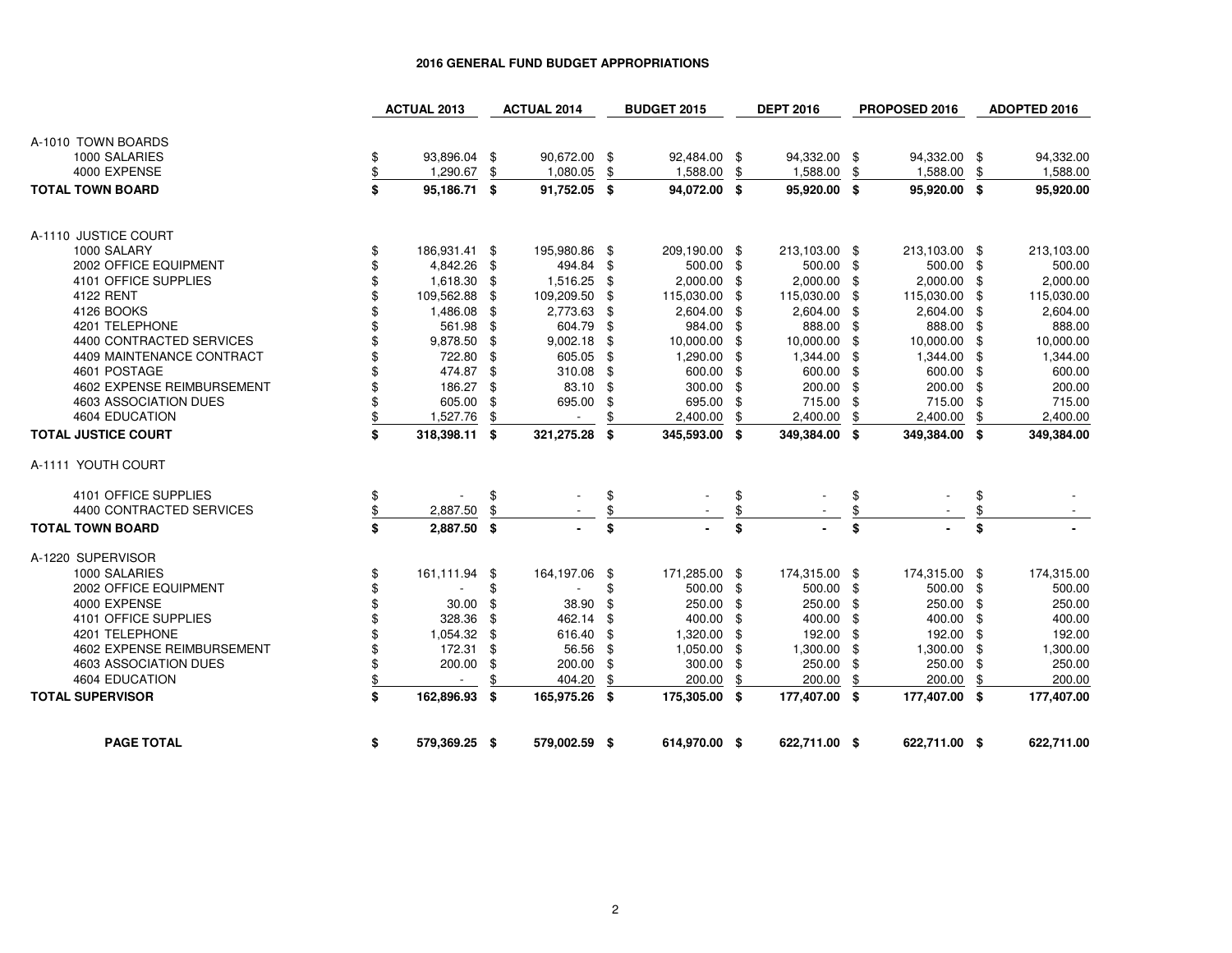|                                  | <b>ACTUAL 2013</b>  | <b>ACTUAL 2014</b> |      | <b>BUDGET 2015</b> |      | <b>DEPT 2016</b> |      | PROPOSED 2016 |     | ADOPTED 2016 |
|----------------------------------|---------------------|--------------------|------|--------------------|------|------------------|------|---------------|-----|--------------|
| A-1310 DIRECTOR OF FINANCE       |                     |                    |      |                    |      |                  |      |               |     |              |
| 1000 SALARIES                    | \$<br>91,918.61 \$  | 92,080.02 \$       |      | 96,461.00 \$       |      | 98,394.00 \$     |      | 98,394.00 \$  |     | 98,394.00    |
| 2002 OFFICE EQUIPMENT            | \$                  | \$<br>372.84       | \$   | 1,000.00 \$        |      | 500.00           | \$   | 500.00        | \$  | 500.00       |
| 4101 OFFICE SUPPLIES             | \$<br>1,121.52      | \$<br>353.67 \$    |      | 1,175.00 \$        |      | 1,175.00         | \$   | 1,175.00 \$   |     | 1,175.00     |
| 4201 TELEPHONE                   | $157.14$ \$         | 149.96             | \$   | 312.00 \$          |      | 240.00           | -\$  | 240.00        | -\$ | 240.00       |
| 4602 EXPENSE REIMBURSEMENT       | \$<br>373.31 \$     | 625.89             | \$   | 750.00 \$          |      | 750.00           | \$   | 750.00        | -\$ | 750.00       |
| 4603 ASSOCIATION DUES            | \$<br>165.00 \$     | 165.00 \$          |      | 260.00             | \$   | 260.00           | \$   | 260.00 \$     |     | 260.00       |
| 4604 EDUCATION                   | \$<br>759.14        | \$<br>550.71       | \$   | 750.00             | \$   | 1,200.00         | \$   | 1,200.00      | \$  | 1,200.00     |
| <b>TOTAL DIRECTOR OF FINANCE</b> | \$<br>94,494.72 \$  | 94,298.09 \$       |      | 100,708.00 \$      |      | 102,519.00 \$    |      | 102,519.00 \$ |     | 102,519.00   |
|                                  |                     |                    |      |                    |      |                  |      |               |     |              |
| A-1320 INDEPENDENT AUDIT         |                     |                    |      |                    |      |                  |      |               |     |              |
| 4403 ACCOUNTANTS                 | \$<br>24,067.60     | \$<br>25,766.21    | \$   | 32,156.00          | - \$ | 32,080.00        | \$   | 32,080.00     | \$  | 32,080.00    |
| <b>TOTAL INDEPENDENT AUDIT</b>   | \$<br>24,067.60 \$  | 25,766.21 \$       |      | 32.156.00 \$       |      | 32,080.00        | \$   | 32,080.00 \$  |     | 32,080.00    |
| A-1330 TAX COLLECTION            |                     |                    |      |                    |      |                  |      |               |     |              |
| 1000 SALARIES                    | \$<br>19,037.50 \$  | 18,727.00 \$       |      | 19,362.00 \$       |      | 32,068.00 \$     |      | 32,068.00 \$  |     | 32,068.00    |
| 4000 EXPENSE                     | \$                  | \$                 | \$   | 720.00 \$          |      | 6,000.00 \$      |      | 6,000.00 \$   |     | 6,000.00     |
| 4101 OFFICE SUPPLIES             | \$<br>100.00        | \$<br>87.40        | \$   | 500.00 \$          |      | 500.00           | -\$  | 500.00 \$     |     | 500.00       |
| 4201 TELEPHONE                   | \$<br>180.22 \$     | 172.02             | \$   | 230.00             | \$   | 230.00           | \$   | 230.00        | \$  | 230.00       |
| 4602 EXPENSE REIMBURSEMENT       | \$<br>53.68 \$      | 66.70              | -\$  | 150.00 \$          |      | 150.00           | \$   | 150.00 \$     |     | 150.00       |
| 4603 ASSOCIATIONS                | \$<br>50.00         | \$<br>$\mathbf{r}$ | \$   | 50.00              | \$   | 50.00            | \$   | 50.00         | \$  | 50.00        |
| 4604 EDUCATION                   | \$<br>809.21        | \$<br>90.00        | \$   | 1,300.00           | \$   | 1,300.00         | \$   | 1,300.00      | \$  | 1,300.00     |
| <b>TOTAL TAX COLLECTION</b>      | \$<br>20,230.61 \$  | 19,143.12 \$       |      | 22,312.00 \$       |      | 40,298.00        | -\$  | 40,298.00 \$  |     | 40,298.00    |
| A-1355 ASSESSOR                  |                     |                    |      |                    |      |                  |      |               |     |              |
| 1000 SALARIES                    | \$<br>178,827.69 \$ | 182,542.23 \$      |      | 186,305.00 \$      |      | 182,106.00 \$    |      | 182,106.00 \$ |     | 182,106.00   |
| 2002 OFFICE EQUIPMENT            | \$                  | \$                 | \$   | 500.00 \$          |      | 500.00           | \$   | 500.00 \$     |     | 500.00       |
| 4101 OFFICE SUPPLIES             | \$<br>301.03        | \$<br>425.81       | \$   | 500.00 \$          |      | 500.00           | \$   | 500.00 \$     |     | 500.00       |
| 4105 VEHICLE MAINTENANCE         | \$<br>13.98 \$      | 21.00              | -\$  | 145.00 \$          |      | 145.00           | -\$  | 145.00 \$     |     | 145.00       |
| 4107 UNLEADED GAS                | \$<br>774.44 \$     | 691.55             | \$   | 775.00             | \$   | 775.00           | \$   | 775.00        | \$  | 775.00       |
| 4201 TELEPHONE                   | \$<br>334.94 \$     | 317.62             | \$   | 550.00             | -\$  | 420.00           | -\$  | 420.00 \$     |     | 420.00       |
| 4400 CONTRACTED SERVICES         | \$<br>204.00 \$     | 1,112.54           | -\$  | 4,000.00 \$        |      | 4,000.00         | \$   | 4,000.00      | \$  | 4,000.00     |
| 4602 EXPENSE REIMBURSEMENT       | \$<br>89.88 \$      | 50.57              | - \$ | 150.00             | \$   | 150.00           | \$   | 150.00 \$     |     | 150.00       |
| 4603 ASSOCIATION DUES            | \$<br>210.00 \$     | 195.00             | -\$  | 285.00             | -\$  | 285.00           | \$   | 285.00        | \$  | 285.00       |
| 4604 EDUCATION                   | \$<br>1,042.00      | \$<br>967.00       | \$   | 1,300.00           | \$   | 1,300.00         | \$   | 1,300.00      | \$  | 1,300.00     |
| <b>TOTAL ASSESSOR</b>            | \$<br>181,797.96 \$ | 186,323.32 \$      |      | 194,510.00 \$      |      | 190,181.00       | - \$ | 190,181.00 \$ |     | 190,181.00   |
|                                  |                     |                    |      |                    |      |                  |      |               |     |              |
| <b>PAGE TOTAL</b>                | \$<br>320,590.89 \$ | 325,530.74 \$      |      | 349,686.00 \$      |      | 365,078.00 \$    |      | 365,078.00 \$ |     | 365,078.00   |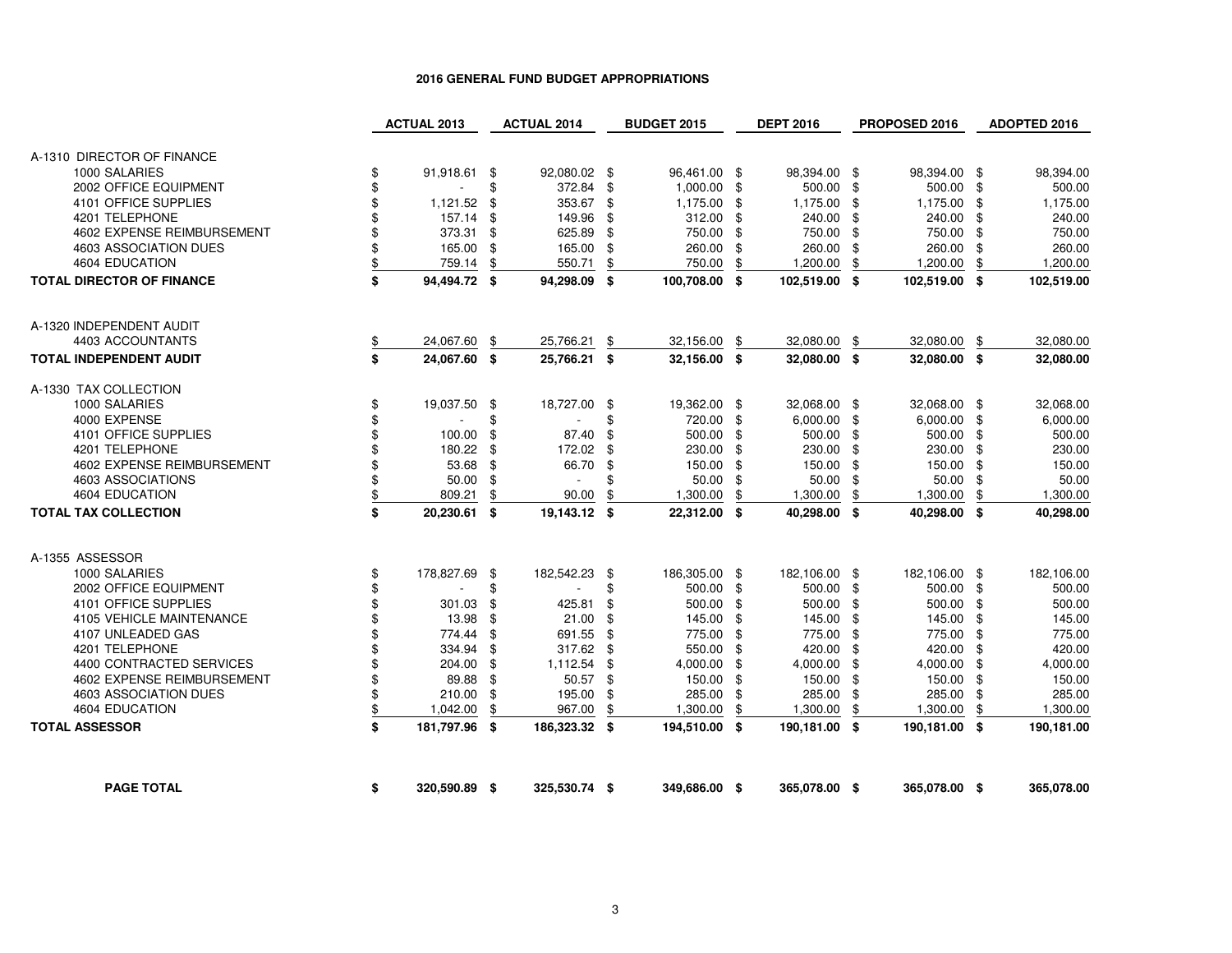|                            |                  | <b>ACTUAL 2013</b> |      | <b>ACTUAL 2014</b> |     | <b>BUDGET 2015</b> | <b>DEPT 2016</b> |     | PROPOSED 2016 |      | ADOPTED 2016 |
|----------------------------|------------------|--------------------|------|--------------------|-----|--------------------|------------------|-----|---------------|------|--------------|
| V                          |                  |                    |      |                    |     |                    |                  |     |               |      |              |
| A-1410 TOWN CLERK          |                  |                    |      |                    |     |                    |                  |     |               |      |              |
| 1000 SALARIES              | \$               | 128,032.59         | \$   | 136,197.87 \$      |     | 138,912.00 \$      | 130,427.00 \$    |     | 130,427.00 \$ |      | 130,427.00   |
| 1009 SEASONAL LABOR        | \$               |                    | \$   |                    | \$  |                    | \$<br>8,475.00   | \$  | 8,475.00 \$   |      | 8,475.00     |
| 2002 OFFICE EQUIPMENT      | \$               |                    | \$   |                    | \$  | 300.00             | \$<br>300.00     | \$  | 300.00 \$     |      | 300.00       |
| 4101 OFFICE SUPPLIES       | \$               | 125.51             | \$   | 132.14             | \$  | 175.00             | \$<br>175.00     | \$  | 175.00        | \$   | 175.00       |
| 4201 TELEPHONE             | \$               | 714.43             | \$   | 711.66             | \$  | 1,050.00           | \$<br>900.00     | \$. | 900.00        | \$   | 900.00       |
| 4415 CODE MAINTENANCE      | \$               | 942.55             | \$   | 1,667.20           | \$  | 3,000.00           | \$<br>3,000.00   | \$  | $3,000.00$ \$ |      | 3,000.00     |
| 4602 EXPENSE REIMBURSEMENT | \$               | 46.87              | \$   | 291.59             | \$  | 300.00             | \$<br>300.00     | \$  | 300.00        | -\$  | 300.00       |
| 4603 ASSOCIATIONS          | \$               | 160.00             | \$   | 165.00             | \$  | 160.00             | \$<br>160.00     | \$. | 160.00        | -\$  | 160.00       |
| 4604 EDUCATION             | \$               |                    |      | 611.66             | \$  | 650.00             | \$<br>650.00     | \$  | 650.00        | \$   | 650.00       |
| 4606 LEGAL ADS & NOTICES   | \$               | 1,613.08           | \$   | 2,483.73           | \$  | 2,700.00           | \$<br>2,700.00   | \$  | 2,700.00      | \$   | 2,700.00     |
| <b>TOTAL TOWN CLERK</b>    | \$               | 131,635.03         | - \$ | 142,260.85 \$      |     | 147,247.00 \$      | 147,087.00 \$    |     | 147,087.00 \$ |      | 147,087.00   |
|                            |                  |                    |      |                    |     |                    |                  |     |               |      |              |
| A-1420 ATTORNEY            |                  |                    |      |                    |     |                    |                  |     |               |      |              |
| 1000 SALARIES              | \$               | 39,454.30          | -\$  | 48,661.87 \$       |     | 48,975.00 \$       | 41,206.00 \$     |     | 41,206.00 \$  |      | 41,206.00    |
| 2002 OFFICE EQUIPMENT      | \$               |                    | \$   |                    | \$  | 250.00             | \$<br>250.00     | \$  | 250.00 \$     |      | 250.00       |
| 4000 EXPENSE               | \$               | $\sim$             | \$   | 696.00             | \$  |                    | \$               | \$  |               | \$   | $\sim$       |
| 4013 TOWN ATTORNEY SUPPORT | \$               | 1,983.40           | \$   | 4,968.50           | \$  | 2,300.00           | \$<br>7,500.00   | \$  | 7,500.00      | \$.  | 7,500.00     |
| 4101 OFFICE SUPPLIES       | \$               | 60.00              | \$   | 80.00              | \$  | 100.00             | \$<br>100.00     | \$  | 100.00 \$     |      | 100.00       |
| 4126 BOOKS                 | \$               | 4,336.89           | \$   | 3,988.66           | \$  | 4,500.00           | \$<br>5,000.00   | \$  | 5,000.00 \$   |      | 5,000.00     |
| 4201 TELEPHONE             | \$               | 68.26              | \$   | 131.45             | -\$ | 150.00             | \$<br>150.00     | S   | 150.00 \$     |      | 150.00       |
| 4604 EDUCATION             | $\underline{\$}$ | 678.00             | \$   | 724.20             | \$  | 500.00             | \$<br>1,250.00   | \$  | 1,250.00      | \$   | 1,250.00     |
| <b>TOTAL ATTORNEY</b>      | \$               | 46,580.85 \$       |      | 59,250.68 \$       |     | 56,775.00 \$       | 55,456.00 \$     |     | 55,456.00 \$  |      | 55,456.00    |
| A-1430 PERSONNEL           |                  |                    |      |                    |     |                    |                  |     |               |      |              |
| 1000 SALARIES              | \$               | 53,930.76 \$       |      | 57,720.91          | \$  | 63,949.00 \$       | 80,692.00 \$     |     | 80,692.00 \$  |      | 80,692.00    |
| 1009 SEASONAL LABOR        | \$               |                    | \$   |                    | \$  |                    | \$<br>13,000.00  | \$  | 13,000.00 \$  |      | 13,000.00    |
| 2002 OFFICE EQUIPMENT      | \$               | 2,829.80           | \$   |                    | \$  | 250.00             | \$<br>250.00     | \$  | 250.00        | - \$ | 250.00       |
| 4000 EXPENSE               | \$               | 3,992.71           | \$   | 2,346.56           | \$  | 6,000.00           | \$<br>6,000.00   | \$  | 6,000.00      | \$   | 6,000.00     |
| 4012 SPECIAL PROJECT       | \$               | 19,442.62          | \$   | 9,608.18           | \$  | 20,450.00          | \$<br>20,450.00  | \$  | 20,450.00 \$  |      | 20,450.00    |
| 4101 OFFICE SUPPLIES       | \$               | 860.22             | -\$  | 435.56             | \$  | 1,180.00           | \$<br>1,320.00   | \$  | 1,320.00      | -\$  | 1,320.00     |
| 4137 SAFETY SUPPLIES       | \$               | 1,302.49           | \$   | 1,191.71           | \$  | 2,810.00           | \$<br>3,550.00   | \$  | 3,550.00      | \$   | 3,550.00     |
| 4404 CONSULTANT            | \$               | 6,390.04           | \$   | 4,650.41           | \$  | 8,500.00           | \$<br>8,500.00   | \$  | 8,500.00      | \$   | 8,500.00     |
| 4416 EMPLOYEE SCREENING    | \$               | $\sim$             | \$   | 6,845.00           | \$  | 5,250.00           | \$<br>5,250.00   | \$  | 5,250.00 \$   |      | 5,250.00     |
| 4603 ASSOCIATION DUES      | \$               |                    | \$   |                    | \$  | 200.00             | \$<br>200.00     | \$  | 200.00 \$     |      | 200.00       |
| 4604 EDUCATION             | \$               | 548.17             | \$   |                    | \$  | 500.00             | \$<br>500.00     | \$  | 500.00        | \$   | 500.00       |
| 4606 LEGAL ADS             | \$               | $\sim$             |      | 1,733.50           | \$  | 1,000.00           | \$<br>1,000.00   | \$  | 1,000.00      | \$   | 1,000.00     |
| <b>TOTAL PERSONNEL</b>     | \$               | 89,296.81 \$       |      | 84,531.83 \$       |     | 110,089.00 \$      | 140,712.00 \$    |     | 140,712.00 \$ |      | 140,712.00   |
| <b>PAGE TOTAL</b>          | \$               | 267,512.69 \$      |      | 286,043.36 \$      |     | 314,111.00 \$      | 343,255.00 \$    |     | 343,255.00 \$ |      | 343,255.00   |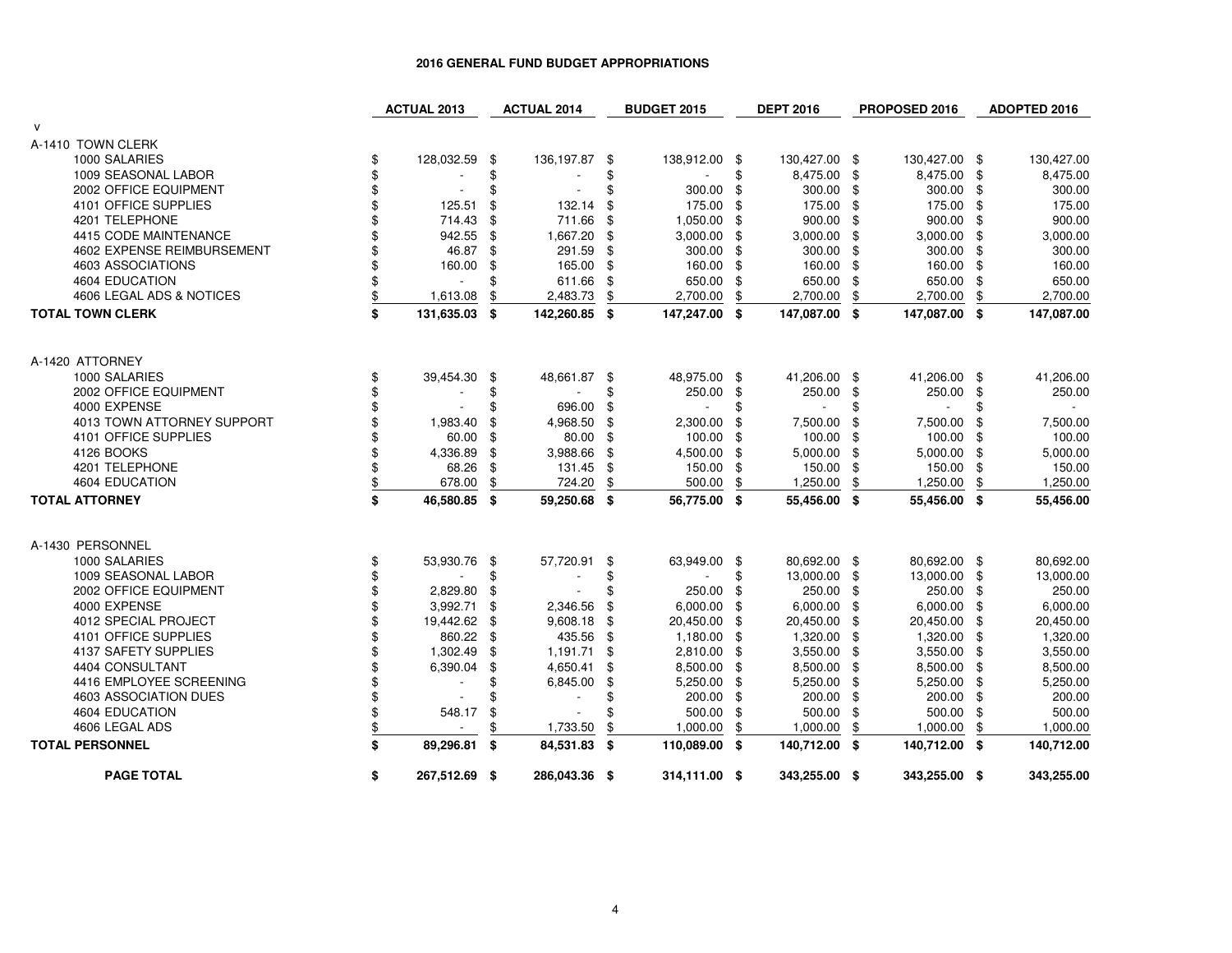|                                 | <b>ACTUAL 2013</b>  |      | <b>ACTUAL 2014</b> |      | <b>BUDGET 2015</b> |      | <b>DEPT 2016</b> |      | PROPOSED 2016            |     | <b>ADOPTED 2016</b> |
|---------------------------------|---------------------|------|--------------------|------|--------------------|------|------------------|------|--------------------------|-----|---------------------|
| A-1440 ENGINEERING              |                     |      |                    |      |                    |      |                  |      |                          |     |                     |
| 4401 ENGINEERS                  | \$<br>6,701.30      | \$   | 14,429.62          | -\$  | 25,000.00          | \$   | 25,000.00        | \$   | 25,000.00                | \$  | 25,000.00           |
| <b>TOTAL ENGINEERING</b>        | \$<br>6,701.30 \$   |      | 14,429.62 \$       |      | 25,000.00 \$       |      | 25,000.00 \$     |      | 25,000.00 \$             |     | 25,000.00           |
|                                 |                     |      |                    |      |                    |      |                  |      |                          |     |                     |
| A-1450 ELECTIONS                |                     |      |                    |      |                    |      |                  |      |                          |     |                     |
| 4000 EXPENSE                    | \$<br>$71.18$ \$    |      | 2,461.15 \$        |      | 250.00 \$          |      | 250.00 \$        |      | 250.00 \$                |     | 250.00              |
| 4122 RENT                       | 480.00              | - \$ | 960.00 \$          |      | 960.00             | \$   | 2,120.00         | \$   | 2,120.00 \$              |     | 2,120.00            |
| 4414 ELECTION INSPECTORS        | \$<br>23,450.00     | \$   | 35,090.00          | \$   | 42,600.00          | \$   | 52,520.00        | \$   | 52,520.00                | \$  | 52,520.00           |
| <b>TOTAL ELECTIONS</b>          | \$<br>24,001.18 \$  |      | 38,511.15 \$       |      | 43,810.00 \$       |      | 54,890.00 \$     |      | 54,890.00 \$             |     | 54,890.00           |
| A-1460 RECORDS MANAGEMENT       |                     |      |                    |      |                    |      |                  |      |                          |     |                     |
| 4400 CONTRACTUAL EXPENSE        | \$<br>938.75        | \$   |                    |      | 1,000.00           | \$   | 1,000.00         | \$   | 1,000.00                 | -\$ | 1,000.00            |
| <b>TOTAL RECORDS MANAGEMENT</b> | \$<br>938.75 \$     |      |                    | \$   | $1,000.00$ \$      |      | $1,000.00$ \$    |      | $1,000.00$ \$            |     | 1,000.00            |
| A-1490 PUBLIC WORKS             |                     |      |                    |      |                    |      |                  |      |                          |     |                     |
| 1000 SALARIES                   | \$<br>201,994.47 \$ |      | 208,017.03 \$      |      | 214,800.00 \$      |      | 222,595.00 \$    |      | 222,595.00 \$            |     | 222,595.00          |
| 1009 SEASONAL LABOR             | ٠                   | S    |                    |      |                    | \$   |                  | \$.  |                          | \$  |                     |
| 2002 OFFICE EQUIPMENT           |                     |      | 68.00              | - \$ | 8,500.00           |      | 1,000.00         |      | 1,000.00                 | \$  | 1,000.00            |
| 4101 OFFICE SUPPLIES            | 1,723.55            | \$.  | 808.61             | \$   | 1,700.00           |      | 1,700.00         | \$   | 1,100.00 \$              |     | 1,100.00            |
| 4105 VEHICLE MAINTENANCE        |                     | -S   | 406.04             | - \$ | 600.00 \$          |      | 1,000.00         | - \$ | 1,000.00 \$              |     | 1,000.00            |
| 4107 UNLEADED GAS               | 3,275.98            |      | 3,636.90           | -\$  | 3,600.00           | \$   | 3,600.00         | \$   | $3,600.00$ \$            |     | 3,600.00            |
| 4137 SAFETY SUPPLIES            | 100.00              | \$   | 34.69              | - \$ | 100.00             | - \$ | 100.00           | - \$ | 100.00 \$                |     | 100.00              |
| 4201 TELEPHONE                  | 2,506.44            | \$   | 2,669.81           | \$   | 2,778.00           | \$   | 2,778.00         | -\$  | 2,778.00                 | \$  | 2,778.00            |
| 4404 CONSULTANTS                | 4,178.00            | -\$  | $\sim$             |      | 5,000.00           | \$   | 5,000.00         | \$   | $\overline{\phantom{a}}$ | \$  |                     |
| 4407 COMPUTER SERVICES          | 426.90 \$           |      | 497.71             | \$   | 500.00             | \$   | 500.00           | - \$ | 500.00                   | \$  | 500.00              |
| 4409 MAINTENANCE CONTRACT       | 427.37              | \$   | 5,279.55           | -\$  | 5,650.00           | \$   | 5,650.00         | -\$  | 5,650.00                 | \$  | 5,650.00            |
| 4602 EXPENSE REIMBURSEMENT      | 313.34              | \$   | 23.97 \$           |      | 500.00             | \$   | 500.00           | \$   | 500.00                   | -\$ | 500.00              |
| 4603 ASSOCIATION DUES           | 519.00              | \$   | 969.00             | -\$  | 650.00             | \$   | 650.00           | -\$  | 450.00                   | \$  | 450.00              |
| 4604 EDUCATION                  | 535.00              | \$   | 375.00             | \$   | 1,000.00           | \$   | 1,000.00         | \$   | 600.00                   | \$  | 600.00              |
| <b>TOTAL PUBLIC WORKS</b>       | \$<br>216,000.05 \$ |      | 222,786.31 \$      |      | 245,378.00 \$      |      | 246,073.00 \$    |      | 239,873.00 \$            |     | 239,873.00          |
|                                 |                     |      |                    |      |                    |      |                  |      |                          |     |                     |
| <b>PAGE TOTAL</b>               | \$<br>247.641.28 \$ |      | 275.727.08 \$      |      | 315,188,00 \$      |      | 326,963,00 \$    |      | 320.763.00 \$            |     | 320.763.00          |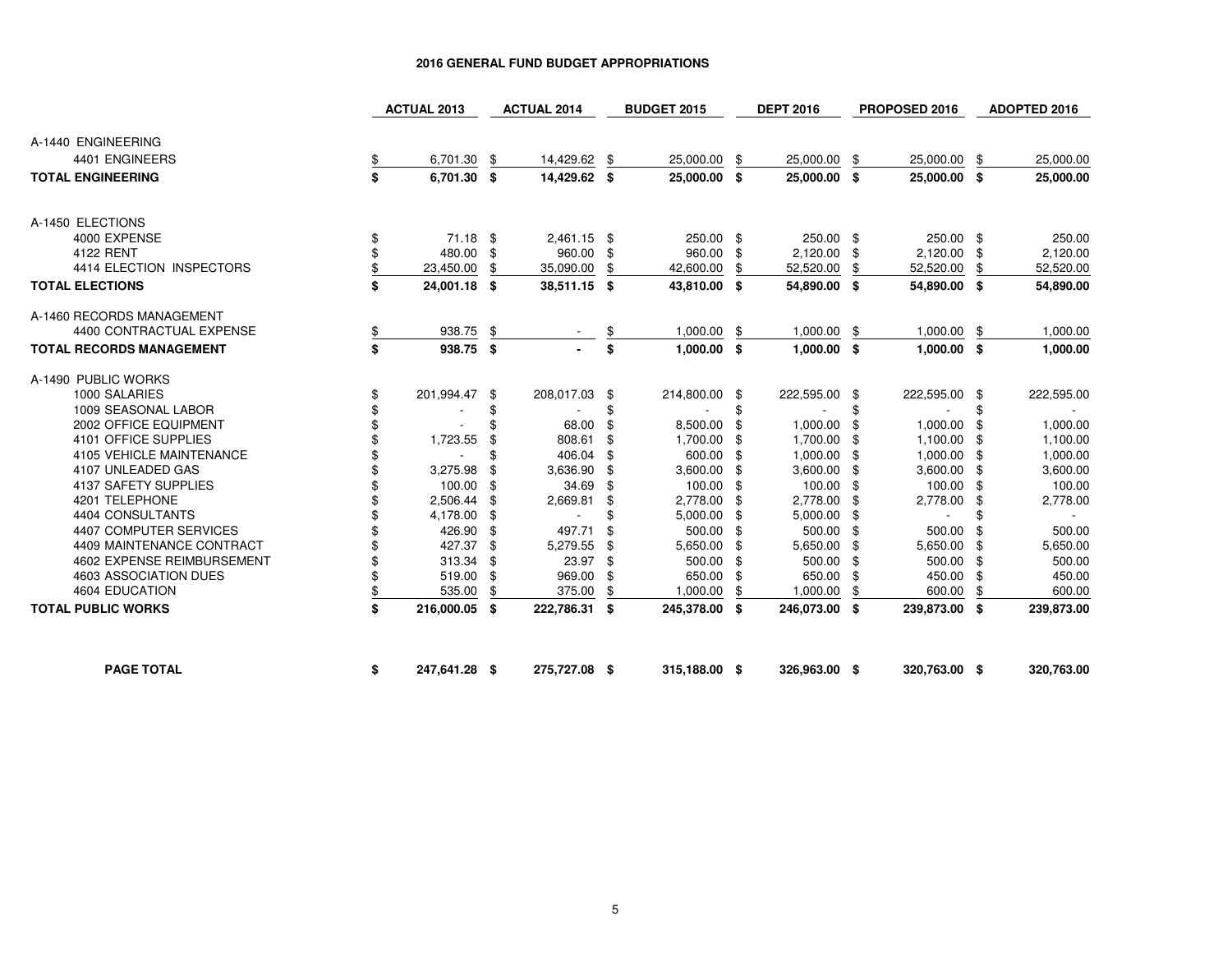|                                              | <b>ACTUAL 2013</b>   | <b>ACTUAL 2014</b> |               | <b>BUDGET 2015</b> | <b>DEPT 2016</b> |     | PROPOSED 2016   |      | ADOPTED 2016 |
|----------------------------------------------|----------------------|--------------------|---------------|--------------------|------------------|-----|-----------------|------|--------------|
|                                              |                      |                    |               |                    |                  |     |                 |      |              |
| A-1620 BUILDING<br>1000 SALARIES             | \$<br>2,780.04 \$    | 2,815.00 \$        |               | 3,196.00 \$        | 3,301.00         | -\$ | $3,301.00$ \$   |      | 3,301.00     |
| 2007 CAPITAL IMPROVEMENTS - BLDG             | \$                   | \$<br>680.00       | \$            |                    | \$               | \$  |                 | \$   |              |
| 4101 OFFICE SUPPLIES                         | \$<br>6,746.28       | \$<br>3,606.42     | \$            | 7,000.00           | \$<br>7,000.00   | \$  | 7,000.00        | \$   | 7,000.00     |
| 4124 LEASES                                  | \$<br>689.16         | \$<br>665.59       | \$            | 1,600.00           | \$<br>900.00     | \$  | 900.00          | \$   | 900.00       |
| 4135 COPIER SUPPLIES                         | \$<br>2,240.35       | \$<br>2,212.50     | \$            | 4,500.00           | \$<br>3,000.00   | -\$ | 3,000.00        | \$   | 3,000.00     |
| 4136 COMPUTER SUPPLIES                       | \$<br>1,635.03       | \$<br>1,725.94     | \$            | 3,000.00           | \$<br>2,000.00   | \$  | 2,000.00        | \$   | 2,000.00     |
| 4201 TELEPHONE                               | \$<br>2,749.27       | \$<br>2,928.95     | \$            | 5,904.00           | \$<br>4,152.00   | \$  | 4,152.00        | \$   | 4,152.00     |
| 4202 GAS & ELECTRIC                          | \$<br>137,504.83     | \$<br>156,632.03   | \$            | 195,075.00         | \$<br>180,700.00 | \$  | 180,700.00      | -\$  | 180,700.00   |
| 4203 WATER & SEWER                           | \$<br>5,523.00       | \$<br>6,318.35     | \$            | 7,302.00           | \$<br>8,780.00   | \$  | 8,630.00        | \$   | 8,630.00     |
| 4409 MAINTENANCE CONTRACT                    | \$<br>6,425.28       | \$<br>8,721.88     | \$            | 7,990.00           | \$<br>8,720.00   | \$  | 7,870.00        | \$   | 7,870.00     |
| 4600 MISCELLANEOUS                           | \$<br>939.00         | \$<br>1,050.00     | \$            | 3,000.00           | \$<br>2,000.00   | \$  | $1,000.00$ \$   |      | 1,000.00     |
| 4602 EXPENSE REIMBURSEMENT                   | \$<br>269.40         | \$<br>389.24       | \$            | 500.00             | \$<br>500.00     | \$  | 500.00          | \$   | 500.00       |
| <b>TOTAL BUILDING</b>                        | \$<br>167,501.64 \$  | 187,745.90 \$      |               | 239,067.00 \$      | 221,053.00 \$    |     | 219,053.00      | - \$ | 219,053.00   |
| A-1670 CENTRAL PRINT AND MAIL                |                      |                    |               |                    |                  |     |                 |      |              |
| 4601 POSTAGE                                 | \$<br>26,137.95      | \$<br>35,958.71    | \$            | 38,350.00          | \$<br>38,150.00  | \$  | 38,150.00       | \$   | 38,150.00    |
| TOTAL CENTRAL PRINT AND MAIL                 | \$<br>26,137.95 \$   | 35,958.71          | \$            | 38,350.00 \$       | 38,150.00 \$     |     | 38,150.00 \$    |      | 38,150.00    |
|                                              |                      |                    |               |                    |                  |     |                 |      |              |
| A-1680 TECHNOLOGY                            |                      |                    |               |                    |                  |     |                 |      |              |
| 1000 SALARIES                                | \$<br>136,124.76 \$  | 132,815.78 \$      |               | 141,614.00 \$      | 148,232.00 \$    |     | 148,232.00 \$   |      | 148,232.00   |
| 2001 COMPUTER/TECHNOLOGY EQUIP               | \$<br>959.16         | \$<br>2.672.89     | \$            | 1,000.00           | \$<br>1,000.00   | \$  | $1,000.00$ \$   |      | 1,000.00     |
| 2002 OFFICE EQUIPMENT                        | \$<br>1,407.91       | \$<br>734.64       | \$            | 1,500.00           | \$<br>1,500.00   | \$  | 1,500.00        | \$   | 1,500.00     |
| 4101 OFFICE SUPPLIES                         | \$<br>1,261.28       | \$<br>969.87       | \$            | 1,100.00           | \$<br>1,100.00   | \$  | $1,100.00$ \$   |      | 1,100.00     |
| <b>4111 MATERIALS</b>                        | \$<br>1,177.69       | \$<br>731.45       | \$            | 1,000.00           | \$<br>1,000.00   | \$  | 1,000.00        | \$   | 1,000.00     |
| 4141 SOFTWARE                                | \$<br>3,541.77 \$    | 4,562.05           | \$            | 4,575.00           | \$<br>4,575.00   | \$  | 4,575.00        | \$   | 4,575.00     |
| 4201 TELEPHONE                               | \$<br>1,346.12       | \$<br>1,300.61     | \$            | 1,500.00           | \$<br>1,500.00   | \$  | 1,500.00        | \$   | 1,500.00     |
| 4404 CONSULTANTS                             | \$<br>14,802.60      | \$<br>17,831.32    | \$            | 25,930.00          | \$<br>25,130.00  | \$  | 25,130.00       | \$   | 25,130.00    |
| 4409 MAINTENANCE CONTRACTS                   | \$<br>50,551.28      | \$<br>53,312.31    | \$            | 56,900.00          | \$<br>57,700.00  | \$  | 57,700.00 \$    |      | 57,700.00    |
| <b>4602 EXPENSE REIMBURSEMENT</b>            | \$                   | \$<br>11.60        | \$            | 250.00             | \$<br>250.00     | \$  | 250.00          | \$   | 250.00       |
| 4604 EDUCATION                               | \$<br>4,222.00       | \$<br>2,133.11     | \$            | 4,500.00           | \$<br>4,500.00   | \$  | 4,500.00        | \$   | 4,500.00     |
| <b>TOTAL DATA PROCESSING</b>                 | \$<br>215,394.57     | \$<br>217,075.63   | \$            | 239,869.00 \$      | 246,487.00       | \$  | 246,487.00      | \$   | 246,487.00   |
| A-1900 SPECIAL ITEMS                         |                      |                    |               |                    |                  |     |                 |      |              |
| 1910.4300<br><b>INSURANCE</b>                | \$<br>173,934.06 \$  | 171,889.62 \$      |               | 185,000.00 \$      | 185,000.00 \$    |     | 185,000.00 \$   |      | 185,000.00   |
| 1920.4603<br><b>ASSOCIATION DUES</b>         | \$<br>1,725.00       | \$<br>1,500.00     | $\frac{1}{2}$ | 1,750.00           | \$<br>1,750.00   | \$  | 1,750.00        | \$   | 1,750.00     |
| 1930.4000<br><b>JUDGMENTS &amp; CLAIMS</b>   | \$<br>1,208.07 \$    | 1,490.93           | \$            | 3,500.00           | \$<br>3,500.00   | \$  | 3,500.00        | -\$  | 3,500.00     |
| 1940.2000<br><b>COSTS WITH LAND</b>          | \$                   | \$<br>2,800.00     | \$            |                    | \$               | \$  |                 | \$   |              |
| 1950.4000<br><b>TAXES ON TOWN PROPERTY</b>   | \$<br>5,125.04       | \$<br>5,989.73     | \$            | 6,500.00           | \$<br>6,500.00   | \$  | 6,500.00        | \$   | 6,500.00     |
| 1989.2001<br>COMPUTER/TECHNOLOGY REPLACEMENT | \$<br>32,398.03      | \$<br>51,700.39    | $\frac{1}{2}$ | 67,931.00          | \$<br>67,931.00  | \$  | 67,931.00       | \$   | 67,931.00    |
| 1989.2002<br>OFFICE EQUIP REPLACEMENT        | \$<br>$\blacksquare$ | \$                 | \$            | 14,880.00          | \$<br>14,880.00  | \$  | 14,880.00       | \$   | 14,880.00    |
| 1989.2025<br>FLEET REPLACEMENT - PARKS       | \$<br>56,655.23      | \$<br>90,890.16    | \$            | 59,558.00          | \$<br>60,154.00  | \$  | 60,154.00       | \$   | 60,154.00    |
| 1989.2029<br>FLEET REPLACEMENT - GEN ADMIN   | \$<br>20,127.17      | \$<br>34,117.97    | \$            | 21,656.00          | \$<br>21,873.00  | \$  | 21,873.00       | \$   | 21,873.00    |
| 1990.4000<br>CONTINGENCY                     | \$                   | \$                 | \$            | 218,684.00         | \$<br>200,000.00 | \$  | 150,000.00      | \$   | 150,000.00   |
| <b>TOTAL SPECIAL ITEMS</b>                   | \$<br>291,172.60     | \$<br>360,378.80   | \$            | 579,459.00 \$      | 561,588.00 \$    |     | 511,588.00 \$   |      | 511,588.00   |
| <b>PAGE TOTAL</b>                            | \$<br>700,206.76 \$  | 801,159.04 \$      |               | 1,096,745.00 \$    | 1,067,278.00 \$  |     | 1,015,278.00 \$ |      | 1,015,278.00 |
|                                              |                      |                    |               |                    |                  |     |                 |      |              |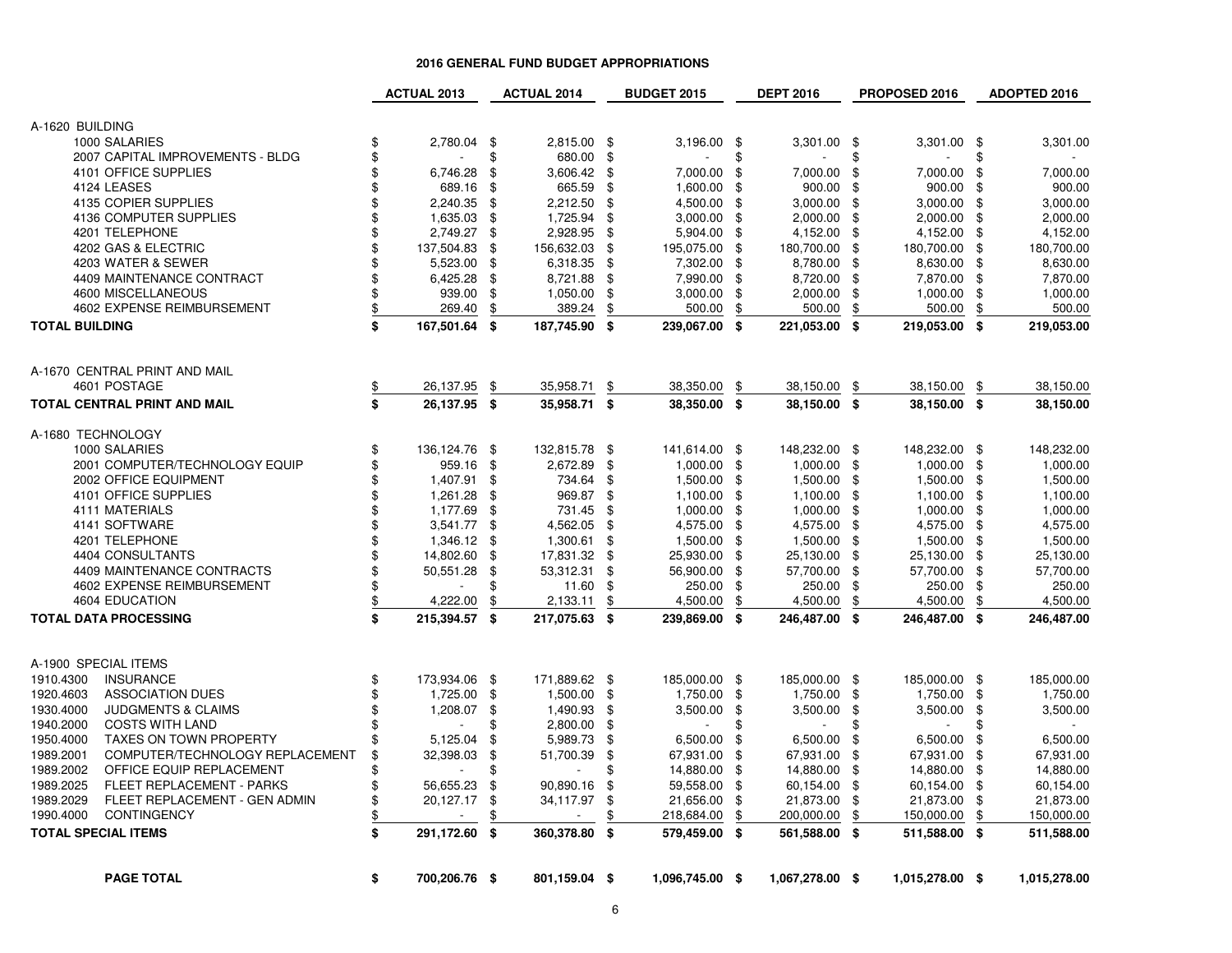|                                             |               | <b>ACTUAL 2013</b> |           | <b>ACTUAL 2014</b> |          | <b>BUDGET 2015</b> |     | <b>DEPT 2016</b> |            | PROPOSED 2016 | <b>ADOPTED 2016</b>      |
|---------------------------------------------|---------------|--------------------|-----------|--------------------|----------|--------------------|-----|------------------|------------|---------------|--------------------------|
|                                             |               |                    |           |                    |          |                    |     |                  |            |               |                          |
| A-2620 CUSTODIAL                            |               |                    |           |                    |          |                    |     |                  |            |               |                          |
| 1000 SALARIES                               | \$            | 192,435.47 \$      |           | 212,475.56 \$      |          | 192,660.00 \$      |     | 197,145.00 \$    |            | 197,145.00 \$ | 197,145.00               |
| 1009 SEASONAL LABORERS                      | \$            | 24,557.79 \$       |           | 7,010.44           | \$       | 38,108.00          | \$  | 42,153.00        | - \$       | 42,153.00 \$  | 42,153.00                |
| 2000 CAPITAL OUTLAY                         |               | 786.97 \$          |           | 2,685.36           | \$       | 3,150.00           | -\$ | 2,250.00         | - \$       | 2,250.00 \$   | 2,250.00                 |
| 2007 CAP. IMPROV. - BLDG.                   |               | 22,537.78 \$       |           | 26,030.91          | \$       |                    | \$  | 109,500.00       | - \$       |               | \$                       |
| <b>4104 CUSTODIAL SUPPLIES</b>              |               | 13,670.96 \$       |           | 15,445.88          | \$       | 19,988.00          | \$  | 20,392.00        | - \$       | 19,988.00     | \$<br>19,988.00          |
| 4105 VEHICLE MAINTENANCE                    |               | 446.61 \$          |           | 1,050.02           | \$       | 1,400.00           | \$  | 1,400.00         | -\$        | 1,400.00 \$   | 1,400.00                 |
| 4107 UNLEADED GAS                           |               | 3,300.06 \$        |           | 2,187.99           | \$       | 3,500.00           | \$  | 3,200.00         | - \$       | 3,200.00 \$   | 3,200.00                 |
| 4110 UNIFORMS                               |               | 411.25 \$          |           | 700.00             | \$       | 800.00             | \$  | 1,400.00         | \$         | 800.00 \$     | 800.00                   |
| 4117 PAPER GOODS                            |               | 10,518.12 \$       |           | 11,101.68          | \$       | 14,587.00          | \$  | 14,880.00        | S          | 14,880.00 \$  | 14,880.00                |
| 4118 BUILDING REPAIRS                       |               | 40,814.52 \$       |           | 37,183.77          | \$       | 41,400.00          | \$  | 51,100.00        | \$         | 31,100.00 \$  | 31,100.00                |
| 4137 SAFETY SUPPLIES                        |               | 89.08 \$           |           | 119.03             | \$       | 1,200.00           | \$  | 1,500.00         | -\$        | 1,200.00 \$   | 1,200.00                 |
| 4201 TELEPHONE                              |               | 1,130.66 \$        |           | 828.38             | \$       | 779.00             | \$  | 779.00           | \$         | 779.00 \$     | 779.00                   |
| 4400 CONTRACTED SERVICES                    |               | 57,850.04 \$       |           | 54,136.73          | \$       | 66,584.00          | \$  | 66,509.00        | \$         | 66,509.00 \$  | 66,509.00                |
| 4600 MISCELLANEOUS                          |               | 205.34 \$          |           | 78.42              | \$       | 500.00             | \$  | 500.00           | \$         | 500.00 \$     | 500.00                   |
| 4602 EXPENSE REIMBURSEMENT                  | \$            | 19.05              | \$        | $\sim$             | \$       | 500.00             | \$  | 250.00           | \$         | 250.00        | \$<br>250.00             |
| <b>TOTAL CUSTODIAL</b>                      | \$            | 368,773.70 \$      |           | 371,034.17         | Ŝ.       | 385,156.00 \$      |     | 512,958.00 \$    |            | 382,154.00 \$ | 382,154.00               |
|                                             |               |                    |           |                    |          |                    |     |                  |            |               |                          |
|                                             |               |                    |           |                    |          |                    |     |                  |            |               |                          |
| A-3120 POLICE & CONSTABLE (CROSSING GUARDS) |               |                    |           |                    |          |                    |     |                  |            |               |                          |
| 1000 SALARIES                               | \$            | 116,524.65 \$      |           | 118,016.86 \$      |          | 128,654.00 \$      |     | 131,183.00 \$    |            | 131,183.00 \$ | 131,183.00               |
| 4101 OFFICE SUPPLIES                        | $\frac{1}{2}$ | 1,438.14           | \$        | 1,097.52           | \$       | 1,450.00           | \$  | 1,450.00         | \$         | 1,450.00      | \$<br>1,450.00           |
| <b>TOTAL POLICE &amp; CONSTABLE</b>         | \$            | 117,962.79 \$      |           | 119,114.38 \$      |          | 130,104.00 \$      |     | 132,633.00 \$    |            | 132,633.00 \$ | 132,633.00               |
| A-3310 TRAFFIC                              |               |                    |           |                    |          |                    |     |                  |            |               |                          |
| 2026 SMALL EQUIPMENT                        |               |                    |           | 3,300.00 \$        |          |                    |     |                  |            |               | \$                       |
| 4000 EXPENSE                                | \$<br>\$      |                    | \$        |                    |          |                    | \$  |                  | \$         | 7,800.00      |                          |
| 4202 GAS & ELECTRIC                         | \$            | 10,962.80          | \$<br>\$. | 7,636.68           | \$<br>\$ | 7,800.00           | \$  | 7,800.00         | -\$<br>\$. |               | \$<br>7,800.00<br>489.00 |
|                                             |               | 448.12             |           | 427.50             |          | 479.00             |     | 489.00           |            | 489.00        |                          |
| <b>TOTAL TRAFFIC</b>                        | \$            | 11,410.92 \$       |           | 11,364.18 \$       |          | 8,279.00 \$        |     | 8,289.00         | S.         | 8,289.00 \$   | 8,289.00                 |
| <b>PAGE TOTAL</b>                           | \$            | 498,147.41 \$      |           | 501,512.73 \$      |          | 523,539.00 \$      |     | 653,880.00 \$    |            | 523,076.00 \$ | 523,076.00               |
|                                             |               |                    |           |                    |          |                    |     |                  |            |               |                          |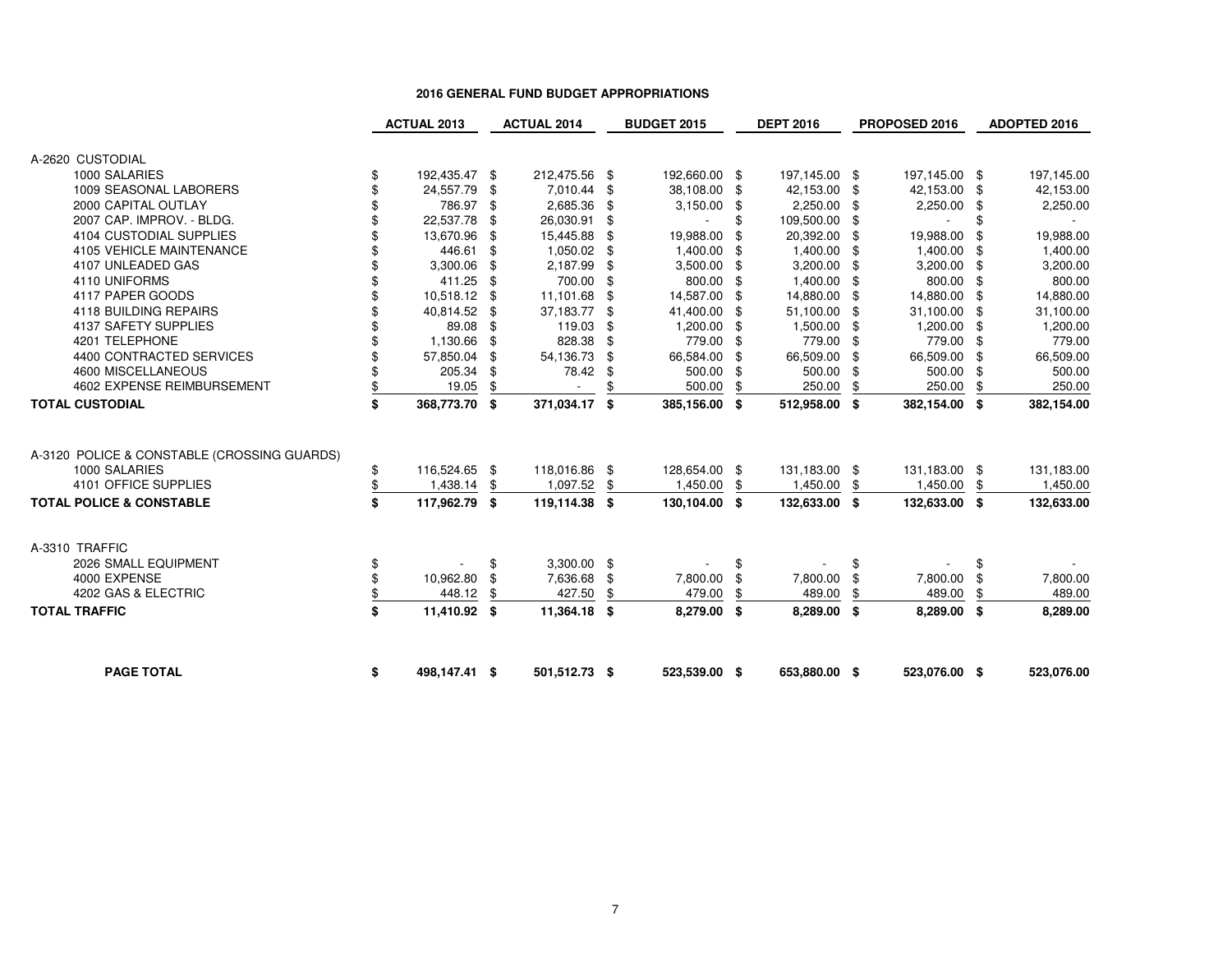|                                        | <b>ACTUAL 2013</b>   | <b>ACTUAL 2014</b>   |            | <b>BUDGET 2015</b> |      | <b>DEPT 2016</b> |      | PROPOSED 2016 | ADOPTED 2016    |
|----------------------------------------|----------------------|----------------------|------------|--------------------|------|------------------|------|---------------|-----------------|
|                                        |                      |                      |            |                    |      |                  |      |               |                 |
| A-3510 ANIMAL CONTROL<br>1000 SALARIES | \$<br>50,457.75 \$   | 51,561.78            |            | 54,190.00          | - \$ | 57,070.00        | \$   | 57,070.00 \$  | 57,070.00       |
| 2002 OFFICE EQUIPMENT                  | \$                   | \$                   | - \$<br>\$ |                    | \$   |                  | \$   |               | \$              |
| 4009 PRINTING                          | \$<br>134.00         | \$<br>508.50         | \$         | 600.00             | \$   | 600.00           | \$   | 600.00        | \$<br>600.00    |
| 4101 OFFICE SUPPLIES                   | \$<br>10.60          | \$<br>161.26         | \$         | 900.00             | \$   | 900.00           | \$   | 900.00        | \$<br>900.00    |
| 4105 VEHICLE MAINTENANCE               | \$                   | \$<br>15.86          | -\$        | 1,000.00           | \$   | 1,000.00         | \$   | 1,000.00      | \$<br>1.000.00  |
| 4107 UNLEADED GAS                      | \$<br>1,961.55       | \$<br>1,795.63       | \$         | 2,400.00           | \$   | 2,400.00         | \$   | 2,400.00      | \$<br>2,400.00  |
| 4110 UNIFORMS                          | \$<br>152.74         | \$<br>328.39         | \$         | 250.00             | \$   | 250.00           | \$   | 250.00        | \$<br>250.00    |
| 4201 TELEPHONE                         | \$<br>1,286.12       | \$<br>1,238.95       | \$         | 1,664.00           | \$   | 1,664.00         | \$   | 1,664.00      | \$<br>1,664.00  |
| 4400 CONTRACTED SERVICES               | \$<br>1,500.80       | \$<br>1,711.77       | \$         | 1,900.00           | \$   | 1,900.00         | \$   | 1,900.00      | \$<br>1,900.00  |
| 4600 MISCELLANEOUS                     | \$<br>190.24         | \$                   | \$         | 200.00             | \$   | 200.00           | -\$  | 200.00        | \$<br>200.00    |
| 4602 EXPENSE REIMBURSEMENT             | \$<br>29.98          | \$<br>16.60          | \$         | 200.00             | \$   | 200.00           | \$   | 200.00 \$     | 200.00          |
| 4603 ASSOCIATION DUES                  | \$<br>$\blacksquare$ | \$<br>$\overline{a}$ | \$         | 100.00             | \$   | 100.00           | \$   | 100.00 \$     | 100.00          |
| 4604 EDUCATION                         | \$<br>195.00         | \$<br>65.00          | \$         | 200.00             | \$   | 200.00           | \$   | 200.00        | \$<br>200.00    |
| <b>TOTAL ANIMAL CONTROL</b>            | \$<br>55,918.78 \$   | 57,403.74 \$         |            | 63,604.00 \$       |      | 66,484.00 \$     |      | 66,484.00 \$  | 66,484.00       |
| A-4210 YOUTH SERVICES                  |                      |                      |            |                    |      |                  |      |               |                 |
| 4400 CONTRACTED SERVICES- PYS          | \$<br>34,598.00      | \$<br>34,598.00      | \$         | 34,598.00          | \$   | 36,598.00        | \$   | 35,098.00     | \$<br>35,098.00 |
|                                        |                      |                      |            |                    |      |                  |      |               |                 |
| <b>TOTAL YOUTH SERVICES</b>            | \$<br>34,598.00 \$   | 34.598.00 \$         |            | 34,598.00 \$       |      | 36,598.00 \$     |      | 35,098.00 \$  | 35,098.00       |
| A-4560 PHYSICIAN                       |                      |                      |            |                    |      |                  |      |               |                 |
| 4000 EXPENSE                           | 535.00               | \$<br>1,040.00       | \$         | 1,500.00           | \$   | 1,500.00         | \$   | 1,500.00      | \$<br>1,500.00  |
| <b>TOTAL PHYSICAL</b>                  | \$<br>535.00 \$      | 1,040.00 \$          |            | $1,500.00$ \$      |      | $1,500.00$ \$    |      | $1,500.00$ \$ | 1,500.00        |
|                                        |                      |                      |            |                    |      |                  |      |               |                 |
| A-5010 SUPT OF HIGHWAYS                |                      |                      |            |                    |      |                  |      |               |                 |
| 1000 SALARIES                          | \$<br>40,234.88 \$   | 42,552.23            | -\$        | 43,887.00 \$       |      | 45,207.00 \$     |      | 45,207.00 \$  | 45,207.00       |
| 2002 OFFICE EQUIPMENT                  | \$<br>792.05         | \$                   | \$         | 500.00 \$          |      | 500.00 \$        |      | 500.00 \$     | 500.00          |
| 4101 OFFICE SUPPLIES                   | \$<br>805.61         | \$<br>681.21         | \$         | 1,700.00           | \$   | 1,000.00         | -\$  | 1,000.00      | \$<br>1,000.00  |
| 4603 ASSOCIATION DUES                  | \$                   | \$                   | \$         | 200.00             | \$   | 200.00           | \$   | 200.00 \$     | 200.00          |
| 4604 EDUCATION                         | \$<br>937.00         | \$<br>930.00         | \$         | 400.00             | \$   | 400.00           | \$   | 400.00        | \$<br>400.00    |
| <b>TOTAL SUPT OF HIGHWAYS</b>          | \$<br>42,769.54 \$   | 44,163.44 \$         |            | 46,687.00 \$       |      | 47,307.00 \$     |      | 47,307.00 \$  | 47,307.00       |
| A-5132 HIGHWAY GARAGE                  |                      |                      |            |                    |      |                  |      |               |                 |
| 2007 CAP. IMPROV. - BLDG.              | \$<br>8,999.81 \$    | 1,785.92 \$          |            | 6,500.00 \$        |      | 31,000.00 \$     |      | 6,500.00 \$   | 6,500.00        |
| 4118 BUILDING REPAIRS                  | \$<br>9,272.66       | \$<br>4,054.77       | -\$        | 8,000.00           | -\$  | 8,000.00         | -\$  | 8,000.00 \$   | 8,000.00        |
| 4201 TELEPHONE                         | \$<br>2,418.31       | \$<br>2,240.86       | -\$        | 2,958.00           | \$   | 2,958.00         | - \$ | 2,958.00 \$   | 2,958.00        |
| 4202 GAS & ELECTRIC                    | \$<br>28,149.07      | \$<br>31,937.58      | \$         | 42,400.00          | \$   | 42,400.00        | \$   | 38,400.00     | \$<br>38,400.00 |
| 4203 WATER & SEWER                     | \$<br>1,163.06       | \$<br>1,383.89       | -\$        | 1,440.00           | \$   | 1,440.00         | \$   | 1,440.00 \$   | 1,440.00        |
| 4400 CONTRACTED SERVICES               | \$<br>4,239.16       | \$<br>3,594.02       | \$         | 6,700.00           | \$   | 6,700.00         | \$   | 6,700.00      | \$<br>6,700.00  |
| <b>TOTAL HIGHWAY GARAGE</b>            | \$<br>54,242.07 \$   | 44,997.04 \$         |            | 67,998.00 \$       |      | 92,498.00 \$     |      | 63,998.00 \$  | 63,998.00       |
| <b>PAGE TOTAL</b>                      | \$<br>188,063.39 \$  | 182,202.22 \$        |            | 214,387.00 \$      |      | 244,387.00 \$    |      | 214,387.00 \$ | 214,387.00      |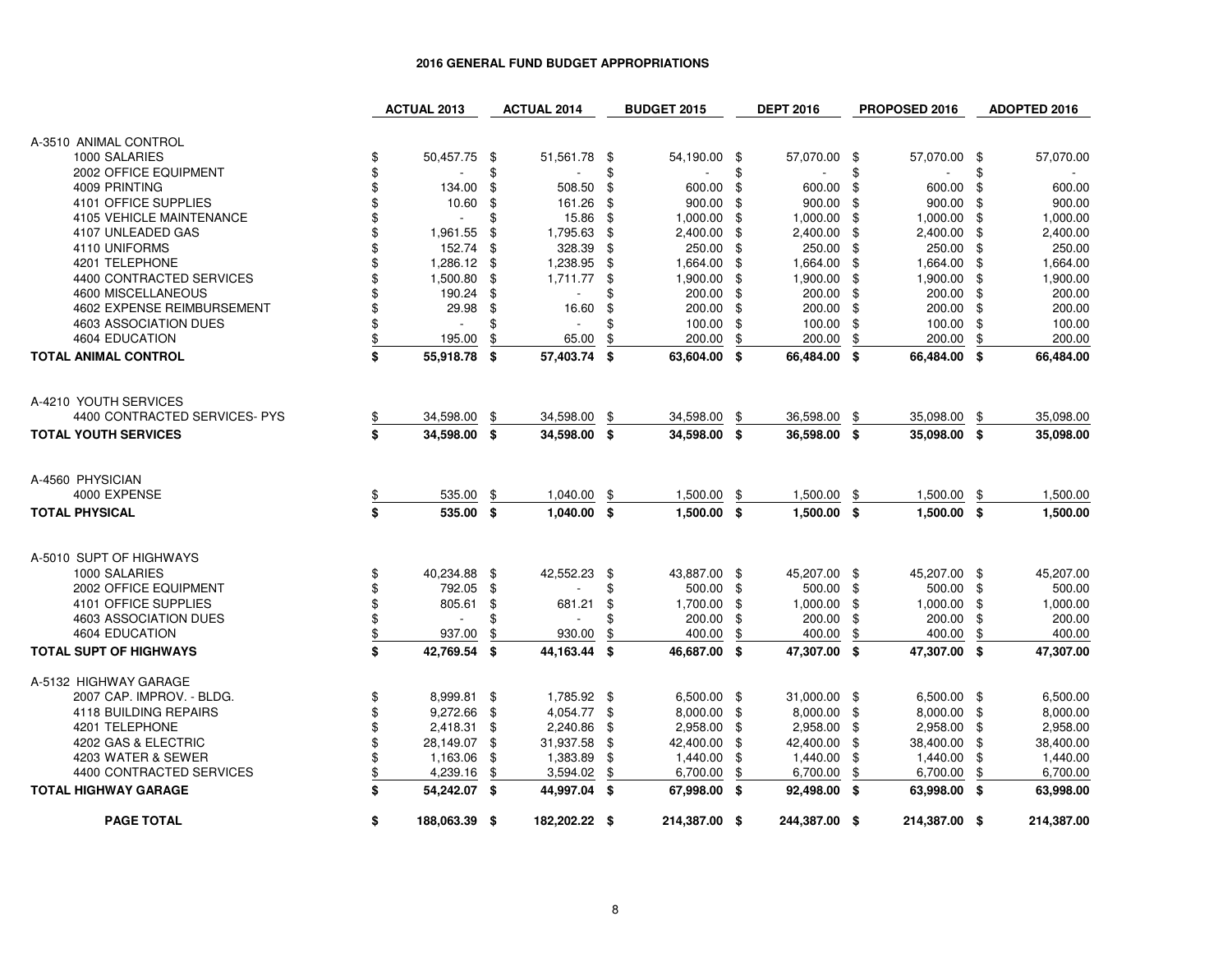|                                     |               | <b>ACTUAL 2013</b> | <b>ACTUAL 2014</b> |     | <b>BUDGET 2015</b> |    | <b>DEPT 2016</b> |     | PROPOSED 2016 |     | <b>ADOPTED 2016</b> |
|-------------------------------------|---------------|--------------------|--------------------|-----|--------------------|----|------------------|-----|---------------|-----|---------------------|
|                                     |               |                    |                    |     |                    |    |                  |     |               |     |                     |
| A-5182 STREET LIGHTING              |               |                    |                    |     |                    |    |                  |     |               |     |                     |
| 4000 EXPENSE                        | \$            | 30,732.54          | \$<br>30,838.09    | \$  | 35,000.00          | \$ | 35,000.00        | \$  | 35,000.00     | \$  | 35,000.00           |
| <b>TOTAL STREET LIGHTING</b>        | \$            | 30,732.54 \$       | 30,838.09 \$       |     | 35,000.00 \$       |    | 35,000.00 \$     |     | 35,000.00 \$  |     | 35,000.00           |
| A-6410 PUBLICITY                    |               |                    |                    |     |                    |    |                  |     |               |     |                     |
| 1000 SALARIES                       | \$            | 57,369.14 \$       | 58,403.80 \$       |     | 60,753.00 \$       |    | 82,768.00 \$     |     | 82,768.00 \$  |     | 82,768.00           |
| 2002 OFFICE EQUIPMENT               | \$            |                    | \$                 | \$  | 500.00 \$          |    | 500.00           | -\$ | 500.00 \$     |     | 500.00              |
| 4009 PRINTING                       | \$            | 4,486.97           | \$<br>8,991.99     | \$  | 15,280.00          | \$ | 13,400.00        | \$  | 13,400.00     | \$  | 13,400.00           |
| 4101 OFFICE EXPENSE                 | \$            | 391.23             | \$<br>315.54       | \$  | 500.00             | \$ | 500.00           | \$  | 500.00        | \$  | 500.00              |
| 4201 TELEPHONE                      | \$            | 582.52 \$          | 635.06             | \$  | 864.00             | \$ | 984.00           | -\$ | 984.00        | -\$ | 984.00              |
| 4400 CONTRACTED SERVICES            | \$            | 9,984.59           | \$<br>10,185.76    | \$  | 13,100.00          | \$ | 15,960.00        | \$  | 15,960.00 \$  |     | 15,960.00           |
| 4602 EXPENSE REIMBURSEMENT          | \$            |                    | \$<br>197.75       | \$  | 300.00             | \$ | 300.00           | \$  | 300.00        | -\$ | 300.00              |
| 4603 ASSOCIATION DUES               | \$            | 290.00             | \$<br>295.00       | \$  | 300.00             | \$ | 300.00           | \$  | 300.00        | \$  | 300.00              |
| 4604 EDUCATION                      | $\frac{1}{2}$ | 199.00             | \$<br>987.33       | \$  | 500.00             | \$ | 500.00           | \$  | 500.00        | \$  | 500.00              |
| <b>TOTAL PUBLICITY</b>              | \$            | 73,303.45 \$       | 80,012.23 \$       |     | 92,097.00 \$       |    | 115,212.00 \$    |     | 115,212.00 \$ |     | 115,212.00          |
|                                     |               |                    |                    |     |                    |    |                  |     |               |     |                     |
| A-6510 VETERANS SERVICES            |               |                    |                    |     |                    |    |                  |     |               |     |                     |
| 4000 EXPENSE                        | $\frac{1}{2}$ | 300.00             | \$<br>300.00       | \$  | 300.00             | \$ | 300.00           | \$  | 300.00        | \$  | 300.00              |
| <b>TOTAL VETERANS SERVICES</b>      | \$            | 300.00 S           | 300.00 \$          |     | 300.00 \$          |    | $300.00$ \$      |     | $300.00$ \$   |     | 300.00              |
|                                     |               |                    |                    |     |                    |    |                  |     |               |     |                     |
| A-6772 PROGRAMS FOR THE AGING       |               |                    |                    |     |                    |    |                  |     |               |     |                     |
| 1000 SALARIES                       | \$            | 95,069.88 \$       | 106,810.84 \$      |     | 128,500.00 \$      |    | 133,367.00 \$    |     | 122,798.00 \$ |     | 122,798.00          |
| 2002 OFFICE EQUIPMENT               | \$            | 170.29 \$          | 181.64 \$          |     | 1,100.00           | \$ | 1,100.00         | \$  | 500.00 \$     |     | 500.00              |
| 4009 PRINTING                       | \$            | $3,116.14$ \$      | 2,864.76           | \$  | 3,300.00           | \$ | 3,300.00         | \$  | 3,300.00      | \$  | 3,300.00            |
| 4101 OFFICE SUPPLIES                | \$            | 636.57 \$          | 1,135.43           | \$  | 2,385.00           | \$ | 2,385.00         | -\$ | 1,200.00      | \$  | 1,200.00            |
| 4105 VEHICLE MAINTENANCE            | \$            | 1,477.99           | \$<br>102.96       | \$  | 500.00             | \$ | 500.00           | \$  | 500.00        | -\$ | 500.00              |
| 4107 UNLEADED GAS                   | \$            | 3,008.25 \$        | 2,574.70           | -\$ | 3,200.00           | \$ | 3,200.00         | \$  | 3,200.00      | \$. | 3,200.00            |
| 4111 MATERIALS                      | \$            | 2,676.03 \$        | 2,441.69           | \$  | 3,329.00           | \$ | 3,329.00         | \$  | 2,700.00      | \$  | 2,700.00            |
| 4122 RENT                           | \$            | 93,273.58 \$       | 89,701.44          | \$  | 97,188.00          | \$ | 97,188.00        | \$  | 97,188.00     | \$  | 97,188.00           |
| 4201 TELEPHONE                      | \$            | 445.33 \$          | 453.69             | \$  | 756.00             | £. | 756.00           | \$  | 550.00        | \$  | 550.00              |
| 4400 CONTRACTED SERVICES            | \$            | 55,880.00          | \$<br>45,555.53    | \$  | 58,650.00          | \$ | 59,000.00        | \$  | 55,900.00     | \$  | 55,900.00           |
| 4409 MAINTENANCE CONTRACTS          | \$            | 593.52 \$          | 792.56             | \$  | 1,120.00           | \$ | 1,120.00         | \$  | 940.00        | -\$ | 940.00              |
| 4410 ELDERBERRY EXPRESS             | \$            | 7,500.00 \$        | 7,500.00           | \$  | 7,500.00           | \$ | 7,500.00         | \$  | 7,500.00      | \$  | 7,500.00            |
| 4601 POSTAGE                        | \$            | 1,262.73 \$        | 1,490.70           | \$  | 1,600.00           | \$ | 1,600.00         | \$  | 1,600.00      | -\$ | 1,600.00            |
| 4602 EXPENSE REIMBURSEMENT          | \$            | 682.88             | \$<br>789.80       | \$  | 1,000.00           | \$ | 1,000.00         | \$  | 1,000.00      | \$  | 1,000.00            |
| <b>4604 EDUCATION</b>               | $\frac{1}{2}$ | 287.00             | \$<br>425.00       | \$  | 500.00             | \$ | 500.00           | \$  | 500.00        | \$  | 500.00              |
| <b>TOTAL PROGRAMS FOR THE AGING</b> | \$            | 266,080.19 \$      | 262,820.74 \$      |     | 310,628.00 \$      |    | 315,845.00 \$    |     | 299,376.00 \$ |     | 299,376.00          |
| <b>PAGE TOTAL</b>                   | \$            | 370,416.18 \$      | 373,971.06 \$      |     | 438,025.00 \$      |    | 466,357.00 \$    |     | 449,888.00 \$ |     | 449,888.00          |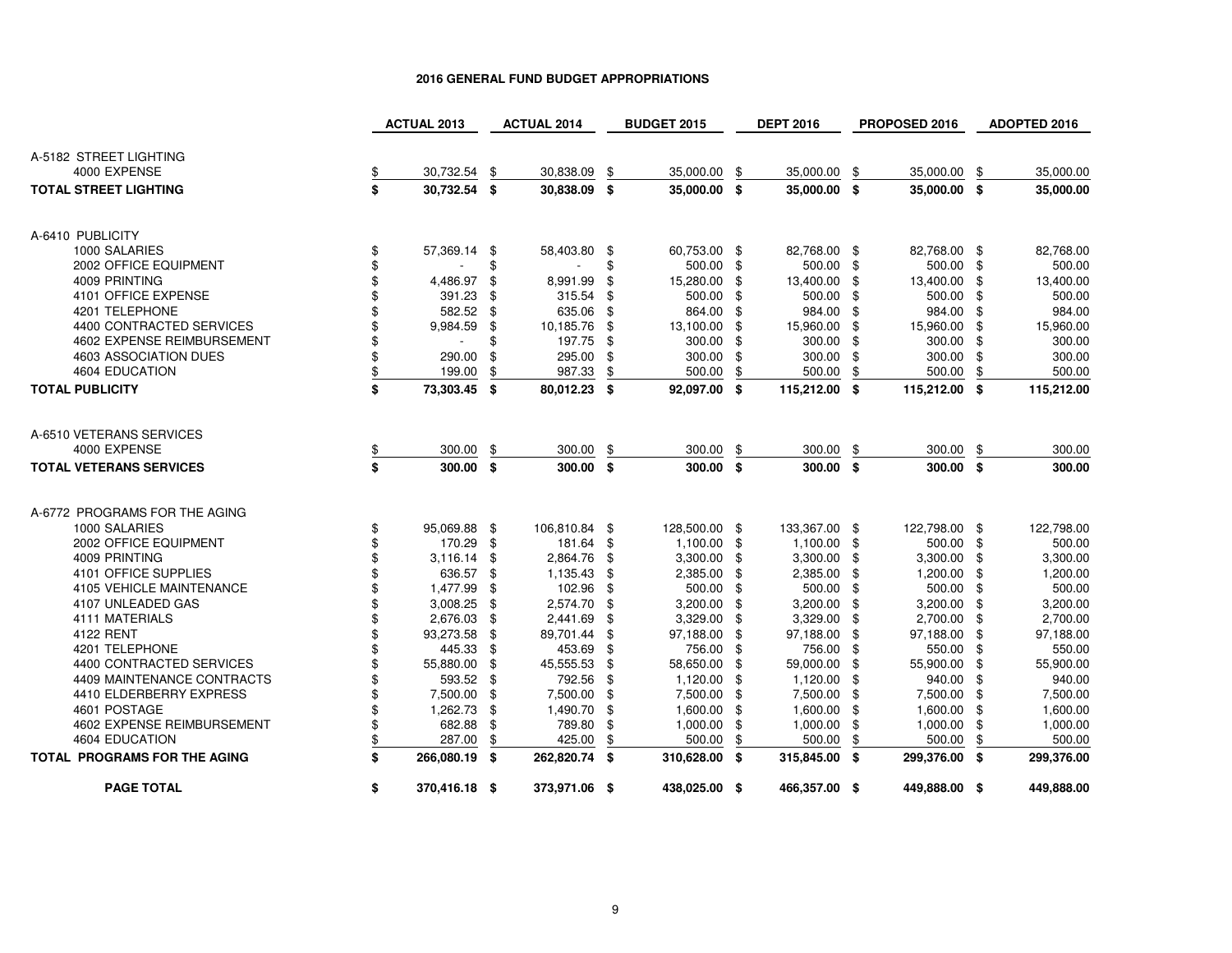|                                | <b>ACTUAL 2013</b>             | <b>ACTUAL 2014</b> |     | <b>BUDGET 2015</b> |      | <b>DEPT 2016</b> | PROPOSED 2016       |     | ADOPTED 2016 |
|--------------------------------|--------------------------------|--------------------|-----|--------------------|------|------------------|---------------------|-----|--------------|
| A-7020 RECREATION ADMIN        |                                |                    |     |                    |      |                  |                     |     |              |
| 1000 SALARIES                  | \$<br>221,872.49 \$            | 236,064.31 \$      |     | 259,582.00 \$      |      | 269,775.00       | \$<br>270,627.00 \$ |     | 270,627.00   |
| 1008 USER FEE PROGRAM SALARIES | \$<br>179,357.92 \$            | 211,200.10 \$      |     | 256,975.00 \$      |      | 282,643.00       | \$<br>282,643.00    | -\$ | 282,643.00   |
| 2002 OFFICE EQUIPMENT          | \$<br>2,430.36                 | \$<br>6,714.05     | \$  | 5,000.00           | \$   | 5,000.00         | \$<br>5,000.00      | \$  | 5,000.00     |
| 4009 PRINTING                  | \$<br>11,639.92                | \$<br>12,264.18    | \$  | 12,150.00          | -\$  | 12,300.00        | \$<br>12,300.00     | \$  | 12,300.00    |
| 4010 ADVERTISING               | \$<br>524.40                   | \$                 | \$  | 500.00             | \$   | 500.00           | \$<br>500.00        | \$  | 500.00       |
| 4101 OFFICE SUPPLIES           | \$<br>3,041.96                 | \$<br>2,967.79     | \$  | 3,000.00           | - \$ | 3,000.00         | \$<br>3,000.00      | \$  | 3,000.00     |
| 4105 VEHICLE MAINTENANCE       | \$<br>54.52                    | \$<br>149.71       | \$  | 500.00             | \$   | 500.00           | \$<br>500.00        | \$  | 500.00       |
| 4107 UNLEADED GAS              | \$<br>700.30                   | \$<br>558.05       | \$  | 1,000.00           | \$   | 1,000.00         | \$<br>1,000.00      | \$  | 1,000.00     |
| 4128 MAGAZINES                 | \$<br>$\blacksquare$           | \$                 | \$  | 200.00             | \$   | 200.00           | \$                  | \$  |              |
| 4135 COPIER SUPPLIES           | \$<br>779.40                   | \$<br>1,619.74     | \$  | 1,700.00           | \$   | 1,700.00         | \$<br>1,700.00      | \$  | 1,700.00     |
| 4136 COMPUTER SUPPLIES         | \$<br>1,087.61                 | \$<br>864.45       | \$  | 1,000.00           | - \$ | 1,000.00         | \$<br>1,000.00      | \$. | 1,000.00     |
| 4137 SAFETY SUPPLIES           | \$<br>287.07                   | \$<br>426.74       | \$  | 700.00             | \$   | 700.00           | \$<br>700.00        | \$  | 700.00       |
| 4201 TELEPHONE                 | \$<br>1,738.85                 | \$<br>1,692.82     | -\$ | 2,256.00           | -\$  | 2,256.00         | \$<br>1,900.00      | \$  | 1,900.00     |
| 4400 CONTRACTED SERVICES       | \$<br>271,703.44               | \$<br>274,534.12   | \$  | 290,150.00         | \$   | 305,750.00       | \$<br>305,350.00    | \$  | 305,350.00   |
| 4409 MAINTENANCE CONTRACTS     | \$<br>1,115.80                 | \$<br>1,269.13     | \$  | 2,620.00           | -\$  | 2,620.00         | \$<br>1,500.00      | \$  | 1,500.00     |
| 4600 MISCELLANEOUS             | \$<br>219.54                   | \$<br>226.00       | \$  | 200.00             | \$   | 200.00           | \$<br>200.00        | \$  | 200.00       |
| 4601 POSTAGE                   | \$<br>12,798.42                | \$<br>13,804.36    | \$  | 12,960.00          | \$   | 14,300.00        | \$<br>14,300.00     | \$  | 14,300.00    |
| 4602 EXPENSE REIMBURSEMENT     | \$<br>31.13                    | \$<br>66.14        | \$  | 500.00             | \$   | 500.00           | \$<br>500.00        | \$  | 500.00       |
| 4603 ASSOCIATION DUES          | \$<br>968.84                   | \$<br>974.00       | \$  | 1,000.00           | \$   | 1,000.00         | \$<br>1,000.00      | \$  | 1,000.00     |
| 4604 EDUCATION                 | \$<br>900.00                   | \$                 | \$  |                    | \$   | 1,800.00         | \$<br>1,800.00      | \$  | 1,800.00     |
| 4606 LEGAL ADS & NOTICES       | \$<br>$\blacksquare$           | \$<br>1,636.35     |     | 1,800.00           |      | 300.00           |                     |     | 300.00       |
|                                |                                |                    | \$  | 300.00             | \$   |                  | \$<br>300.00        | \$  |              |
| <b>TOTAL RECREATION ADMIN</b>  | \$<br>711,251.97               | \$<br>767,032.04   | \$  | 854,093.00 \$      |      | 907,044.00       | \$<br>905,820.00    | \$  | 905,820.00   |
|                                |                                |                    |     |                    |      |                  |                     |     |              |
|                                |                                |                    |     |                    |      |                  |                     |     |              |
| A-7110 PARKS                   |                                |                    |     |                    |      |                  |                     |     |              |
| 1000 SALARIES                  | \$<br>323,407.00 \$            | 331,483.69 \$      |     | 353,868.00 \$      |      | 345,746.00 \$    | 345,746.00 \$       |     | 345,746.00   |
| 1009 SEASONAL LABORERS         | \$<br>76,052.36                | \$<br>77,027.53    | \$  | 91,098.00          | - \$ | 92,818.00        | \$<br>92,818.00     | \$  | 92,818.00    |
| 2025 PARK EQUIPMENT            | \$<br>1,370.00                 | \$<br>1,232.90     | \$  | 4,000.00           | \$   | 3,050.00         | \$<br>3,050.00      | \$  | 3,050.00     |
| <b>4001 EQUIPMENT RENTAL</b>   | \$<br>$\overline{\phantom{a}}$ | \$<br>133.25       | \$  | 470.00             | \$   | 470.00           | \$<br>470.00        | \$  | 470.00       |
| 4003 PARK MAINTENANCE          | \$<br>56,315.10                | \$<br>40,679.26    | \$  | 66,944.00          | \$   | 49,247.00        | \$<br>49,247.00     | \$  | 49,247.00    |
| 4101 OFFICE SUPPLIES           | \$<br>311.89                   | \$<br>312.49       | \$  | 390.00             | \$   | 390.00           | \$<br>390.00        | \$  | 390.00       |
| 4103 TOOLS                     | \$<br>538.72                   | \$<br>694.34       | \$  | 800.00             | \$   | 800.00           | \$<br>800.00        | \$  | 800.00       |
| 4105 VEHICLE MAINTENANCE       | \$<br>4,074.56                 | \$<br>4,255.89     | \$  | 4,330.00           | \$   | 4,330.00         | \$<br>4,330.00      | \$  | 4,330.00     |
| 4107 UNLEADED GAS              | \$<br>25,420.02                | \$<br>24,650.92    | \$  | 27,200.00          | \$   | 24,000.00        | \$<br>24,000.00     | \$  | 24,000.00    |
| 4108 DIESEL FUEL               | \$<br>7,378.37                 | \$<br>5,025.09     | \$  | 5,800.00           | - \$ | 4,800.00         | \$<br>4,800.00      | \$  | 4,800.00     |
| 4109 OIL                       | \$<br>1,167.94                 | \$<br>1,004.08     | \$  | 1,441.00           | \$   | 1,565.00         | \$<br>1,565.00      | \$  | 1,565.00     |
| 4110 UNIFORMS                  | \$                             | \$<br>606.60       | \$  | 690.00             | -\$  | 690.00           | \$<br>690.00        | \$  | 690.00       |
| 4133 EQUIPMENT MAINTENANCE     | \$<br>6,066.01                 | \$<br>6,579.96     | \$  | 5,209.00           | \$   | 5,209.00         | \$<br>5,209.00      | \$  | 5,209.00     |
| 4137 SAFETY SUPPLIES           | \$<br>823.54                   | \$<br>842.57       | \$  | 1,190.00           | - \$ | 1,190.00         | \$<br>1,190.00      | \$  | 1,190.00     |
| 4140 FERTILIZER                | \$<br>3,723.85                 | \$<br>4,463.50     | \$  | 8,793.00           | \$   | 10,293.00        | \$<br>10,293.00     | \$  | 10,293.00    |
| 4201 TELEPHONE                 | \$<br>1,621.59                 | \$<br>1,578.21     | \$  | 1,545.00           | \$   | 1,545.00         | \$<br>1,545.00      | \$  | 1,545.00     |
| 4203 WATER & SEWER             | \$<br>890.38                   | \$<br>853.18       | \$  | 1,100.00           | \$   | 4,500.00         | \$<br>4,500.00      | \$  | 4,500.00     |
| 4409 MAINTENANCE CONTRACT      | \$<br>22,194.00                | \$<br>22,082.00    | \$  | 22,999.00          | \$   | 21,639.00        | \$<br>21,639.00     | \$  | 21,639.00    |
| 4602 EXPENSE REIMBURSEMENT     | \$<br>986.11                   | \$<br>1,026.20     | \$  | 1,164.00 \$        |      | 1,177.00         | \$<br>1,177.00      | -\$ | 1,177.00     |
| 4603 ASSOCIATION DUES          | \$<br>125.00                   | \$<br>125.00       | \$  | 125.00             | \$   | 125.00           | \$<br>125.00        | \$  | 125.00       |
| 4604 EDUCATION                 | \$<br>740.00                   | \$<br>740.00       | \$  | 1,475.00           | \$   | 1,475.00         | \$<br>1,475.00      | \$  | 1,475.00     |
| <b>TOTAL PARKS</b>             | \$<br>533,206.44 \$            | 525,396.66         | -\$ | 600,631.00 \$      |      | 575,059.00 \$    | 575,059.00 \$       |     | 575,059.00   |
|                                |                                |                    |     |                    |      |                  |                     |     |              |
| <b>PAGE TOTAL</b>              | \$<br>1,244,458.41 \$          | 1,292,428.70 \$    |     | 1,454,724.00 \$    |      | 1,482,103.00 \$  | 1,480,879.00 \$     |     | 1,480,879.00 |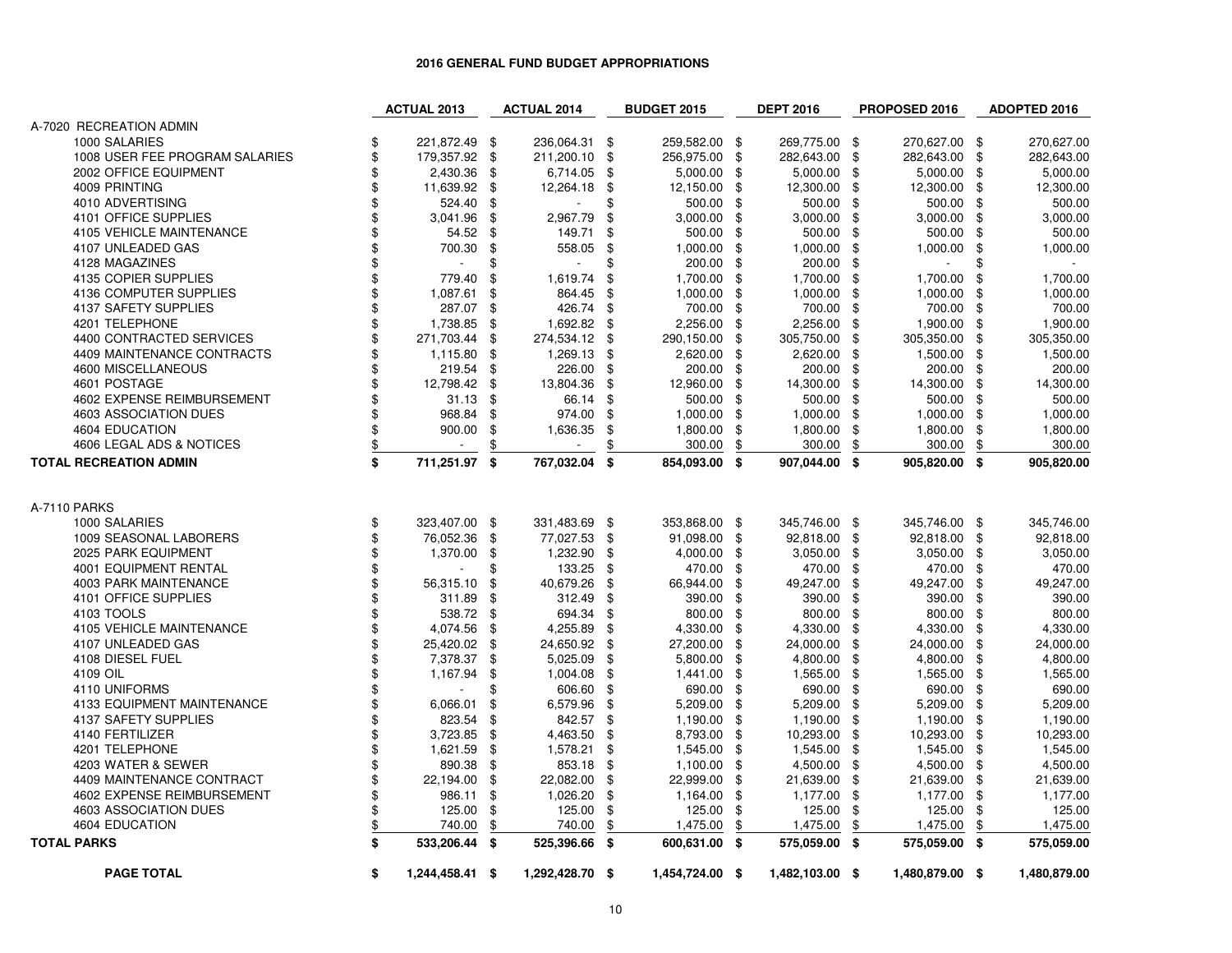|                               |               | <b>ACTUAL 2013</b> |      | <b>ACTUAL 2014</b> |      | <b>BUDGET 2015</b> |               | <b>DEPT 2016</b> |     | PROPOSED 2016 |     | ADOPTED 2016 |
|-------------------------------|---------------|--------------------|------|--------------------|------|--------------------|---------------|------------------|-----|---------------|-----|--------------|
|                               |               |                    |      |                    |      |                    |               |                  |     |               |     |              |
| A-7140 PLAYGROUNDS            |               |                    |      |                    |      |                    |               |                  |     |               |     |              |
| 1000 SALARIES                 | \$            | 31,431.75 \$       |      | 35,150.78 \$       |      | 45,442.00 \$       |               | 44,480.00 \$     |     | 44,480.00 \$  |     | 44,480.00    |
| 4000 EXPENSE                  | $\frac{1}{2}$ | 701.15             | \$   | 642.00             | \$   | 700.00             | \$            | 700.00           | \$  | 700.00        | \$  | 700.00       |
| <b>TOTAL PLAYGROUNDS</b>      | \$            | 32,132.90 \$       |      | 35,792.78 \$       |      | 46,142.00 \$       |               | 45,180.00        | -\$ | 45,180.00 \$  |     | 45,180.00    |
|                               |               |                    |      |                    |      |                    |               |                  |     |               |     |              |
| A-7270 BAND CONCERTS          |               |                    |      |                    |      |                    |               |                  |     |               |     |              |
| 4000 EXPENSE                  | \$            | 6,131.50           | \$   | 6,643.78           | \$   | 7,950.00           | \$            | 10,000.00        | \$  | 10,000.00     | \$  | 10,000.00    |
| <b>TOTAL BAND CONCERTS</b>    | \$            | $6,131.50$ \$      |      | 6,643.78 \$        |      | 7,950.00 \$        |               | 10,000.00 \$     |     | 10,000.00 \$  |     | 10,000.00    |
|                               |               |                    |      |                    |      |                    |               |                  |     |               |     |              |
| A-7510 HISTORIAN              |               |                    |      |                    |      |                    |               |                  |     |               |     |              |
| 1000 SALARIES                 | \$            | 6,389.02 \$        |      | 6,517.00 \$        |      | 6,647.00 \$        |               | 6,780.00 \$      |     | 6,780.00 \$   |     | 6,780.00     |
| 2000 CAPITAL OUTLAY           | \$            | 365.00 \$          |      |                    | \$   | 200.00 \$          |               | 200.00           | \$  | 200.00 \$     |     | 200.00       |
| 4101 OFFICE SUPPLIES          | \$            | 156.75             | -\$  |                    | \$   | 200.00 \$          |               | 200.00           | \$  | 200.00 \$     |     | 200.00       |
| 4201 TELEPHONE                | \$            | 54.74              | \$   | 51.58              | \$   | 192.00             | -\$           | 192.00           | \$  | 192.00        | \$  | 192.00       |
| 4600 MISCELLANEOUS            | \$            | $\blacksquare$     | \$   | 328.00             | \$   | 75.00              | $\frac{1}{2}$ | 75.00            | -\$ | 75.00 \$      |     | 75.00        |
| 4602 EXPENSE REIMBURSEMENT    | \$            |                    | \$   | $\mathbf{r}$       | \$   | 100.00             | -\$           | 100.00           | \$  | 100.00 \$     |     | 100.00       |
| 4603 ASSOCIATION DUES         | \$            | 70.00              | \$   | 85.00              | \$   | 125.00             | \$            | 125.00           | \$  | 125.00        | \$  | 125.00       |
| 4604 EDUCATION                | \$            | $\blacksquare$     |      | $\sim$             | \$   | 100.00             | \$            | 100.00           | \$  | 100.00        | \$  | 100.00       |
| <b>TOTAL HISTORIAN</b>        | \$            | 7,035.51 \$        |      | 6,981.58           | - \$ | 7,639.00 \$        |               | 7,772.00         | \$  | 7,772.00 \$   |     | 7,772.00     |
|                               |               |                    |      |                    |      |                    |               |                  |     |               |     |              |
| A-7550 CELEBRATIONS           |               |                    |      |                    |      |                    |               |                  |     |               |     |              |
| 4000 EXPENSE                  | \$            | $9,603.00$ \$      |      | 905.12 \$          |      | 1,000.00 \$        |               | 1,000.00 \$      |     | 1,000.00 \$   |     | 1,000.00     |
| 4016 FALL FESTIVAL            | \$            | 15,826.37 \$       |      | 12,652.91          | \$   | 22,500.00 \$       |               | 26,500.00        | \$  | 26,500.00     | \$  | 26,500.00    |
| 4017 SPRING FESTIVAL          | \$            | 22,375.56          | \$   | 22,411.19 \$       |      | 13,000.00 \$       |               | 31,000.00        | -\$ | 31,000.00 \$  |     | 31,000.00    |
| 4019 MEMORIAL DAY PARADE      | \$            | 7,873.59           | - \$ | 7,261.67 \$        |      | 8,000.00           | -\$           | 8,000.00         | -\$ | 8,000.00      | -\$ | 8,000.00     |
| 4020 HALLOWEEN PARTY          | \$            | 3,366.99 \$        |      | 2,281.29           | \$   | 3,595.00           | -\$           | 3,595.00         | \$  | 3,595.00      | \$  | 3,595.00     |
| 4021 CANDLE LIGHT NIGHT       | \$            | 692.76             | - \$ | 510.00 \$          |      | 1,300.00 \$        |               | 1,300.00         | -\$ | 1,300.00 \$   |     | 1,300.00     |
| 4022 REGATTA                  | \$            | 777.00             | -\$  | 924.00             | \$   | 1,000.00           | \$            | 1,000.00         | \$  | 1,000.00      | \$  | 1,000.00     |
| 4024 OUTDOOR MOVIE NIGHT      | \$            | 3,564.72           | \$   | 4,980.78           | \$   | 5,600.00           | \$            | 5,600.00         | \$  | 5,600.00      | \$  | 5,600.00     |
| <b>TOTAL CELEBRATIONS</b>     | \$            | 64,079.99 \$       |      | 51,926.96 \$       |      | 55,995.00 \$       |               | 77,995.00        | \$  | 77,995.00 \$  |     | 77,995.00    |
|                               |               |                    |      |                    |      |                    |               |                  |     |               |     |              |
| A-8090 ENVIRONMENTAL BD       |               |                    |      |                    |      |                    |               |                  |     |               |     |              |
| 1000 SALARIES                 | \$            | 1,971.00 \$        |      | 75.52 \$           |      |                    | \$            |                  | \$  |               | \$  |              |
| 4000 EXPENSE                  | \$            |                    | \$   | $\sim$             | \$   | 500.00             | \$            | 500.00           | \$  | 500.00        | \$  | 500.00       |
| <b>TOTAL ENVIRONMENTAL BD</b> | \$            | 1,971.00 \$        |      | 75.52 \$           |      | 500.00 \$          |               | 500.00 \$        |     | 500.00 \$     |     | 500.00       |
| <b>PAGE TOTAL</b>             | \$            | 111,350.90 \$      |      | 101,420.62 \$      |      | 118,226.00 \$      |               | 141,447.00 \$    |     | 141,447.00 \$ |     | 141,447.00   |
|                               |               |                    |      |                    |      |                    |               |                  |     |               |     |              |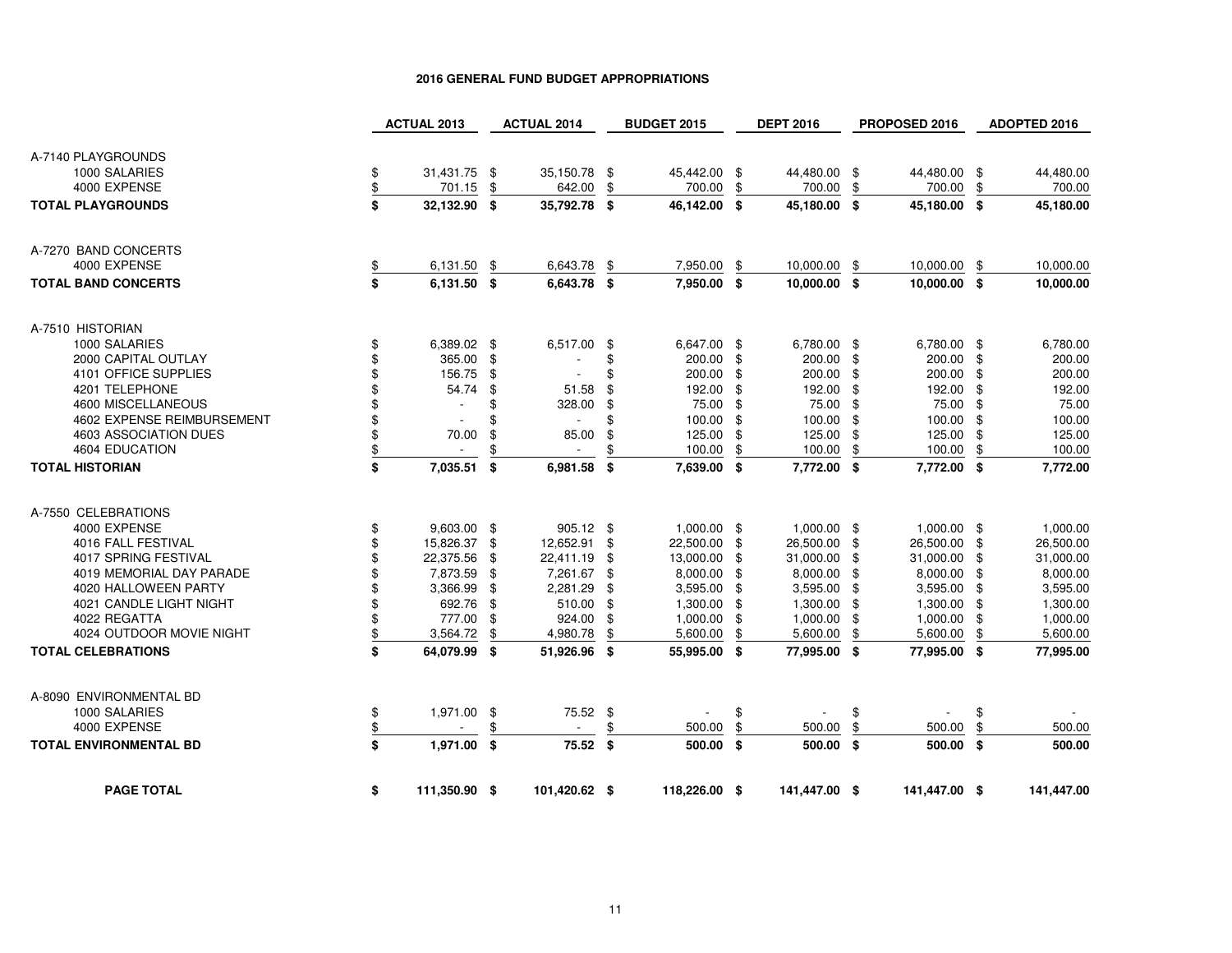#### **ACTUAL 2013 ACTUAL 2014 BUDGET 2015 DEPT 2016 PROPOSED 2016 ADOPTED 2016** A-8160 YARD DEBRIS4106 PARTS \$ 9,077.02 7,881.29 \$ 12,900.00 \$ 12,900.00 \$ 12,900.00 \$ 12,900.00 \$ 4108 DIESEL FUEL \$ 24,195.47 36,305.21 \$ 39,000.00 \$ 39,000.00 \$ 39,000.00 \$ 39,000.00 \$ <sup>4124</sup> LEASES \$ 85,177.92 167,177.92 \$ 85,178.00 \$ 85,178.00 \$ 85,178.00 \$ 85,178.00 \$ 4400 CONTRACTED SERVICES 5  $\frac{$}{$}$  1,958.07  $\frac{$}{$}$  857.12  $\frac{$}{$}$ <br> **\$** 213,322.49 \$ 119,307.53 \$ \$  $857.12 \text{ $$\frac{6}{12}$}$  5,400.00 \$ 5,400.00 \$ 4,400.00 \$ 4,400.00 **TOTAL YARD DEBRIS \$ 213,322.49 \$ 119,307.53 \$ 142,478.00 \$ 142,478.00 \$ 141,478.00 \$ 141,478.00** A-8540 DRAINAGE 1000 SALARIES \$ 77,065.55 81,881.94 \$ 89,703.00 \$ 91,498.00 \$ 87,104.00 \$ 87,104.00 \$ 2005 CAP IMPROV - DRAINAGE  $\begin{array}{ccc}\n2005 & 4,804.77 & \text{\$} \\
2026 & 5 \text{MALL MACHINERY}\n\end{array}$  $\frac{1}{3}$   $\frac{32,164.11 \text{ } \$}{4,804.77 \text{ } \$}$   $\frac{32,164.11 \text{ } \$}{4,804.77 \text{ } \$}$   $\frac{1}{1}$ 2026 SMALL MACHINERY \$ 11,920.00 - \$ - \$ - \$ - \$ - \$ 4000 EXPENSE $\frac{1}{3}$  18,245.19 \$ 19,589.92 \$ 23,000.00 \$ 27,000.00 \$ 27,000.00 \$ 27,000.00 \$ 27,000.00 4107 UNLEADED GAS \$ 800.00 400.00 \$ 800.00 \$ 1,000.00 \$ 1,000.00 \$ 1,000.00 \$ 4108 DIESEL FUEL \$ 2,400.00 1,200.00 \$ 2,400.00 \$ 2,400.00 \$ 2,400.00 \$ 2,400.00 \$ 4201 TELEPHONE \$ 40.72 - \$ - \$ - \$ - \$ - \$ 4202 GAS & ELECTRIC \$ 1,822.52 1,497.28 \$ 1,750.00 \$ 1,750.00 \$ 1,625.00 \$ 1,625.00 \$ 4400 CONTRACTED SERVICES 15,000.00 \$  $\textcolor{red}{\mathfrak{F}}$   $\textcolor{red}{\mathfrak{15,000.00}}$   $\textcolor{red}{\mathfrak{F}}$   $\textcolor{red}{\mathfrak{13,841.06}}$   $\textcolor{red}{\mathfrak{F}}$   $\textcolor{red}{\mathfrak{22,100.00}}$   $\textcolor{red}{\mathfrak{F}}$   $\textcolor{red}{\mathfrak{22,100.00}}$   $\textcolor{red}{\mathfrak{F}}$   $\textcolor{red}{\mathfrak{22,100.00}}$   $\textcolor{red}{\mathfrak{F}}$   $\textcolor{$ **TOTAL DRAINAGE \$ 123,029.18 \$ 159,643.88 \$ 139,753.00 \$ 165,948.00 \$ 141,229.00 \$ 141,229.00** A-9000 BENEFITS 9010.8000 STATE RETIREMENT \$ 427,439.77 463,102.76 \$ 545,127.00 \$ 525,602.00 \$ 525,602.00 \$ 525,602.00 \$ 9030.8000 SOCIAL SECURITY \$ 217,540.70 209,520.30 \$ 250,679.00 \$ 251,976.00 \$ 250,235.00 \$ 250,235.00 \$ 9040.8000 WORKERS COMPENSATION \$43,540.68 \$9040.8001 FIRST AID \$ 43,540.68 \$ 48,236.00 \$ 66,680.00 \$ 60,000.00 \$ 60,000.00 \$ 60,000.00 9040.8001 FIRST AID \$ 325.82 377.89 \$ 1,000.00 \$ 1,000.00 \$ 1,000.00 \$ 1,000.00 \$ 9045.8000 LIFE INSURANCE \$ 1,402.71 1,249.14 \$ 3,965.00 \$ 2,944.00 \$ 2,944.00 \$ 2,944.00 \$ 9050.8000 UNEMPLOYMENT INSURANCE \$ 17.374.56 \$ \$ 17,374.56 \$ 7,338.89 \$ 15,000.00 \$ 15,000.00 \$ 15,000.00 \$ 15,000.00 9055.8000 DISABILITY INSURANCE \$ 5.497.30 \$  $$$  5,497.30 \$ 4,419.19 \$ 14,233.00 \$ 8,325.00 \$ 8,325.00 \$ 8,325.00 9060.8000 HOSPITALIZATION \$ 494,080.31 476,113.66 \$ 637,317.00 \$ 730,284.00 \$ 716,172.00 \$ 716,172.00 \$ 9060.8002 DENTAL INSURANCE \$ 37,220.92 43,119.21 \$ 56,000.00 \$ 56,000.00 \$ 56,000.00 \$ 56,000.00 \$ 9089.8000 MISC. EMPLOYEE BENEFITS  $$3,681.34$  \$  $\frac{$}{\$}$   $\frac{3,681.34}{\$}$   $\frac{\$}{\$}$   $\frac{4,113.68}{\$}$   $\frac{\$}{\$}$   $\frac{5,250.00}{\$}$   $\frac{\$}{\$}$   $\frac{\$}{\$}$   $\frac{5,250.00}{\$}$   $\frac{\$}{\$}$   $\frac{5,250.00}{\$}$ **TOTAL BENEFITS \$ 1,263,576.84 \$ 1,242,117.99 \$ 1,595,251.00 \$ 1,656,381.00 \$ 1,640,528.00 \$ 1,640,528.00** A-9900 TRANSFERS9901.9000 INTERFUND TRANSFERS \$ 1,052,273.00 \$ 1,052,273.00 \$ 1,047,509.80 \$ 1,502,998.00 \$ 1,502,923.00 \$ 1,502,923.00 \$ 1,502,923.00 9950.9000 TRANSFER TO CAPITAL PROJECTS \$78.677.00 \$ \$ 78,677.00 \$ 246,917.00 \$ 200,000.00 \$ 200,000.00 \$ 200,000.00 \$ 200,000.00 9961.9000 FUND CONTRIBUTIONS \$ - - \$ - \$ - \$ - \$ - \$ **TOTAL TRANSFERS \$ 1,130,950.00 \$ 1,294,426.80 \$ 1,702,998.00 \$ 1,702,923.00 \$ 1,702,923.00 \$ 1,702,923.00 PAGE TOTAL \$ 2,730,878.51 \$ 2,815,496.20 \$ 3,580,480.00 \$ 3,667,730.00 \$ 3,626,158.00 \$ 3,626,158.00 GENERAL FUND TOTAL\$ 7,258,635.67 \$ 7,534,494.34 \$ 9,020,081.00 \$ 9,381,189.00 \$ 9,102,920.00 \$ 9,102,920.00**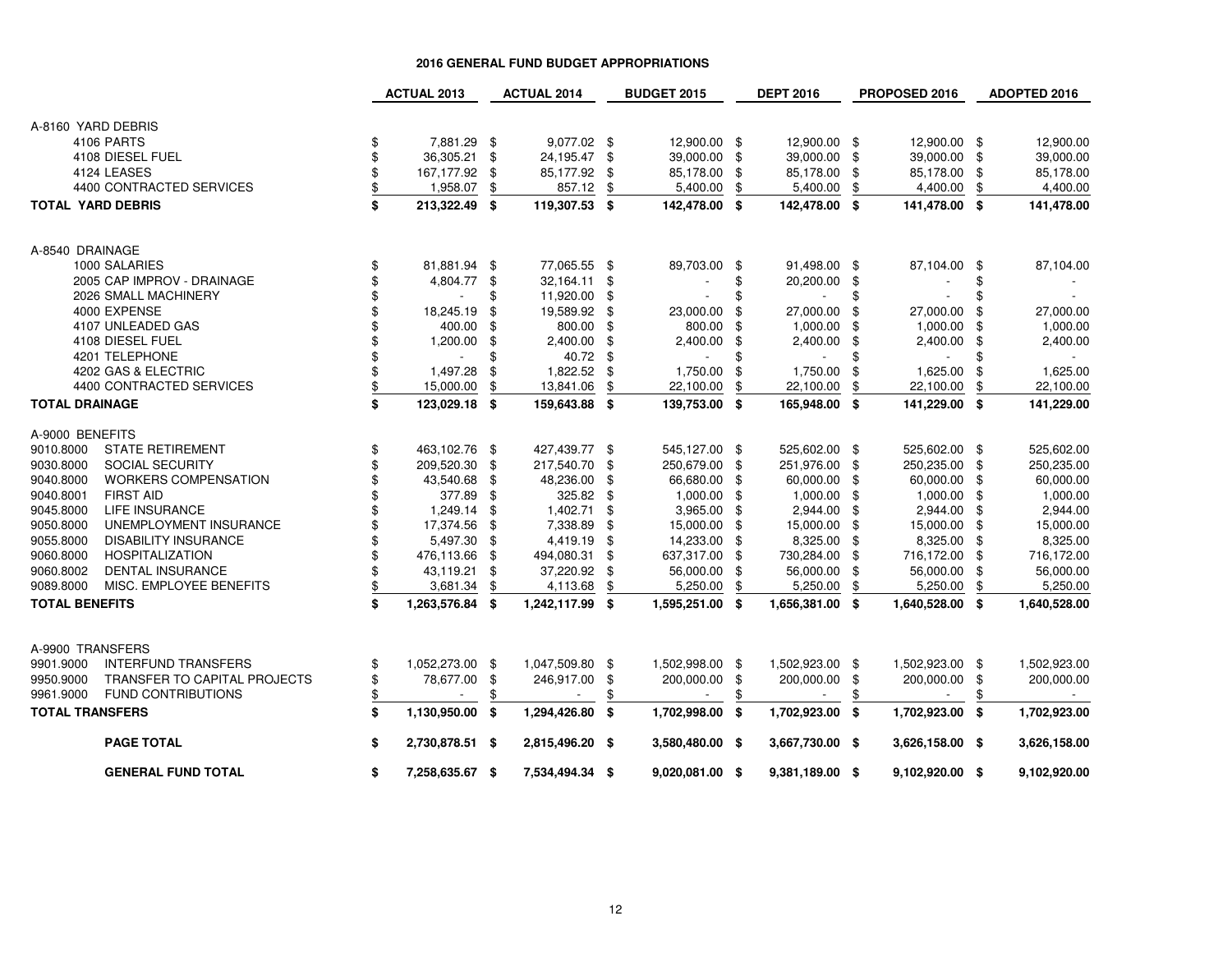### **2016 PART TOWN BUDGET - ESTIMATED REVENUES AND UNEXPENDED BALANCE**

|                                    | <b>ACTUAL 2013</b>    |      | <b>ACTUAL 2014</b> |     | <b>BUDGET 2015</b> |      | <b>DEPT 2016</b> |     | PROPOSED 2016   |      | ADOPTED 2016 |
|------------------------------------|-----------------------|------|--------------------|-----|--------------------|------|------------------|-----|-----------------|------|--------------|
|                                    |                       |      |                    |     |                    |      |                  |     |                 |      |              |
| 1001 REAL PROPERTY TAXES           |                       |      |                    |     |                    |      |                  |     |                 |      |              |
| 1120 SALES TAX                     | 906,005.05            |      | 913,278.49         |     | 580,150.00         |      | 682,791.00       |     | 658,874.00      |      | 658,874.00   |
| 1560 SAFETY INSPECTION FEES        | 15,420.52             | -\$  | 38,705.39          | \$  | 15,000.00          | - \$ | 25,000.00        |     | 25,000.00       |      | 25,000.00    |
| <b>1570 DEMOLITION PERMITS</b>     | 1,180.00              |      | 790.00             |     | 500.00             |      | 750.00           |     | 750.00          |      | 750.00       |
| 1589 CODE ENFORCEMENT FEES         |                       |      | 676.21             |     | 500.00             | -\$  | 500.00           |     | 500.00          |      | 500.00       |
| 2110 ZONING FEES                   | 3,126.00              |      | 2,086.00           |     | 2,000.00           | -\$  | 2,000.00         |     | 2,000.00        | - \$ | 2,000.00     |
| 2115 PLANNING BOARD FEES           | 24,827.35             |      | 11,720.00          |     | 15,000.00          |      | 15,000.00        |     | 15,000.00       |      | 15,000.00    |
| 2300 SERVICE - OTHER GOV'T.        | 7,800.00              |      | 7,800.00           | -SS | 7,800.00           | - \$ | 7,800.00         | æ.  | 7,800.00        | - 35 | 7,800.00     |
| 2401 INTEREST & EARNINGS           | 1,886.99              |      | 1,130.75           | \$  | 1,000.00           |      | 775.00           |     | 775.00          |      | 775.00       |
| 2545 LICENSES, OTHER               | 4,950.00              |      | 3,600.00           |     | 3,000.00           |      | 3,000.00         |     | 3,000.00        |      | 3,000.00     |
| 2550 PERMITS - CERT. OF OCCUPANCY  | 2,897.00              | - \$ | 3,050.00           |     | 3,000.00           | -\$  | 3,000.00         | S   | 3,000.00        | - \$ | 3,000.00     |
| 2555 BUILDING & ALTERATION PERMITS | 69,486.65             |      | 78,674.50          | \$  | 65,000.00          | -S   | 70,000.00        | £.  | 70,000.00       | \$   | 70,000.00    |
| 2590 PERMITS                       | 4,045.00              |      | 3,595.00           | \$  | 2,500.00           | -S   | 3,250.00         | \$. | 3,250.00        | - \$ | 3,250.00     |
| 2591 FIRE ALARM PERMITS            | 2,660.00              |      | 7,080.00           |     | 4,500.00           |      | 2,000.00         |     | 2,000.00        |      | 2,000.00     |
| 2655 MINOR SALES                   |                       |      |                    |     |                    |      |                  |     |                 |      |              |
| 2665 SALE OF EQUIPMENT             | 32,400.00             |      |                    |     |                    |      |                  |     |                 |      |              |
| 2680 INSURANCE RECOVERY            | 493.00                |      |                    |     |                    |      |                  |     |                 |      |              |
| 2701 REFUND OF PRIOR YEAR EXP.     | 7,843.00              |      | 1,473.35           |     |                    |      |                  |     |                 |      |              |
| 2705 GIFTS & DONATIONS             | 280.53                |      | 332.45             |     |                    |      |                  |     |                 |      |              |
| 2770 OTHER UNCLASSIFIED REVENUES   |                       |      |                    |     |                    |      |                  |     |                 |      |              |
| 3089 OTHER STATE AID               |                       |      |                    |     |                    |      |                  |     |                 |      |              |
| 3960 STATE AID: EMERGENCY          |                       |      |                    |     |                    |      |                  |     |                 |      |              |
| 4960 FEDERAL AID: EMERGENCY        |                       |      |                    |     |                    |      |                  |     |                 |      |              |
| 5031 INTERFUND TRANSFER            |                       |      | 19,884.00          |     |                    |      |                  |     |                 |      |              |
|                                    | 1,085,301.09          | \$   | 1,093,876.14       | \$  | 699,950.00         | \$   | 815,866.00       | -\$ | 791,949.00      | \$   | 791,949.00   |
| <b>5999 APPROP FD BALANCE</b>      |                       |      |                    | \$  | 459,056.00 \$      |      | 400,000.00 \$    |     | 396,000.00 \$   |      | 396,000.00   |
|                                    | \$<br>1,085,301.09 \$ |      | 1,093,876.14 \$    |     | 1,159,006.00 \$    |      | 1,215,866.00 \$  |     | 1,187,949.00 \$ |      | 1,187,949.00 |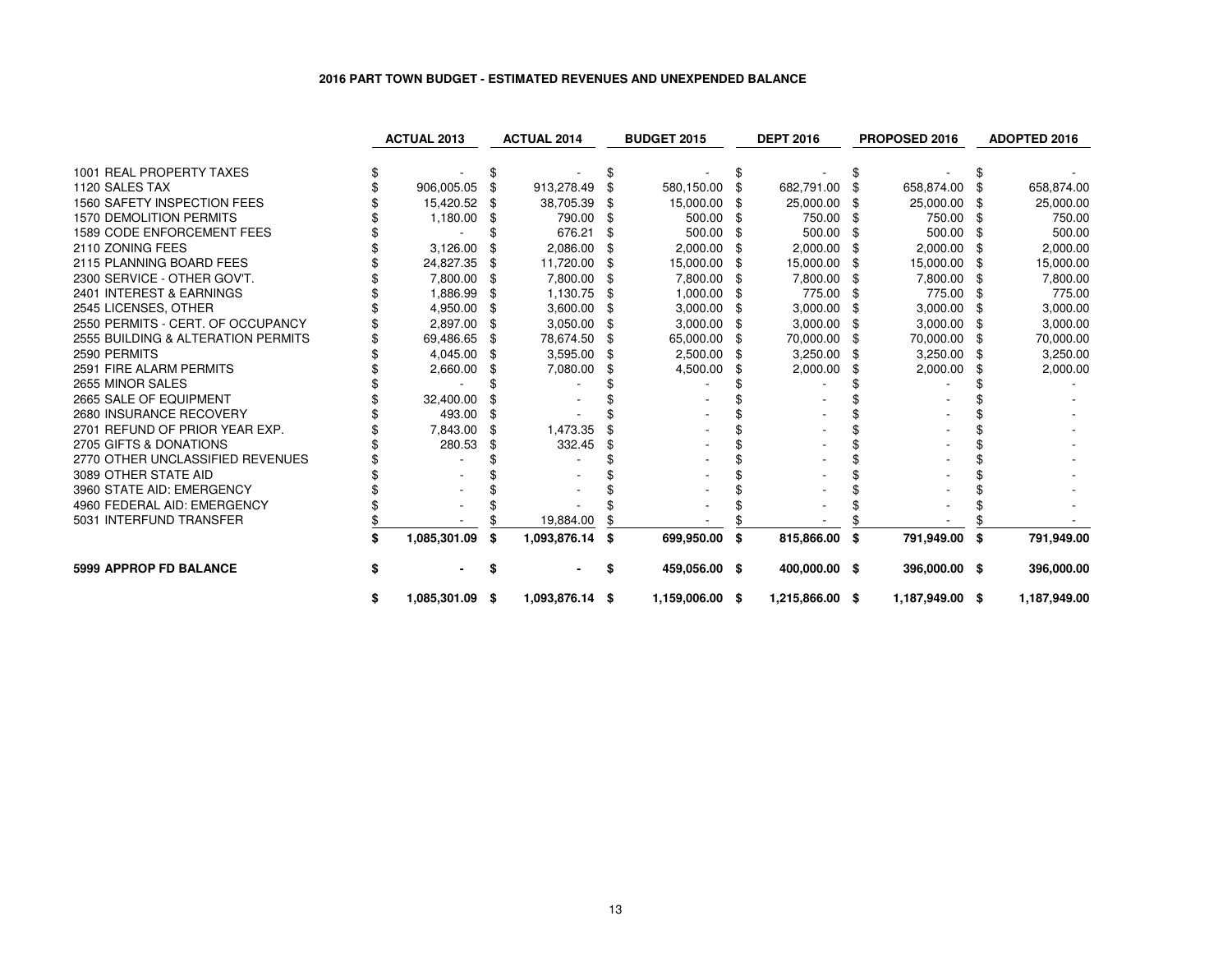## **2016 PART TOWN BUDGET APPROPRIATIONS**

|                                              | <b>ACTUAL 2013</b>  |     | <b>ACTUAL 2014</b> |      | <b>BUDGET 2015</b> |     | <b>DEPT 2016</b> |      | PROPOSED 2016 |      | ADOPTED 2016 |
|----------------------------------------------|---------------------|-----|--------------------|------|--------------------|-----|------------------|------|---------------|------|--------------|
| B-1900'S SPECIAL ITEMS                       |                     |     |                    |      |                    |     |                  |      |               |      |              |
| COMPUTER/TECHNOLOGY REPLACEMENT<br>1989.2001 | \$                  | \$  |                    | \$   | 1,345.00 \$        |     | 1,345.00 \$      |      | 1,345.00 \$   |      | 1,345.00     |
| 1989-2003<br>FLEET REPLACEMENT - YD DEBRIS   | \$<br>160,514.98    | \$  | 102,161.70         | \$   | 64,430.00 \$       |     | 65,074.00        | \$   | 65,074.00     | -\$  | 65,074.00    |
| 1989-2029<br>FLEET REPLACEMENT - GEN ADMIN   |                     |     |                    |      | 21,656.00 \$       |     | 21,873.00        | \$   | 21,873.00     | -\$  | 21,873.00    |
| 1990-4000<br><b>CONTINGENCY</b>              |                     |     |                    |      | 67,744.00          |     | 60,000.00        | S    | 50,000.00     |      | 50,000.00    |
| <b>TOTAL SPECIAL ITEMS</b>                   | \$<br>160,514.98    | \$  | 102,161.70 \$      |      | 155,175.00 \$      |     | 148,292.00 \$    |      | 138,292.00 \$ |      | 138,292.00   |
|                                              |                     |     |                    |      |                    |     |                  |      |               |      |              |
| <b>B-3620 SAFETY INSPECTION</b>              |                     |     |                    |      |                    |     |                  |      |               |      |              |
| 1000 SALARIES                                | \$<br>148,289.21 \$ |     | 157,568.26 \$      |      | 165,838.00 \$      |     | 175,439.00 \$    |      | 175,439.00 \$ |      | 175,439.00   |
| 2002 OFFICE EQUIPMENT                        | 376.20              | \$  |                    |      | 500.00 \$          |     | 500.00 \$        |      | 500.00        | - \$ | 500.00       |
| 4000 EXPENSE                                 | 4,518.84 \$         |     | 2,406.27           | \$   | 6,525.00           | -\$ | 6,525.00         | \$   | 6,525.00      | -\$  | 6,525.00     |
| 4101 OFFICE SUPPLIES                         | 865.41              | -\$ | 1,039.92 \$        |      | 2,200.00 \$        |     | 2,200.00         | -\$  | 1,600.00      | -\$  | 1,600.00     |
| 4105 VEHICLE MAINTENANCE                     | 1,052.73            | -\$ | 2,320.66           | - \$ | 1,500.00           | -\$ | 1,500.00         | -\$  | 1,500.00      | -\$  | 1,500.00     |
| 4107 UNLEADED GAS                            | 3,695.51            | -\$ | 3,020.66 \$        |      | 5,200.00           | £.  | 4,500.00         | - \$ | 4,500.00      | -\$  | 4,500.00     |
| 4137 SAFETY SUPPLIES                         | 130.00              | \$  | 220.00 \$          |      | 220.00             | £.  | 220.00           | \$   | 220.00        | \$   | 220.00       |
| 4201 TELEPHONE                               | 1,167.75            | -\$ | 1,106.08           | -\$  | 1,716.00           | £.  | 1,716.00         | -\$  | 1,416.00      | -\$  | 1,416.00     |
| 4602 EXPENSE REIMBURSEMENT                   | 286.89              | \$  | 235.76             | - \$ | 200.00             | -\$ | 200.00 \$        |      | 200.00        | -\$  | 200.00       |
| 4603 ASSOCIATION DUES                        | 620.00              | -\$ | 235.00 \$          |      | 580.00             | -\$ | 580.00 \$        |      | 580.00        | -\$  | 580.00       |
| <b>4604 EDUCATION</b>                        | 1,504.00            | \$  | 225.00 \$          |      | 2,260.00           | \$  | 2,260.00 \$      |      | 2,260.00      | \$   | 2,260.00     |
| 4606 LEGAL ADS & NOTICES                     | 32.01               | \$  | 54.48              | \$   | 200.00             | \$  | 200.00           | \$   | 200.00        | \$   | 200.00       |
| <b>TOTAL SAFETY INSPECTION</b>               | \$<br>162,538.55 \$ |     | 168,432.09 \$      |      | 186,939.00 \$      |     | 195,840.00 \$    |      | 194,940.00 \$ |      | 194,940.00   |
| B-4560 PHYSICIAN                             |                     |     |                    |      |                    |     |                  |      |               |      |              |
| 4000 EXPENSE                                 |                     |     |                    |      | 350.00             | \$  | 350.00           | \$   | 350.00        | \$   | 350.00       |
| <b>TOTAL PHYSICAL</b>                        | \$                  | \$  |                    | \$   | 350.00 \$          |     | 350.00 \$        |      | 350.00 \$     |      | 350.00       |
| B-8010 ZONING                                |                     |     |                    |      |                    |     |                  |      |               |      |              |
| 1000 SALARIES                                | \$                  | \$  |                    | \$   |                    | S   |                  | \$   |               | S    |              |
| 4007 HPC EXPENSE                             |                     | \$  |                    | \$   | 500.00             | \$  | 14,500.00        | \$   | 500.00        | \$   | 500.00       |
| 4008 ZBA EXPENSE                             |                     |     | 270.00             | \$   | 500.00             | £.  | 500.00           | \$   | 500.00        | \$   | 500.00       |
| 4606 LEGAL                                   | 748.88              |     | 659.05             |      | 1,200.00           |     | 1,200.00         | \$   | 1,200.00      |      | 1,200.00     |
| <b>TOTAL ZONING</b>                          | \$<br>748.88        | \$  | 929.05 \$          |      | $2,200.00$ \$      |     | 16,200.00 \$     |      | 2,200.00 \$   |      | 2,200.00     |
| <b>PAGE TOTAL</b>                            | \$<br>323,802.41 \$ |     | 271,522.84 \$      |      | 344,664.00 \$      |     | 360,682.00 \$    |      | 335,782.00 \$ |      | 335,782.00   |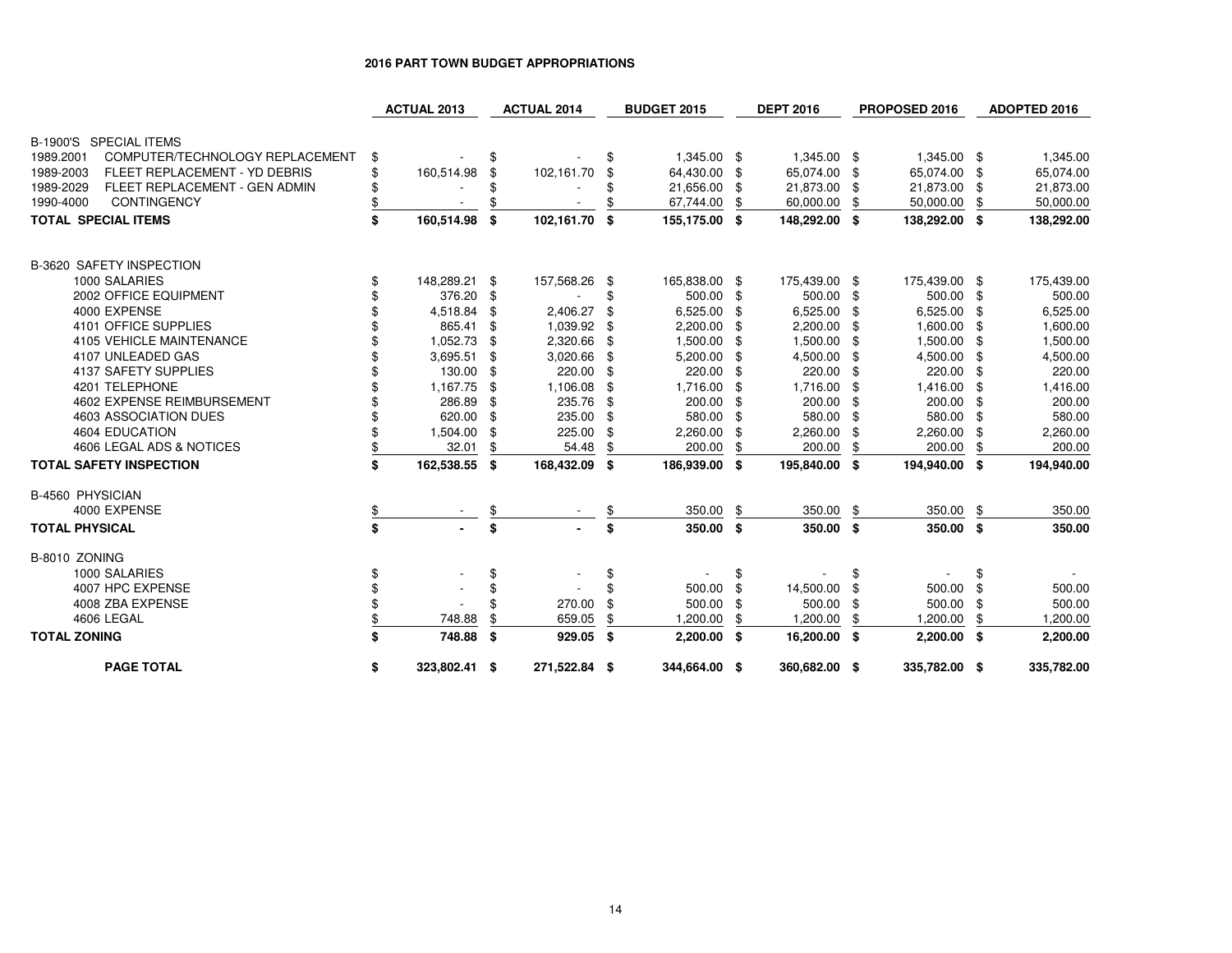## **2016 PART TOWN BUDGET APPROPRIATIONS**

|                                      |                                        |               | <b>ACTUAL 2013</b> | <b>ACTUAL 2014</b>     |      | <b>BUDGET 2015</b> |               | <b>DEPT 2016</b> |     | PROPOSED 2016   |               | <b>ADOPTED 2016</b> |
|--------------------------------------|----------------------------------------|---------------|--------------------|------------------------|------|--------------------|---------------|------------------|-----|-----------------|---------------|---------------------|
|                                      |                                        |               |                    |                        |      |                    |               |                  |     |                 |               |                     |
| B-8020 PLANNING                      |                                        |               |                    |                        |      |                    |               |                  |     |                 |               |                     |
|                                      | 1000 SALARIES                          | \$            | 230,867.01 \$      | 256,237.41 \$          |      | 271,245.00 \$      |               | 271,028.00 \$    |     | 271,028.00 \$   |               | 271,028.00          |
|                                      | 2002 OFFICE EQUIPMENT                  | \$            | 2,371.66 \$        |                        | \$   | 500.00             | - \$          | 500.00           | \$  | 500.00          | \$            | 500.00              |
|                                      | 4006 PLANNING BOARD EXPENSE            | \$            | 1,179.54           | \$<br>1,481.45         | \$   | 1,800.00           | \$            | 1,800.00         | \$  | 1,800.00        | \$            | 1,800.00            |
|                                      | 4101 OFFICE SUPPLIES                   | \$            | 1,879.58           | \$<br>1,272.74         | -\$  | 1,800.00           | \$            | 1,800.00         | \$  | 1,400.00        | \$            | 1,400.00            |
|                                      | 4105 VEHICLE MAINTENANCE               | \$            | 238.45             | \$<br>840.96           | \$   | 1,000.00           | \$            | 500.00           | \$  | 500.00          | \$            | 500.00              |
|                                      | 4107 UNLEADED GAS                      | \$            | 824.51             | \$<br>657.49           | - \$ | 1,500.00           | \$            | 1,200.00         | \$  | 1,200.00        | \$            | 1,200.00            |
|                                      | 4137 SAFETY SUPPLIES<br>4201 TELEPHONE | \$            | 130.96             | \$<br>185.00<br>365.85 | \$   | 180.00<br>864.00   | \$            | 180.00           | \$  | 180.00          | \$            | 180.00<br>480.00    |
|                                      |                                        | \$            | 350.88             | \$                     | -\$  |                    | \$            | 864.00           | \$  | 480.00          | \$            |                     |
|                                      | 4401 ENGINEERS                         | \$            | 40,716.88          | \$<br>16,018.87 \$     |      | 25,000.00          | \$            | 25,000.00        | \$  | 25,000.00       | \$            | 25,000.00           |
|                                      | 4404 CONSULTANTS                       | \$<br>\$      | 2,985.00           | \$                     | \$   | 6,000.00           | \$            | 6,000.00         | \$  | 6,000.00        | \$            | 6,000.00            |
|                                      | 4407 COMPUTER SERVICES                 |               | 168.86 \$          | 337.72                 | \$   | 750.00             | \$            | 750.00           | \$  | 500.00          | \$            | 500.00              |
|                                      | 4604 EDUCATION                         | \$            | 735.00 \$          | 249.00                 | - \$ | 800.00             | -\$           | 800.00           | \$  | 800.00          | \$            | 800.00              |
|                                      | 4606 LEGAL ADS & NOTICES               | \$            | 188.67             | \$<br>544.65           | \$   | 840.00             | \$            | 840.00           | \$  | 840.00          | \$            | 840.00              |
| <b>TOTAL PLANNING</b>                |                                        | \$            | 282,637.00 \$      | 278,191.14 \$          |      | 312,279.00 \$      |               | 311,262.00 \$    |     | 310,228.00 \$   |               | 310,228.00          |
|                                      |                                        |               |                    |                        |      |                    |               |                  |     |                 |               |                     |
| B-8160 YARD DEBRIS                   | 4009 PRINTING                          | \$            | 2,760.42 \$        | 4,113.55 \$            |      | 2,800.00 \$        |               | 3,200.00 \$      |     | 3,200.00 \$     |               | 3,200.00            |
|                                      | 4400 CONTRACTED SERVICES               |               |                    |                        | \$   |                    | \$            |                  |     |                 |               |                     |
|                                      |                                        | \$            | 257,440.86         | \$<br>253,678.01       |      | 270,000.00         |               | 285,000.00       | \$  | 285,000.00      | \$            | 285,000.00          |
| <b>TOTAL YARD DEBRIS</b>             |                                        | \$            | 260,201.28 \$      | 257,791.56 \$          |      | 272,800.00 \$      |               | 288,200.00 \$    |     | 288,200.00 \$   |               | 288,200.00          |
|                                      |                                        |               |                    |                        |      |                    |               |                  |     |                 |               |                     |
| B-9000 BENEFITS                      |                                        |               |                    |                        |      |                    |               |                  |     |                 |               |                     |
| 9010.8000                            | <b>STATE RETIREMENT</b>                | \$            | 61,271.01 \$       | 72,890.75 \$           |      | 74,018.00 \$       |               | 85,644.00 \$     |     | 85,644.00 \$    |               | 85,644.00           |
| 9030.8000                            | SOCIAL SECURITY                        | \$            | 29,146.24          | \$<br>31,315.35        | -\$  | 34,263.00          | - \$          | 34,378.00        | \$  | 34,378.00       | \$            | 34,378.00           |
| 9040.8000                            | <b>WORKERS COMPENSATION</b>            | \$            | 9,766.60           | \$<br>9,504.00         | \$   | 11,000.00          | \$            | 11,000.00        | -\$ | 11,000.00       | \$            | 11,000.00           |
| 9040.8001                            | <b>FIRST AID</b>                       | \$            |                    | \$                     | \$   | 300.00             | - \$          | 300.00           | \$  | 300.00 \$       |               | 300.00              |
| 9045.8000                            | <b>LIFE INSURANCE</b>                  | \$            | 259.90             | \$<br>247.92           | \$   | 570.00             | -\$           | 400.00           | \$  | 400.00          | \$            | 400.00              |
| 9050.8000                            | UNEMPLOYMENT INSURANCE                 | \$            |                    |                        | \$   |                    | \$            | 1,000.00         | \$  | 1,000.00        | \$            | 1,000.00            |
| 9055.8000                            | <b>DISABILITY INSURANCE</b>            | \$            | 968.61             | \$<br>815.96           | \$   | 2,112.00           | \$            | 1,500.00         | -\$ | 1,500.00        | \$            | 1,500.00            |
| 9060.8000                            | <b>HOSPITALIZATION</b>                 | \$            | 59,912.13          | \$<br>67,479.24        | \$   | 96,840.00          | \$            | 111,340.00       | \$  | 109,357.00      | \$            | 109,357.00          |
| 9060.8002                            | <b>DENTAL INSURANCE</b>                | \$            | 7,045.58           | \$<br>6,466.94         | \$   | 10,000.00          | \$            | 10,000.00        | \$  | 10,000.00       | \$            | 10,000.00           |
| 9089.8000                            | MISC. EMPLOYEE BENEFITS                | \$            |                    |                        | \$   | 160.00             | \$            | 160.00           | S   | 160.00          | \$            | 160.00              |
| <b>TOTAL BENEFITS</b>                |                                        | \$            | 168,370.07 \$      | 188,720.16             | - \$ | 229,263.00 \$      |               | 255,722.00 \$    |     | 253,739.00 \$   |               | 253,739.00          |
|                                      |                                        |               |                    |                        |      |                    |               |                  |     |                 |               |                     |
| <b>B-9901 TRANSFERS</b><br>9901.9000 | <b>INTERFUND TRANSFERS</b>             | \$            |                    | \$                     | \$   |                    | \$            |                  | \$  |                 | \$            |                     |
| 9950.9000                            | TRANSFER TO CAPITAL PROJECTS           | $\frac{1}{2}$ | 1,765.00           | \$<br>4,266.00         | \$   |                    | $\frac{1}{2}$ |                  | \$  |                 | $\frac{1}{2}$ |                     |
| <b>TOTAL TRANSFERS</b>               |                                        | \$            | 1,765.00 \$        | 4,266.00 \$            |      |                    | \$            |                  | \$  |                 | \$            |                     |
|                                      |                                        |               |                    |                        |      |                    |               |                  |     |                 |               |                     |
|                                      | <b>PAGE TOTAL</b>                      | \$            | 712,973.35 \$      | 728,968.86 \$          |      | 814,342.00 \$      |               | 855,184.00 \$    |     | 852,167.00 \$   |               | 852,167.00          |
|                                      | TOTAL PART TOWN BUDGET                 | \$            | 1,036,775.76 \$    | 1,000,491.70 \$        |      | 1,159,006.00 \$    |               | 1,215,866.00 \$  |     | 1,187,949.00 \$ |               | 1,187,949.00        |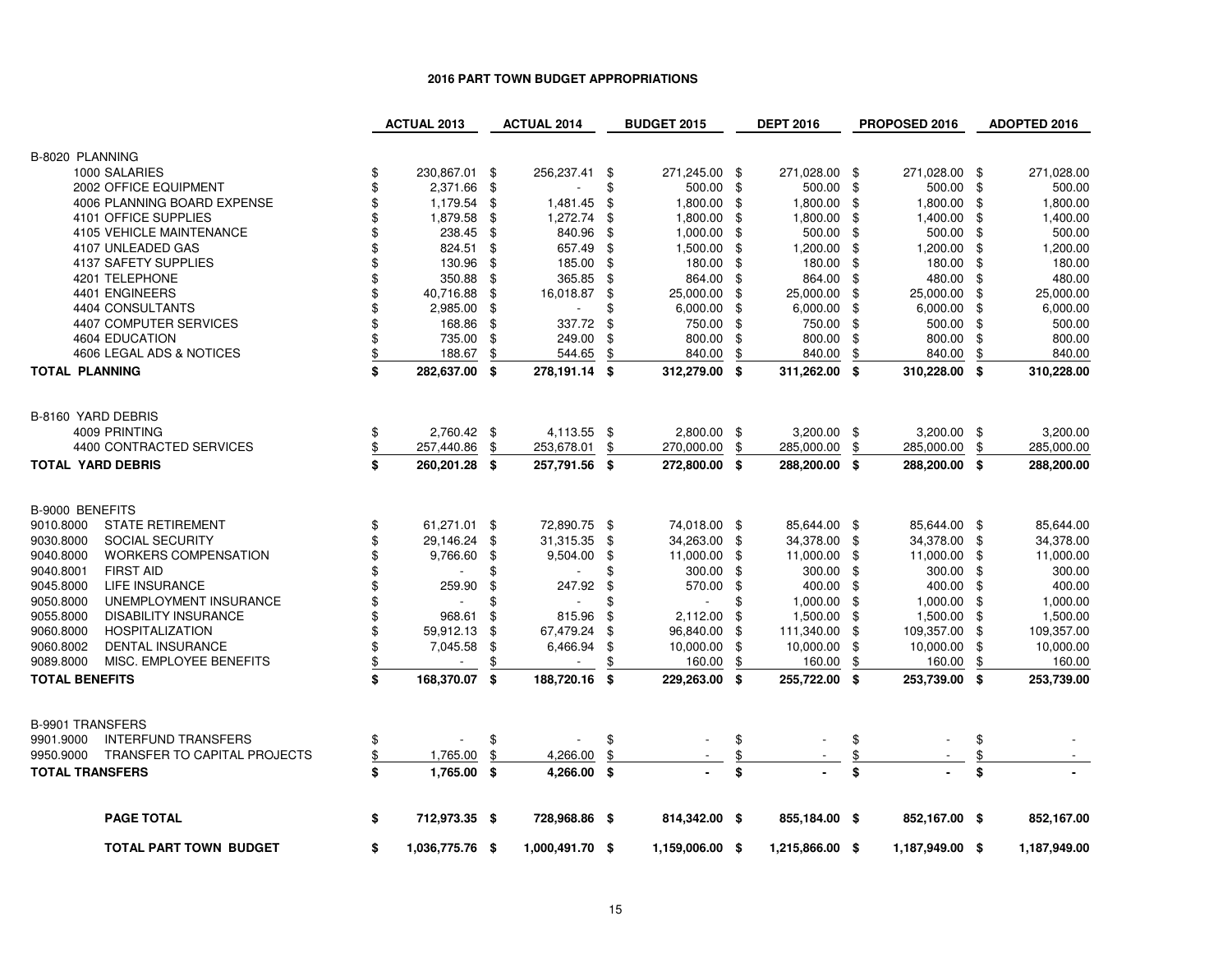### **2016 LIBRARY FUND - ESTIMATED REVENUES AND UNEXPENDED BALANCE**

|                                  |   | <b>ACTUAL 2013</b> |      | <b>ACTUAL 2014</b> |      | <b>BUDGET 2015</b> |      | <b>DEPT 2016</b> |      | PROPOSED 2016 |      | ADOPTED 2016 |
|----------------------------------|---|--------------------|------|--------------------|------|--------------------|------|------------------|------|---------------|------|--------------|
| 1001 REAL PROPERTY TAXES         |   | 1,089,379.00 \$    |      | 1,138,051.00 \$    |      | 1,174,526.00 \$    |      |                  |      |               |      |              |
| 2080 COPIER FEES                 |   | \$ 269.50.         |      | 877.20             |      | 1,200.00 \$        |      | 1,200.00         |      | ۔ 200.00, 1   |      | 1,200.00     |
| 2081 COLLECTION FEES             |   | 2,107.72 \$        |      | 2,022.49           | - 35 | 2,000.00           | - \$ | 2,000.00         | - \$ | 2,000.00      | - 35 | 2,000.00     |
| 2082 LIBRARY FINES               |   | 85,220.75 \$       |      | 83,849.90          | - \$ | 87,500.00 \$       |      | 84,000.00        | - \$ | 84,000.00 \$  |      | 84,000.00    |
| 2083 PRINTING REVENUE            |   | 4,336.09 \$        |      | 4,243.28           | - \$ | $5,000.00$ \$      |      | 4,000.00         | - \$ | $4,000.00$ \$ |      | 4,000.00     |
| 2401 INTEREST & EARNINGS         |   | 1,245.34 \$        |      | 774.76             | - \$ | 1,100.00 \$        |      | 970.00           | - \$ | 970.00 \$     |      | 970.00       |
| 2665 SALE OF EQUIPMENT           |   |                    |      |                    |      |                    |      |                  |      |               |      |              |
| 2701 REFUND OF PRIOR YEAR EXP.   |   |                    |      | $10.00$ \$         |      |                    |      |                  |      |               |      |              |
| <b>2705 GIFTS</b>                |   |                    |      |                    |      |                    |      |                  |      |               |      |              |
| 2760 SYSTEM GRANTS               |   | 7,946.00           |      | 8,218.00           |      |                    |      |                  |      |               |      |              |
| 2770 OTHER UNCLASSIFIED REVENUES |   |                    |      | 0.50               | - 35 |                    |      |                  |      |               |      |              |
| 3089 OTHER STATE AID             |   |                    |      |                    |      |                    |      |                  |      |               |      |              |
| 5031 INTERFUND TRANSFER          |   |                    |      |                    |      |                    |      |                  |      |               |      |              |
| <b>TOTAL REVENUE</b>             |   | 1,191,504.40       | - 56 | 1,238,047.13       | S    | 1,271,326.00 \$    |      | 92,170.00        | S    | 92,170.00 \$  |      | 92,170.00    |
| <b>5999 APPROP FD BALANCE</b>    |   | $\sim$             |      |                    | S    | 45,000.00 \$       |      | 55,000.00 \$     |      | 55,000.00 \$  |      | 55,000.00    |
|                                  | S | 1,191,504.40 \$    |      | 1,238,047.13       | - \$ | 1,316,326.00 \$    |      | 147,170.00 \$    |      | 147,170.00 \$ |      | 147,170.00   |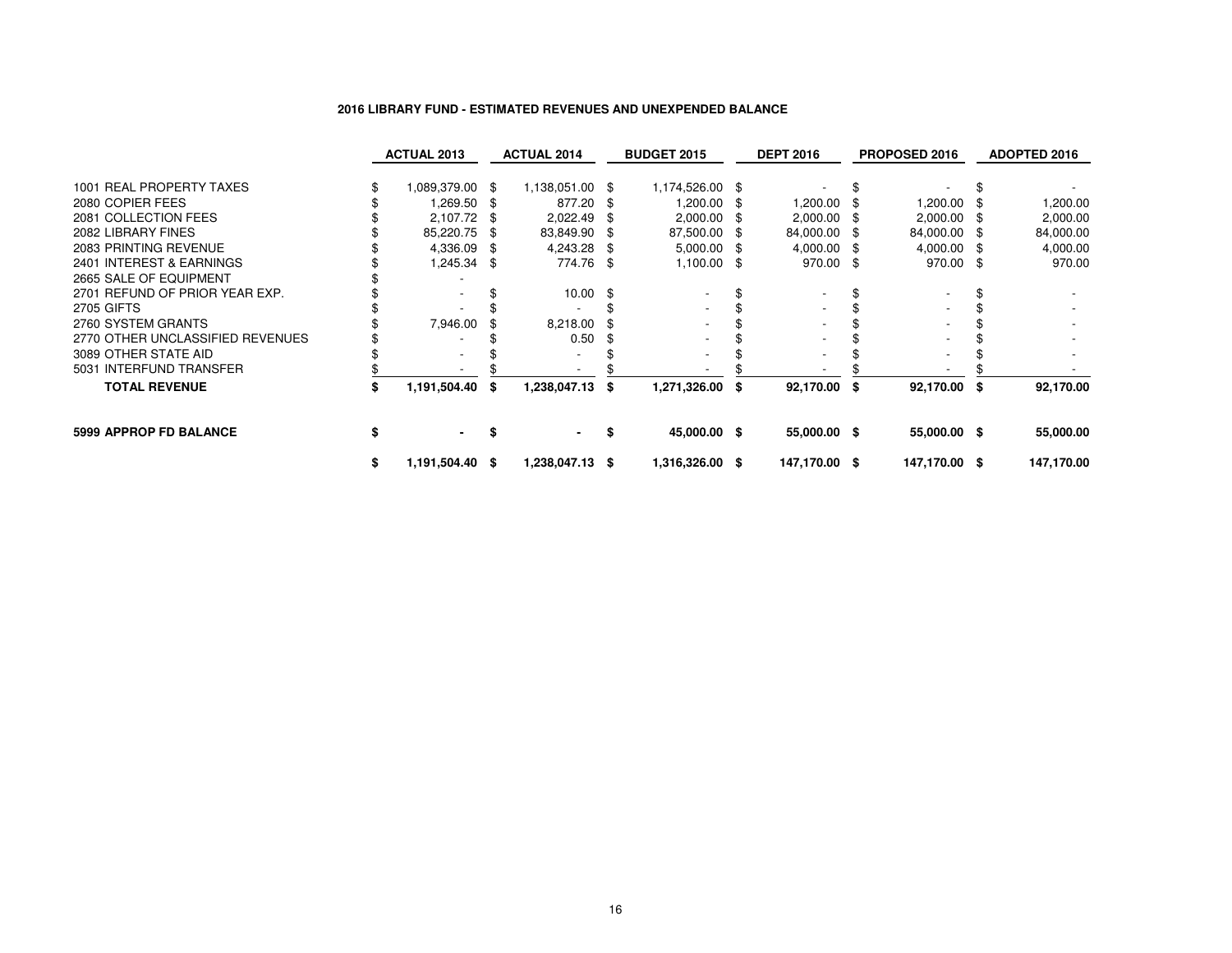## **2016 LIBRARY BUDGET APPROPRIATIONS**

|                                          | <b>ACTUAL 2013</b>    |      | <b>ACTUAL 2014</b>       |                | <b>BUDGET 2015</b> | <b>DEPT 2016</b> | PROPOSED 2016       |     | ADOPTED 2016 |
|------------------------------------------|-----------------------|------|--------------------------|----------------|--------------------|------------------|---------------------|-----|--------------|
| L-4560 PHYSICIAN                         |                       |      |                          |                |                    |                  |                     |     |              |
| 4000 EXPENSE                             | \$<br>100.00          | \$   | 100.00                   | \$             | 500.00             | \$<br>500.00     | \$<br>500.00        | \$  | 500.00       |
| <b>TOTAL PHYSICIAN</b>                   | \$<br>100.00 \$       |      | 100.00 \$                |                | 500.00 \$          | 500.00 \$        | 500.00 \$           |     | 500.00       |
| L-7410 LIBRARY                           |                       |      |                          |                |                    |                  |                     |     |              |
| 1001 PROFESSIONALS                       | \$<br>417,155.86      | - \$ | 423,674.52 \$            |                | 441,832.00 \$      | 442,886.00 \$    | 442,886.00 \$       |     | 442,886.00   |
| 1002 CLERICAL                            | \$<br>152,103.61 \$   |      | 155,226.34 \$            |                | 160,535.00 \$      | 172,508.00       | \$<br>172,508.00 \$ |     | 172,508.00   |
| <b>1003 PAGES</b>                        | 33,820.66             | - \$ | 34,594.65 \$             |                | 36,423.00 \$       | 37,151.00        | \$<br>37,151.00 \$  |     | 37,151.00    |
| 1004 LIBRARY AIDES                       | 100,024.93 \$         |      | 96,444.25 \$             |                | 127,542.00 \$      | 130,117.00       | \$<br>130,117.00 \$ |     | 130,117.00   |
| 2002 OFFICE EQUIPMENT                    | 1,386.63 \$           |      | 583.99 \$                |                | 910.00             | \$<br>910.00     | \$<br>910.00 \$     |     | 910.00       |
| 4000 EXPENSE                             | 1,411.54 \$           |      | 918.81                   | -\$            | 1,350.00           | \$<br>1,350.00   | \$<br>1,350.00 \$   |     | 1,350.00     |
| <b>4001 EQUIPMENT RENTAL</b>             | 764.01 \$             |      | 619.22                   | - \$           | $5,000.00$ \$      | 5,000.00         | \$<br>$5,000.00$ \$ |     | 5,000.00     |
| 4101 OFFICE SUPPLIES                     | 14,415.51             | - \$ | 7,919.97 \$              |                | 13,727.00          | \$<br>13,727.00  | \$<br>13,727.00 \$  |     | 13,727.00    |
| 4126 BOOKS                               | 111,944.78            | -\$  | 94,444.07 \$             |                | 106,893.00         | \$<br>106,893.00 | \$<br>106,893.00    | \$  | 106,893.00   |
| 4128 MAGAZINES                           | 7,764.73 \$           |      | 14,428.54                | \$             | 14,008.00          | \$<br>14,008.00  | \$<br>14,008.00     | \$  | 14,008.00    |
| 4130 AUDIO VISUAL                        | 38,652.22             | - \$ | 25,824.95                | \$             | 28,935.00          | \$<br>28,935.00  | \$<br>28,935.00 \$  |     | 28,935.00    |
| 4133 EQUIPMENT MAINTENANCE               | 234.63                | \$   | 692.95 \$                |                | 222.00             | \$<br>222.00     | \$<br>222.00 \$     |     | 222.00       |
| 4134 DATABASE                            |                       | \$   | 2,370.00 \$              |                | 2,650.00 \$        | 2,650.00         | \$<br>2,650.00 \$   |     | 2,650.00     |
| 4201 TELEPHONE                           | 2,469.56              | \$   | 2,507.06                 | $\mathfrak{s}$ | 3,888.00           | \$<br>3,888.00   | \$<br>3,888.00      | \$  | 3,888.00     |
| 4400 CONTRACTUAL SERVICES                | 1,278.48              | - \$ | 1,278.48 \$              |                | 1,580.00           | \$<br>1,580.00   | \$<br>1,580.00 \$   |     | 1,580.00     |
| 4407 COMPUTER SERVICES                   | 45,170.00 \$          |      | 44,740.00                | -\$            | 45,886.00          | \$<br>46,337.00  | \$<br>46,337.00     | \$  | 46,337.00    |
| 4409 MAINTENANCE CONTRACTS               | 1,628.72              | -\$  | 1,686.97 \$              |                | 3,020.00           | \$<br>3,020.00   | \$<br>3,020.00      | \$  | 3,020.00     |
| 4601 POSTAGE                             | 218.66                | -\$  | 248.90                   | \$             | 2,000.00           | \$<br>2,000.00   | \$<br>$2,000.00$ \$ |     | 2,000.00     |
| 4602 EXPENSE REIMBURSEMENT               | 948.53                | -\$  | 3,635.06                 | \$             | 2,380.00 \$        | 2,380.00         | \$<br>2,380.00      | -\$ | 2,380.00     |
| 4603 ASSOCIATION DUES                    | 446.00                | \$   | 323.00                   | \$             | 320.00             | \$<br>320.00     | \$<br>320.00        | \$  | 320.00       |
| 4604 EDUCATION                           | 700.00                | \$   | $\overline{\phantom{a}}$ | \$             | 1,000.00           | \$<br>1,000.00   | \$<br>1,000.00      | \$  | 1,000.00     |
| <b>TOTAL LIBRARY</b>                     | \$<br>932,539.06 \$   |      | 912,161.73 \$            |                | 1,000,101.00 \$    | 1,016,882.00 \$  | 1,016,882.00 \$     |     | 1,016,882.00 |
| L-9000 BENEFITS                          |                       |      |                          |                |                    |                  |                     |     |              |
| 9010.8000<br><b>STATE RETIREMENT</b>     | \$<br>96,780.50 \$    |      | 93,296.66 \$             |                | 121,911.00 \$      | 104,847.00 \$    | 104,847.00 \$       |     | 104,847.00   |
| <b>SOCIAL SECURITY</b><br>9030.8000      | \$<br>52,124.01 \$    |      | 52,806.52 \$             |                | 59,315.00 \$       | 60,265.00        | \$<br>60,265.00 \$  |     | 60,265.00    |
| 9040.8000<br><b>WORKERS COMPENSATION</b> | 4,204.34 \$           |      | 5,131.00                 | -\$            | 5,500.00 \$        | 5,500.00         | \$<br>5,500.00 \$   |     | 5,500.00     |
| 9045.8000<br>LIFE INSURANCE              | \$<br>288.90          | \$   | 288.90                   | \$             | 550.00 \$          | 475.00           | \$<br>475.00 \$     |     | 475.00       |
| 9050.8000<br><b>UNEMPLOYMENT</b>         |                       | \$   |                          | \$             | 500.00 \$          | 500.00           | \$<br>500.00 \$     |     | 500.00       |
| 9055.8000<br><b>DISABILITY INSURANCE</b> | 1,183.48              | \$   | 1,210.90                 | \$             | 2,175.00           | \$<br>2,000.00   | \$<br>2,000.00 \$   |     | 2,000.00     |
| 9060.8000<br><b>HOSPITALIZATION</b>      | 93,450.04 \$          |      | 93,423.68                | - \$           | 115,339.00 \$      | 136,968.00       | \$<br>134,313.00 \$ |     | 134,313.00   |
| 9060.8002<br><b>DENTAL INSURANCE</b>     | 8,082.99              | \$   | 6,443.31 \$              |                | 10,000.00          | \$<br>10,000.00  | \$<br>10,000.00 \$  |     | 10,000.00    |
| 9089.8000<br>MISC. EMPLOYEE BENEFITS     | 476.00                | \$   | 411.94                   | \$             | 435.00             | \$<br>435.00     | \$<br>435.00        | \$  | 435.00       |
| <b>TOTAL BENEFITS</b>                    | \$<br>256,590.26      | - \$ | 253,012.91 \$            |                | 315,725.00 \$      | 320,990.00 \$    | 318,335.00 \$       |     | 318,335.00   |
| TOTAL LIBRARY APPROPRIATIONS             | \$<br>1,189,229.32 \$ |      | 1,165,274.64 \$          |                | 1,316,326.00 \$    | 1,338,372.00 \$  | 1,335,717.00 \$     |     | 1,335,717.00 |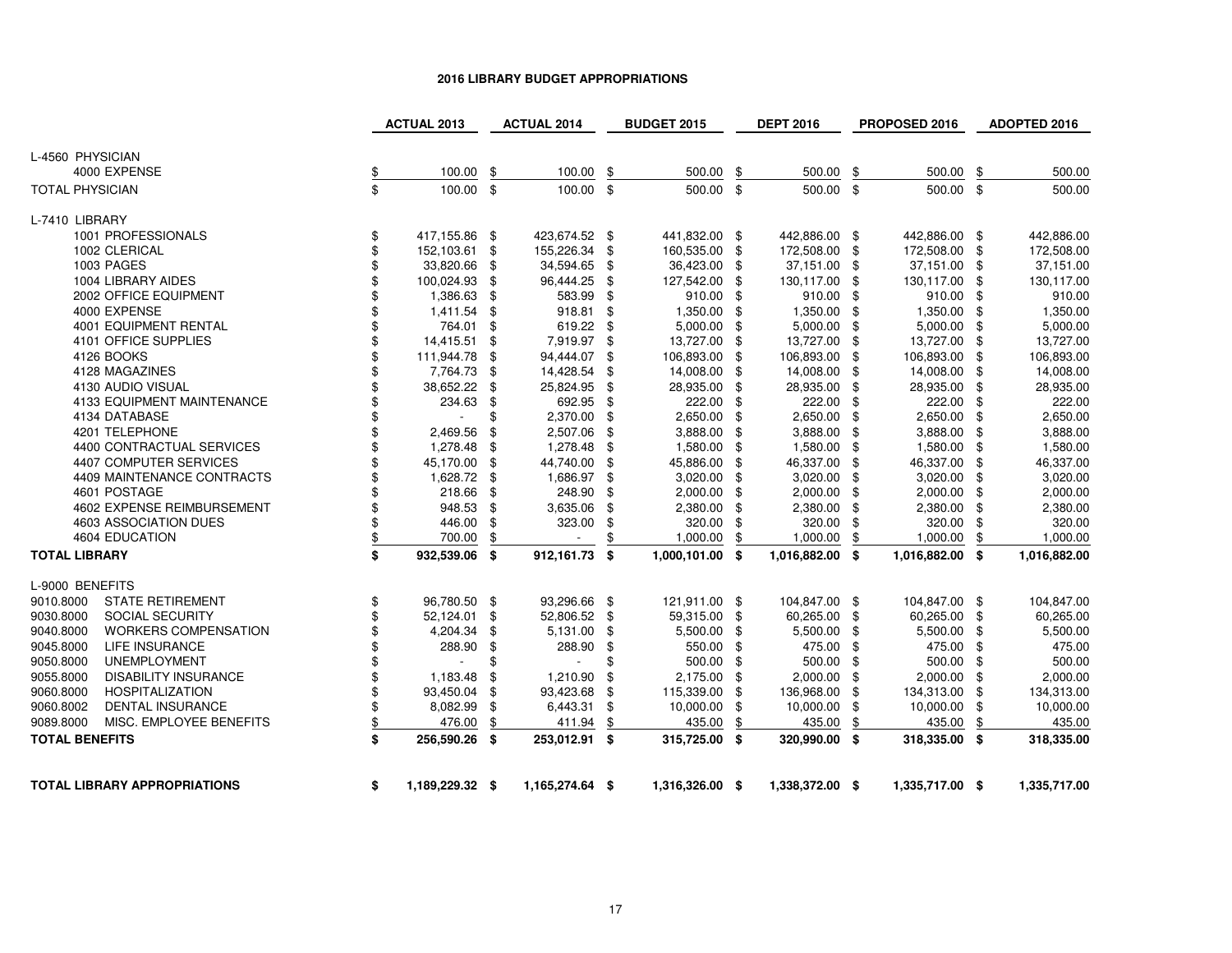## **2016 TOWNWIDE HIGHWAY - ESTIMATED REVENUES AND UNEXPENDED BALANCE**

|                                | <b>ACTUAL 2013</b> | <b>ACTUAL 2014</b> |      | <b>BUDGET 2015</b> | <b>DEPT 2016</b> | <b>PROPOSED 2016</b> | <b>ADOPTED 2016</b> |
|--------------------------------|--------------------|--------------------|------|--------------------|------------------|----------------------|---------------------|
|                                |                    |                    |      |                    |                  |                      |                     |
| 1001 REAL PROPERTY TAXES       | 1,645,298.00 \$    | \$,686,640.00      |      | 1,697,012.00 \$    |                  |                      |                     |
| 2300 SERVICE - OTHER GOV'T.    | 401,252.34 \$      | 477,554.15 \$      |      | 396,335.00 \$      | 400,000.00       | 400,000.00           | 400,000.00          |
| 2401 INTEREST & EARNINGS       | 4,519.01 \$        | 2,468.14 \$        |      | 2,500.00 \$        | $2,100.00$ \$    | $2,100.00$ \$        | 2,100.00            |
| 2416 EQUIPMENT RENTAL          | 12,178.91          | 5,158.29           | - \$ | 8,000.00           | 8,000.00         | $8,000.00$ \$        | 8,000.00            |
| 2650 SALE OF SCRAP             | 1,096.70           | 6,305.70           |      |                    | 1,000.00         | 1,000.00             | 1,000.00            |
| 2665 SALE OF EQUIPMENT         |                    |                    |      |                    |                  |                      |                     |
| 2680 INSURANCE RECOVERY        |                    |                    |      |                    |                  |                      |                     |
| 2701 REFUND OF PRIOR YEAR EXP. |                    | 792.07             |      |                    |                  |                      |                     |
| 2770 OTHER UNCLASSIFIED        | 357.99             | 49.50              |      |                    |                  |                      |                     |
| 2801 INTERFUND REVENUE         | 240,029.00         | 136,238.00         |      |                    |                  |                      |                     |
| 3089 OTHER STATE AID           |                    |                    |      |                    |                  |                      |                     |
| 3960 STATE AID: EMERGENCY      |                    |                    |      |                    |                  |                      |                     |
| 4960 FED AID: EMERGENCY        |                    |                    |      |                    |                  |                      |                     |
| 5031 INTERFUND TRANSFERS       | 92,370.00          |                    |      |                    |                  |                      |                     |
|                                | 2,397,101.95 \$    | 2,315,205.85       | - \$ | 2,103,847.00 \$    | 411,100.00 \$    | 411,100.00 \$        | 411,100.00          |
| 5999 APPROP FD BALANCE         |                    |                    |      | 320,000.00 \$      | 320,000.00 \$    | 320,000.00 \$        | 320,000.00          |
|                                | 2,397,101.95 \$    | 2,315,205.85 \$    |      | 2,423,847.00 \$    | 731,100.00 \$    | 731,100.00 \$        | 731,100.00          |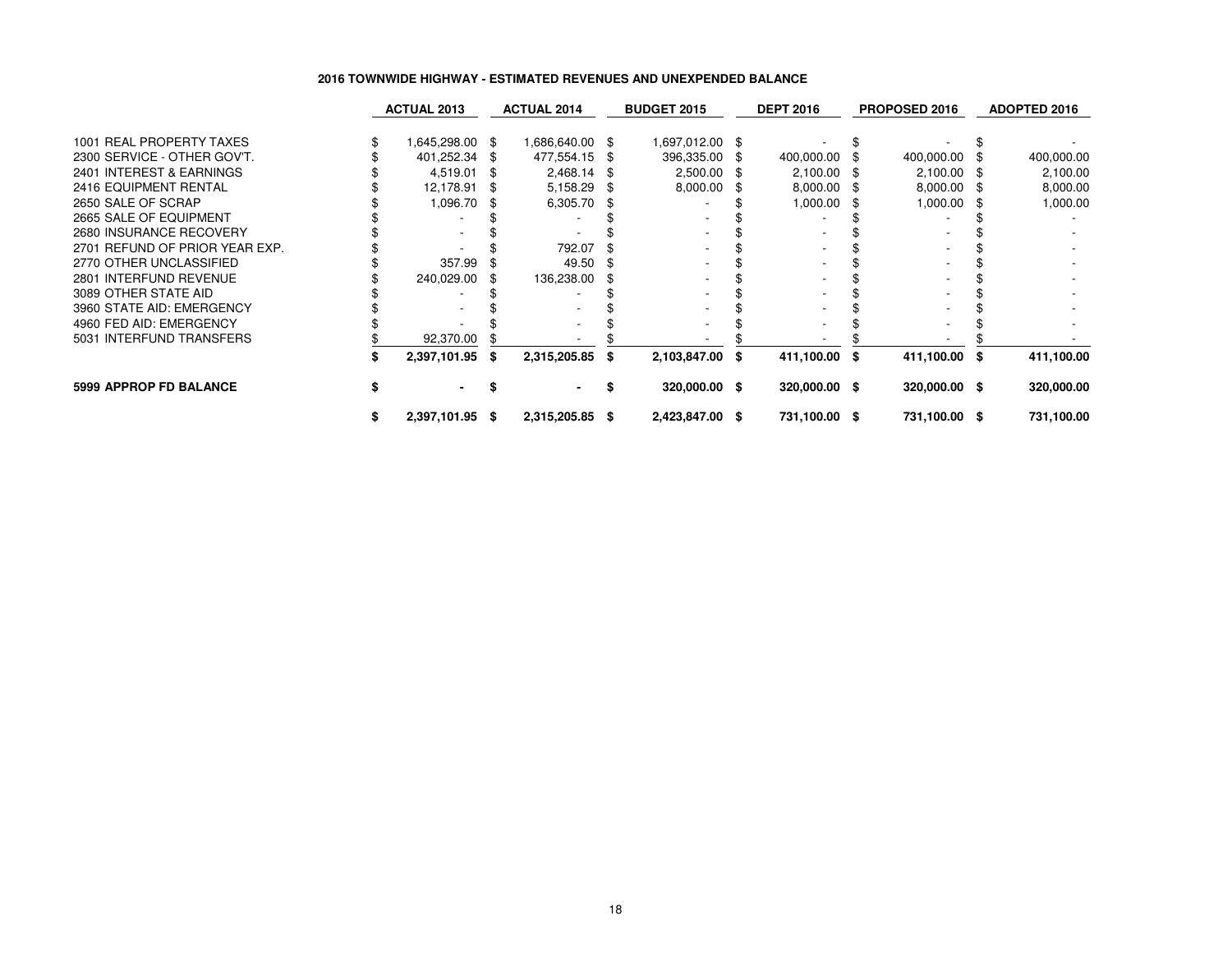|                                        |    | <b>ACTUAL 2013</b> |      | <b>ACTUAL 2014</b> |      | <b>BUDGET 2015</b> |      | <b>DEPT 2016</b> |     | PROPOSED 2016 |     | <b>ADOPTED 2016</b> |
|----------------------------------------|----|--------------------|------|--------------------|------|--------------------|------|------------------|-----|---------------|-----|---------------------|
| DA-1900'S SPECIAL ITEMS                |    |                    |      |                    |      |                    |      |                  |     |               |     |                     |
| HIGHWAY FLEET REPLACEMENT<br>1989.2003 |    | 506,295.74         | \$   | 432,798.84         | \$   | 302,141.00         | \$   | 305,162.00       | \$  | 305,162.00    | \$  | 305,162.00          |
| TOTAL SPECIAL ITEMS                    | \$ | 506,295.74 \$      |      | 432,798.84 \$      |      | 302,141.00 \$      |      | 305,162.00 \$    |     | 305,162.00 \$ |     | 305,162.00          |
| DA-4560 PHYSICIAN                      |    |                    |      |                    |      |                    |      |                  |     |               |     |                     |
| 4000 EXPENSE                           | S  |                    | S    | 100.00 \$          |      | 500.00 \$          |      | 500.00 \$        |     | 500.00 \$     |     | 500.00              |
| 4413 CDL TESTING                       |    | 2,125.00           | \$   | 1,874.50           | \$   | 1,500.00           |      | 1,500.00         | \$  | 1,500.00      |     | 1,500.00            |
| TOTAL PHYSICIAN                        | \$ | $2,125.00$ \$      |      | 1,974.50 \$        |      | $2,000.00$ \$      |      | $2,000.00$ \$    |     | $2,000.00$ \$ |     | 2,000.00            |
| DA-5130 MACHINERY                      |    |                    |      |                    |      |                    |      |                  |     |               |     |                     |
| 1000 SALARIES                          | \$ | 92,710.85 \$       |      | 105,280.84 \$      |      | 140,377.00 \$      |      | 143,172.00 \$    |     | 131,262.00 \$ |     | 131,262.00          |
| 2002 OFFICE EQUIPMENT                  |    | 225.45 \$          |      | 1,371.14 \$        |      | 500.00 \$          |      | 500.00           | -\$ | 500.00 \$     |     | 500.00              |
| 2026 SMALL MACHINERY                   |    | 10,060.79 \$       |      | 12,909.10 \$       |      | 10,315.00          | - \$ | 15,000.00        |     | 14,500.00     | \$. | 14,500.00           |
| 4103 TOOLS                             |    | 5,632.61           | - \$ | 4,770.72 \$        |      | 5,500.00 \$        |      | 5,730.00         |     | 5,730.00      |     | 5,730.00            |
| <b>4106 PARTS</b>                      |    | 68,282.87 \$       |      | 74,194.45 \$       |      | 87,000.00 \$       |      | 72,500.00        |     | 72,500.00 \$  |     | 72,500.00           |
| 4110 UNIFORMS                          |    | 474.79             | - \$ | 1,983.76 \$        |      | $2,000.00$ \$      |      | 1,500.00         |     | 1,500.00 \$   |     | 1,500.00            |
| 4111 MATERIALS                         |    | 4,355.64 \$        |      | 7,245.41 \$        |      | 5,500.00 \$        |      | 5,500.00         |     | 5,500.00      | -\$ | 5,500.00            |
| 4112 BODY WORK                         |    | 246.91             | -S   | $2,000.00$ \$      |      | 5,000.00 \$        |      | 4,500.00         |     | 4,500.00      | \$  | 4,500.00            |
| <b>4113 TIRES</b>                      |    | 22,498.91          | -S   | 31,205.48 \$       |      | 18,200.00          | - \$ | 18,200.00        |     | 18,200.00     | \$  | 18,200.00           |
| 4114 RADIO                             |    | 1,047.95           |      | 1,437.25           | - \$ | 1,500.00           |      | 1,500.00         |     | 1,500.00      |     | 1,500.00            |
| 4137 SAFETY SUPPLIES                   |    | 842.19             |      | 990.39             | \$   | 1,800.00           |      | 1,000.00         |     | 1,000.00      |     | 1,000.00            |
| 4400 CONTRACTED SERVICES               |    | 18,037.41          | S    | 22,367.24          | S    | 12,500.00          |      | 33,500.00        |     | 30,000.00     |     | 30,000.00           |
| TOTAL MACHINERY                        | \$ | 224,416.37 \$      |      | 265,755.78 \$      |      | 290,192.00 \$      |      | 302,602.00 \$    |     | 286,692.00 \$ |     | 286,692.00          |
| DA-5140 BRUSH & WEEDS                  |    |                    |      |                    |      |                    |      |                  |     |               |     |                     |
| 1000 SALARIES                          |    | 6,774.90           | \$   | 5,761.09           | \$   | 9,188.00           | \$   | 9,372.00         | \$  | 9,372.00      | \$  | 9,372.00            |
| <b>TOTAL BRUSH &amp; WEEDS</b>         | \$ | 6,774.90 \$        |      | 5,761.09 \$        |      | $9,188.00$ \$      |      | $9,372.00$ \$    |     | 9,372.00 \$   |     | 9,372.00            |
| <b>PAGE TOTAL</b>                      | \$ | 739,612.01 \$      |      | 706,290.21 \$      |      | 603,521.00 \$      |      | 619,136.00 \$    |     | 603,226.00 \$ |     | 603,226.00          |

## **2016 TOWNWIDE HIGHWAY FUND APPROPRIATIONS**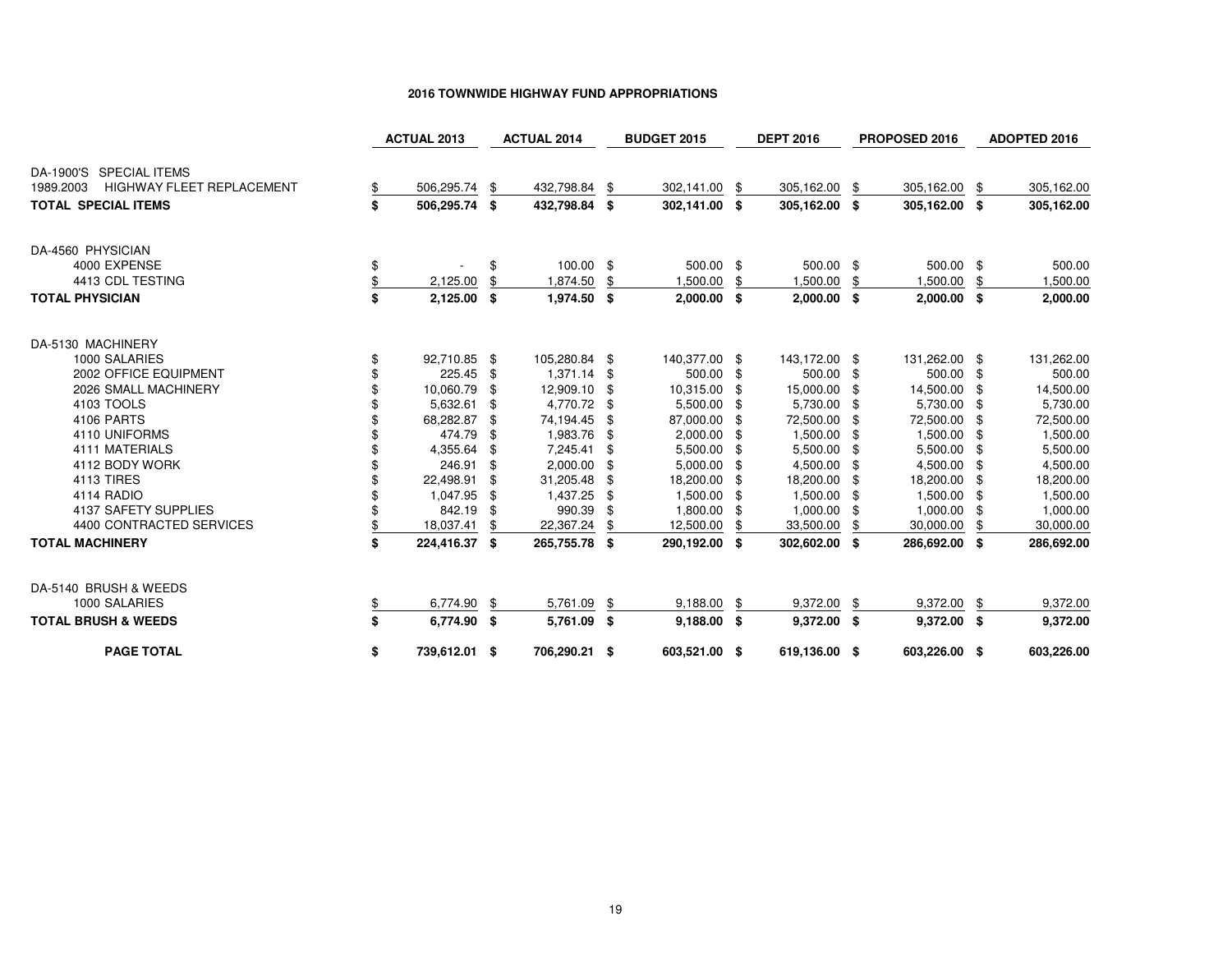### **2016 TOWNWIDE HIGHWAY FUND APPROPRIATIONS**

|                        |                                                   | <b>ACTUAL 2013</b>    |      | <b>ACTUAL 2014</b> |      | <b>BUDGET 2015</b> |      | <b>DEPT 2016</b> |      | <b>PROPOSED 2016</b> |     | ADOPTED 2016 |
|------------------------|---------------------------------------------------|-----------------------|------|--------------------|------|--------------------|------|------------------|------|----------------------|-----|--------------|
|                        | DA-5142 SNOW REMOVAL                              |                       |      |                    |      |                    |      |                  |      |                      |     |              |
|                        | 1000 SALARIES                                     | \$<br>662,494.90 \$   |      | 692,002.69 \$      |      | 791,554.00 \$      |      | 808,180.00       | -\$  | 775,007.00 \$        |     | 775,007.00   |
|                        | 4107 UNLEADED GAS                                 | 9,453.56 \$           |      | 7,490.64           | \$   | 15,750.00 \$       |      | 15,750.00        | \$   | 15,750.00 \$         |     | 15,750.00    |
|                        | 4108 DIESEL FUEL                                  | 84,295.13 \$          |      | 82,891.30          | \$   | 93,000.00          | -\$  | 93,000.00        | \$   | 93,000.00 \$         |     | 93,000.00    |
|                        | 4111 MATERIALS                                    | 12,255.14             | -\$  | 7,384.90           | \$   | 11,000.00          | - \$ | 9,000.00         |      | 9,000.00             | -\$ | 9,000.00     |
|                        | 4115 LUBES/ANTI FREEZE                            | 5,434.87 \$           |      | 5,343.47           | \$   | 5,500.00           | -\$  | 5,500.00         | - \$ | 5,500.00             | -\$ | 5,500.00     |
|                        | 4119 SALT                                         | 246,062.25            | \$   | 250,703.00         | \$   | 243,000.00         | \$   | 258,000.00       |      | 258,000.00           |     | 258,000.00   |
|                        | 4120 SAND                                         | 371.20                | -\$  |                    |      | 500.00             |      | 500.00           |      | 500.00               |     | 500.00       |
|                        | 4400 CONTRACTED SERVICES                          | 3,425.94              |      | 13,903.39          | S    | 8,000.00           | \$   | 6,800.00         | \$   | 6,800.00             |     | 6,800.00     |
|                        | <b>TOTAL SNOW REMOVAL</b>                         | \$<br>1,023,792.99    | - \$ | 1,059,719.39       | S.   | 1,168,304.00 \$    |      | 1,196,730.00     | \$   | 1,163,557.00 \$      |     | 1,163,557.00 |
|                        |                                                   |                       |      |                    |      |                    |      |                  |      |                      |     |              |
| DA-9000 BENEFITS       |                                                   |                       |      |                    |      |                    |      |                  |      |                      |     |              |
| 9010.8000              | <b>STATE RETIREMENT</b>                           | \$<br>182,687.01 \$   |      | 180,553.77 \$      |      | 199,117.00 \$      |      | 210,041.00       | \$   | 210,041.00 \$        |     | 210,041.00   |
| 9030.8000              | <b>SOCIAL SECURITY</b>                            | 58,840.18 \$          |      | 59,362.49          | \$   | 72,316.00 \$       |      | 73,976.00        | \$   | 70,506.00 \$         |     | 70,506.00    |
| 9040.8000              | <b>WORKERS COMPENSATION</b>                       | 65,754.22 \$          |      | 63,913.00          | \$   | 67,220.00          | -\$  | 68,450.00        | \$.  | 68,450.00            | \$  | 68,450.00    |
| 9040.8001              | <b>FIRST AID</b>                                  | 397.53                | -\$  |                    |      | 1,000.00           | -S   | 1,000.00         |      | 1,000.00             |     | 1,000.00     |
| 9045.8000              | <b>LIFE INSURANCE</b>                             | 627.75                | -\$  | 612.90             | \$   | 1,000.00           | -\$  | 950.00           |      | 950.00               |     | 950.00       |
| 9055.8000              | <b>DISABILITY INSURANCE</b>                       | 2,278.23              | \$   | 2,111.82           | \$   | 4,500.00           | - \$ | 3,500.00         | \$   | 3,500.00             |     | 3,500.00     |
| 9060.8000<br>9060.8002 | <b>HOSPITALIZATION</b><br><b>DENTAL INSURANCE</b> | 208,652.25 \$         |      | 228,202.69         | \$   | 282,819.00         | -\$  | 346,126.00       | \$.  | 339,146.00 \$        |     | 339,146.00   |
| 9089.8000              | MISC. EMPLOYEE BENEFITS                           | 18,120.04 \$          |      | 15,440.14          | \$   | 23,670.00          | -\$  | 23,670.00        |      | 23,670.00            | \$  | 23,670.00    |
|                        |                                                   | 151.14                |      | 130.44             | \$   | 380.00             |      | 380.00           |      | 380.00               |     | 380.00       |
| <b>TOTAL BENEFITS</b>  |                                                   | \$<br>537,508.35      | - \$ | 550,327.25         | - \$ | 652,022.00 \$      |      | 728,093.00       | \$   | 717,643.00 \$        |     | 717,643.00   |
| <b>TRANSFERS</b>       |                                                   |                       |      |                    |      |                    |      |                  |      |                      |     |              |
| 9950.9000              | <b>TRANSFER TO CAPITAL</b>                        | 29,874.00             | \$   | 103.00             | \$   |                    |      |                  |      |                      |     |              |
| <b>TOTAL TRANSFERS</b> |                                                   | \$<br>29,874.00 \$    |      | 103.00 \$          |      |                    | \$   |                  | \$   |                      | \$  |              |
|                        | <b>PAGE TOTAL</b>                                 | \$<br>1,591,175.34 \$ |      | 1,610,149.64 \$    |      | 1,820,326.00 \$    |      | 1,924,823.00 \$  |      | 1,881,200.00 \$      |     | 1,881,200.00 |
|                        |                                                   |                       |      |                    |      |                    |      |                  |      |                      |     |              |
|                        | <b>TOTAL WHOLE TOWN HIGHWAY FUND</b>              | \$<br>2,330,787.35 \$ |      | 2,316,439.85 \$    |      | 2,423,847.00 \$    |      | 2,543,959.00 \$  |      | 2,484,426.00 \$      |     | 2,484,426.00 |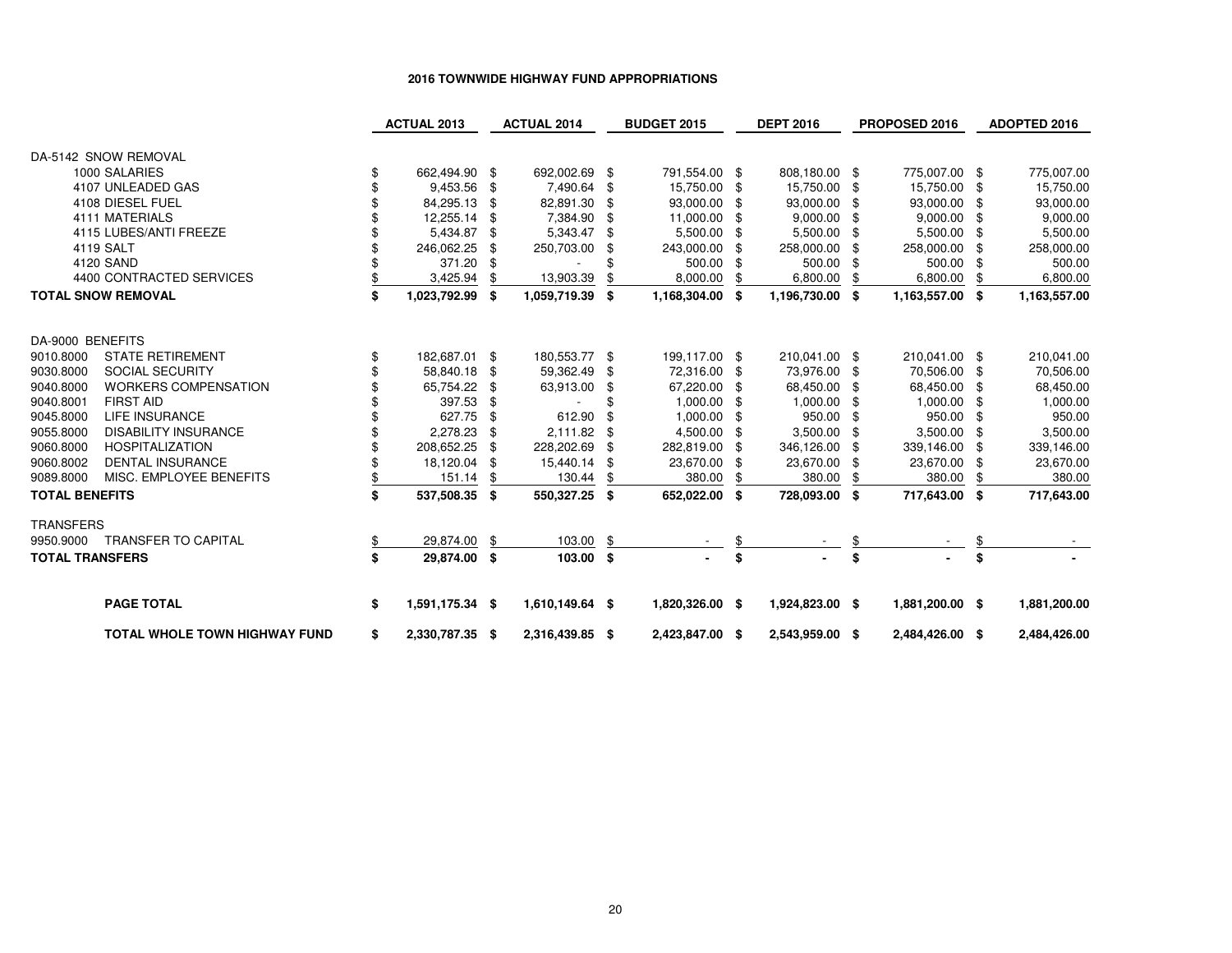### **2016 HIGHWAY REPAIRS & IMPROVEMENTS - ESTIMATED REVENUES AND UNEXPENDED BALANCE**

|                                  | <b>ACTUAL 2013</b> | <b>ACTUAL 2014</b> | <b>BUDGET 2015</b> | <b>DEPT 2016</b> | PROPOSED 2016   | <b>ADOPTED 2016</b> |
|----------------------------------|--------------------|--------------------|--------------------|------------------|-----------------|---------------------|
| 1001 REAL PROPERTY TAXES         | 1,071,903.00 \$    | 899,169.00 \$      | 909,178.00 \$      |                  |                 |                     |
| 1120 SALES TAX                   | 1,834,640.30 \$    | 1,857,746.65 \$    | 1,327,000.00 \$    | 1,450,000.00     | 1,480,111.00 \$ | 1,480,111.00        |
| 2300 SERVICE - OTHER GOV'T.      | 13,348.89 \$       | 10,005.43 \$       | $8,500.00$ \$      | 8,500.00 \$      | 8,500.00 \$     | 8,500.00            |
| 2401 INTEREST & EARNINGS         | 3,784.71 \$        | 2,081.67           | 2,100.00           | 1,580.00         | 1,580.00        | 1,580.00            |
| 2680 INSURANCE RECOVERY          |                    |                    |                    |                  |                 |                     |
| 2701 REFUND PRIOR YEAR'S EXPENSE |                    |                    |                    |                  |                 |                     |
| 2770 OTHER UNCLASSIFIED          | 100.00             | 612.33             |                    |                  |                 |                     |
| 2801 INTERFUND REVENUE           |                    |                    |                    |                  |                 |                     |
| 3501 CHIPS PROGRAM               | 171,276.00         | 188,473.74 \$      |                    | 171,703.00       | 171,703.00      | 171,703.00          |
| 3960 STATE AID: EMERGENCY        | 150,000.00 \$      | 150,000.00 \$      |                    |                  |                 |                     |
| 4960 FED AID: EMERGENCY          |                    |                    |                    |                  |                 |                     |
| 5031 INTERFUND TRANSFER          |                    |                    |                    |                  |                 |                     |
| <b>TOTAL REVENUES</b>            | 3,245,052.90 \$    | 3,108,088.82 \$    | 2,246,778.00 \$    | 1,631,783.00 \$  | 1,661,894.00 \$ | 1,661,894.00        |
| 5999 APPROP FD BALANCE           |                    |                    | 550,000.00 \$      | 500,000.00 \$    | 500,000.00 \$   | 500,000.00          |
|                                  | $3,245,052.90$ \$  | 3,108,088.82 \$    | 2,796,778.00 \$    | 2,131,783.00 \$  | 2,161,894.00 \$ | 2,161,894.00        |